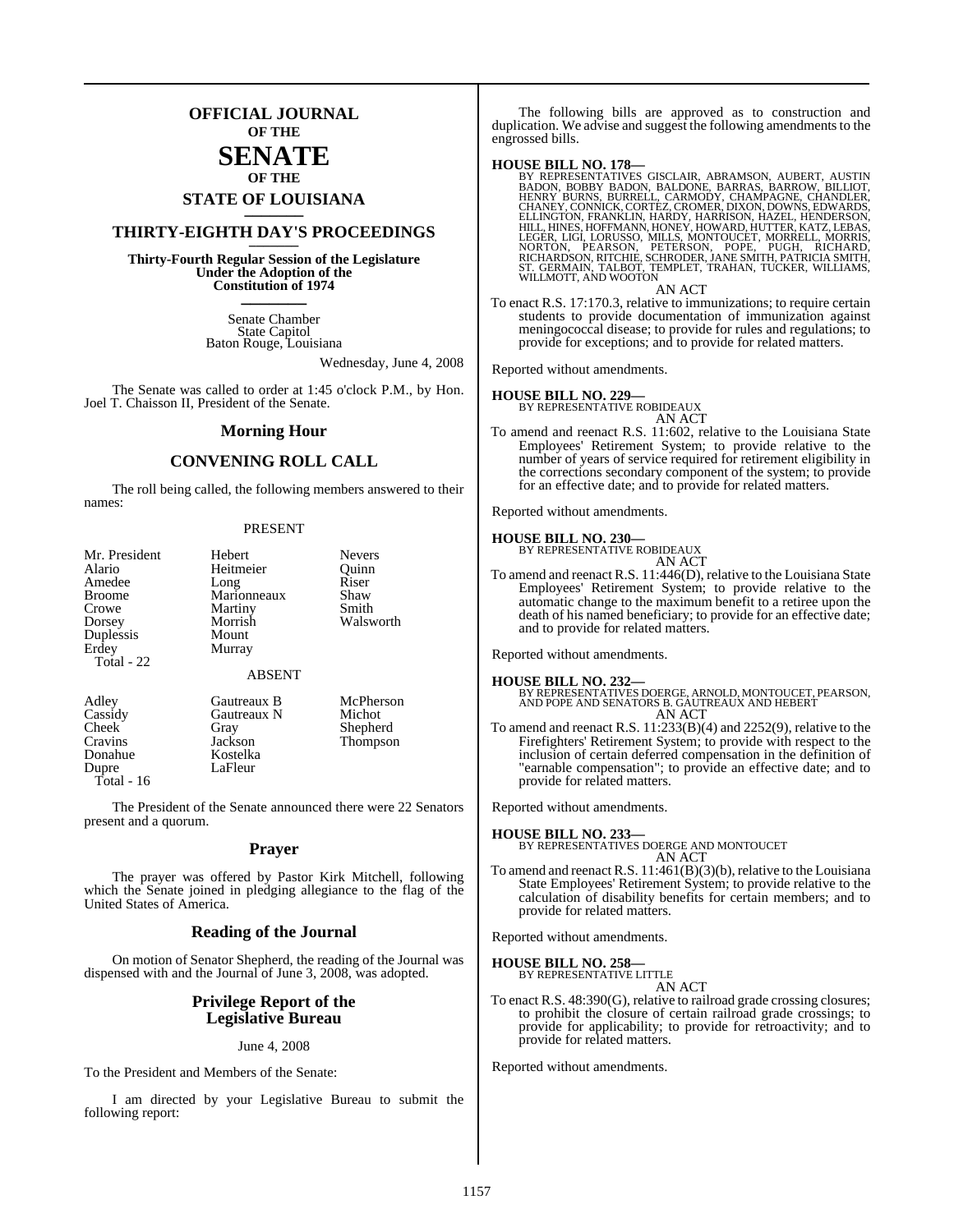# **Page 2 SENATE 38th DAY'S PROCEEDINGS**

June 4, 2008

**HOUSE BILL NO. 308—**

BY REPRESENTATIVE WHITE AND SENATOR NEVERS AN ACT

To amend and reenact R.S. 11:1305(D)(1), relative to the State Police Pension and Retirement System; to provide for the purchase of service credit; to provide for an effective date; and to provide for related matters.

Reported without amendments.

**HOUSE BILL NO. 312—** BY REPRESENTATIVE ARNOLD

AN ACT To amend and reenact R.S. 47:1903.2, relative to the Orleans Parish Assessor; to provide that the assessorshall be responsible for all of the obligations of the Board of Assessors of Orleans Parish; to provide for an effective date; and to provide for related matters.

Reported without amendments.

#### **HOUSE BILL NO. 321—** BY REPRESENTATIVE TRAHAN

AN ACT

To amend and reenact R.S. 17:3983(A)(4), relative to charter schools; to provide relative to the limitation on the number of charter school proposals that can be entered into; and to provide for related matters.

Reported without amendments.

### **HOUSE BILL NO. 349—** BY REPRESENTATIVE TRAHAN

AN ACT

To amend and reenactR.S. 17:3992(A)(1) and (3) and 3995(A)(6)(a), relative to charter schools; to change the renewal period for an approved charter school from ten-year periods to periods of not less than three nor more than ten years; to provide for an effective date; and to provide for related matters.

Reported without amendments.

**HOUSE BILL NO. 356—** BY REPRESENTATIVE GALLOT

AN ACT

To amend and reenact R.S. 11:2175(E)(3), relative to the Sheriffs' Pension and Relief Fund; to provide for recalculation of benefits and restoration of service credit for certain rehired retirees; to provide for repayment of benefits to the system upon reemployment; to provide eligibility requirements for recalculation of benefits and restoration of service credit; and to provide for related matters.

Reported without amendments.

### **HOUSE BILL NO. 408—** BY REPRESENTATIVE HOFFMANN

AN ACT

To amend and reenact R.S. 47:1907(G) and to enact R.S.  $47:1907(F)(1)(d)$ , relative to assessors certification and continuing education requirements; to require certain additional courses and examinations; to provide for an effective date; and to provide for related matters.

Reported without amendments.

#### **HOUSE BILL NO. 419—**

BY REPRESENTATIVES EDWARDS AND WHITE AN ACT

To amend and reenact R.S. 33:1233(A)(2)(b)(ii), relative to the compensation of members of certain parish governing authorities; to provide for an increase in the maximumallowable monthly salary of such members; to authorize certain governing authorities to increase the salary of certain officers; and to provide for related matters.

Reported without amendments.

#### **HOUSE BILL NO. 422—** BY REPRESENTATIVE GREENE

- AN ACT To repeal Part I of Chapter 1 of Subtitle IV of Title 47 of the Louisiana Revised Statutes of 1950, comprised of R.S. 47:2401
	- through 2426, relative to the inheritance tax; to repeal the tax; and to provide for an effective date.

Reported without amendments.

#### **HOUSE BILL NO. 438—**

BY REPRESENTATIVE LIGI AN ACT

To amend and reenact R.S. 49:1015(F)(3), relative to drug testing by certain public employers of certain public employees; to provide for the application of certain drug testing requirements to certain parishes and municipalities; and to provide for related matters.

Reported without amendments.

### **HOUSE BILL NO. 461—**

BY REPRESENTATIVE RITCHIE A JOINT RESOLUTION

Proposing to add Article VII, Section 18(G)(6) of the Constitution of Louisiana, relative to the special assessment level when the homestead has been sold or expropriated under certain circumstances; to authorize the transfer of the special assessment level to a new homestead in cases where a homestead has been sold or expropriated under certain circumstances; to provide for submission of the proposed amendment to the electors; and to provide for related matters.

Reported without amendments.

### **HOUSE BILL NO. 520—** BY REPRESENTATIVE MONTOUCET

AN ACT

To repeal R.S. 11:1113, relative to the Louisiana School Employees' Retirement System, to remove the prohibition of being a member of two retirement systems; and to provide for related matters.

Reported without amendments.

#### **HOUSE BILL NO. 523—**

BY REPRESENTATIVES CONNICK AND WILLMOTT AN ACT

To enact R.S. 33:1373(F), relative to Jefferson Parish; to authorize the parish to take certain judicial actions against certain owners of certain premises; and to provide for related matters.

Reported with amendments.

#### **LEGISLATIVE BUREAU AMENDMENTS**

Amendments proposed by Legislative Bureau to Engrossed House Bill No. 523 by Representative Connick

AMENDMENT NO. 1

On page 2, line 4, before "If the" change " $(2)$ " to " $(3)$ "

**HOUSE BILL NO. 524—**

BY REPRESENTATIVE LEBAS AN ACT

To enact R.S. 47:1925.9, relative to assessment districts; to provide relative to the assessor in the Evangeline Parish Assessment District; to authorize the assessor in such district to receive an automobile expense allowance; and to provide for related matters.

Reported without amendments.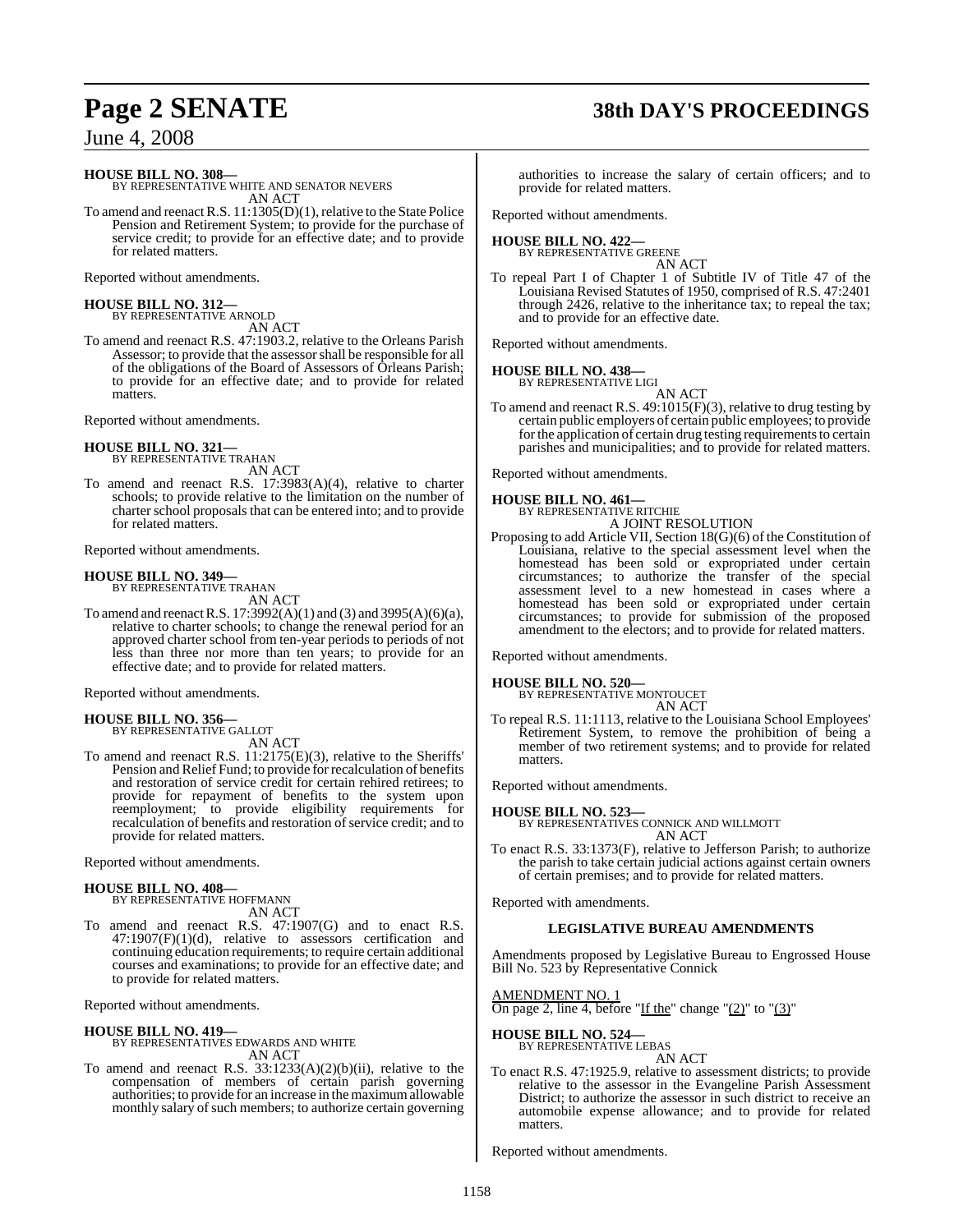# **38th DAY'S PROCEEDINGS Page 3 SENATE**

# June 4, 2008

# **HOUSE BILL NO. 574—** BY REPRESENTATIVE GARY SMITH

AN ACT To enact R.S. 17:7(27), relative to student and school employee interactions at public elementary and secondary schools; to require the State Board of Elementary and Secondary Education to adopt rules and regulations prohibiting certain interactions except in accordance with specified guidelines and limitations; to provide for exceptions; to provide for implementation, oversight, and enforcement of such guidelines and limitations by public school governing authorities; to provide for effectiveness; to provide an effective date; and to provide for related matters.

Reported without amendments.

#### **HOUSE BILL NO. 604—**

BY REPRESENTATIVE MILLS AN ACT

To enact R.S. 33:4574.1.1(A)(45), relative to hotel occupancy taxes levied by tourist commissions; to authorize tourist commissions in a class of parishes to levy additional taxes; and to provide for related matters.

Reported without amendments.

#### **HOUSE BILL NO. 608—** BY REPRESENTATIVE TIM BURNS AN ACT

To amend and reenact R.S. 47:463.103(E) and 490.19(A), relative to special prestige license plates; to remove certain provisions for certain specified plates requiring a minimum number of applicants; to provide relative to military honor license plates; and to provide for related matters.

Reported without amendments.

#### **HOUSE BILL NO. 610—**

BY REPRESENTATIVE WHITE

AN ACT To amend and reenact R.S. 38:2212(A)(1)(f) and 2212.1(B)(4), relative to public contracts; to provide the option for contractors to electronically submit bids for public contracts; to provide for the receipt of electronic bids by political subdivisions; and to provide for related matters.

Reported without amendments.

#### **HOUSE BILL NO. 657—**

BY REPRESENTATIVE TRAHAN AN ACT

To amend and reenact R.S. 17:6(A)(14)(b), relative to school employees; to prohibit school employees from being required to complete certain paperwork under certain circumstances; and to provide for related matters.

Reported without amendments.

#### **HOUSE BILL NO. 665—** BY REPRESENTATIVE MILLS

AN ACT

To enact R.S. 33:2711(D), relative to sales and use taxes levied by municipalities; to authorize certain municipal governing authorities to create sales tax districts; to authorize the levy of an additional local sales and use tax in a sales tax district under certain circumstances; to provide for the collection and the disposition of the proceeds of the sales and use tax levied in a sales tax district; to provide for an effective date; and to provide for related matters.

Reported without amendments.

#### **HOUSE BILL NO. 704—**

BY REPRESENTATIVE ST. GERMAIN AN ACT

To amend and reenact R.S.  $11:2256(B)(1)(a)$ , relative to the Firefighters' Retirement System; to provide with respect to benefits payable to the surviving spouse of a deceased member if the member suffers a line of duty death; to provide for an effective date; and to provide for related matters.

Reported without amendments.

# **HOUSE BILL NO. 733—** BY REPRESENTATIVE SCHRODER

AN ACT To amend and reenact R.S. 33:1236(54), relative to parish littering ordinances; to provide relative to the enforcement of such ordinances and penalties for violations in certain parishes; to provide exceptions; and to provide for related matters.

Reported without amendments.

#### **HOUSE BILL NO. 754—** BY REPRESENTATIVE DIXON

AN ACT

To enact R.S. 17:416.20, relative to student conduct standards; to require public elementary and secondary school governing authorities to take certain actions relative to student awareness and understanding of applicable discipline rules and code of conduct requirements; to provide guidelines; to provide effectiveness; to provide an effective date; and to provide for related matters.

Reported without amendments.

**HOUSE BILL NO. 765—** BY REPRESENTATIVE HUTTER

- AN ACT
- To enact R.S. 38:84(C), relative to federal flood insurance; to require a parish or municipality to comply with all applicable federal flood plain management and flood insurance programs under certain circumstances; and to provide for related matters.

Reported without amendments.

### **HOUSE BILL NO. 814—** BY REPRESENTATIVE TEMPLET

AN ACT

To amend and reenact R.S. 32:295(I) and to enact R.S. 32:414(T), relative to child restraint systems; to provide for fines for failure to properly restrain a child; to provide for suspensions of licenses under certain circumstances; and to provide for related matters.

Reported without amendments.

### **HOUSE BILL NO. 832—** BY REPRESENTATIVE HENRY

AN ACT

To amend and reenact R.S. 32:387(J) and to enact R.S.  $32:387(H)(1)(c)$  and (K), relative to permits for transportation of sealed containers; to provide that a permit for a sealed ocean container be issued for the container rather than the transport vehicle; to provide that regulations for vehicles transporting intermodal containers be applicable to all domestic and international trade; and to provide for related matters.

Reported without amendments.

**HOUSE BILL NO. 874—** BY REPRESENTATIVE TUCKER

AN ACT

To amend and reenact R.S. 33:3701 through 3705, relative to railroad crossings; to provide applicability to parishes; to provide for acquisition of railroad crossings; to provide relative to access to state highways, streets, or alleys; to provide for dispute resolution by the Louisiana Department of Transportation and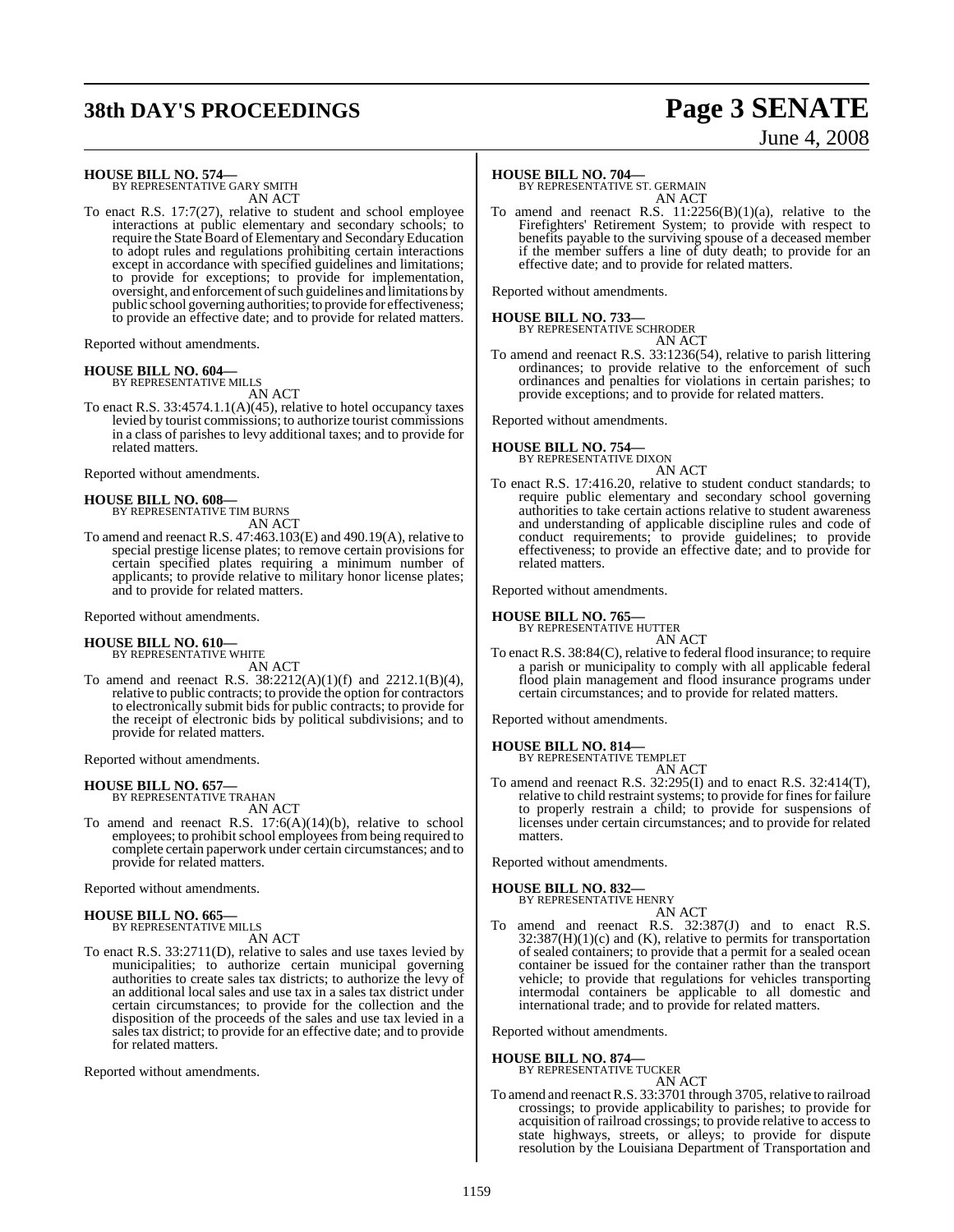# **Page 4 SENATE 38th DAY'S PROCEEDINGS**

### June 4, 2008

Development; to provide for the allocation and payment of costs; and to provide for related matters.

Reported with amendments.

#### **LEGISLATIVE BUREAU AMENDMENTS**

Amendments proposed by Legislative Bureau to Engrossed House Bill No. 874 by Representative Tucker

#### AMENDMENT NO. 1

In Senate Committee Amendment No. 1 proposed by the Senate Committee on Transportation, Highways, and Public Works and adopted by the Senate on June 3, 2008, on line 3 change "Public Service Commission" to "Louisiana Public Service Commission"

#### AMENDMENT NO. 2

In Senate Committee Amendment No. 2 proposed by the Senate Committee on Transportation, Highways, and Public Works and adopted by the Senate on June 3, 2008, change "Public Service Commission" to "Louisiana Public Service Commission"

### **HOUSE BILL NO. 886—** BY REPRESENTATIVE MORRELL

AN ACT

To amend and reenact R.S. 40:600.14, relative to the Louisiana Housing Finance Agency; to provide relative to the issuance of bonds by such agency; to require the agency to give notice to certain persons prior to a meeting of the State Bond Commission in which the agency is seeking approval to issue certain bonds for certain purposes; to provide relative to a procedure therefor; to require certain political subdivisions to hold a public hearing in certain circumstances; and to provide for related matters.

Reported without amendments.

#### **HOUSE BILL NO. 905—**

BY REPRESENTATIVE TUCKER AN ACT

To amend and reenact R.S. 33:9039.15(B), relative to community development districts; to provide for the appointment rather than the election of certain members of certain boards of commissioners of community development districts; and to provide for related matters.

Reported without amendments.

#### **HOUSE BILL NO. 931—**

BY REPRESENTATIVES GEYMANN AND KLECKLEY AN ACT

To amend and reenact R.S. 33:9576(C)(4), relative to Calcasieu Parish; to provide relative to the Calcasieu Parish Gaming Revenue District; to provide relative to funds distributed to Calcasieu Parish and the city of Lake Charles by such district; to provide relative to the expenditure and distribution of such funds by the governing authorities of the parish and the city; to require the governing authorities of the parish and the city to prepare reports regarding such expenditures and distributions; and to provide for related matters.

Reported without amendments.

### **HOUSE BILL NO. 980—** BY REPRESENTATIVE HENRY BURNS

AN ACT

To enact R.S. 33:2501(C)(3) and R.S. 33:2561(C)(3), relative to municipal fire and police civil service; to provide relative to hearings by local civil service boards on disciplinary actions; to authorize rehearings under certain circumstances; and to provide for related matters.

Reported without amendments.

#### **HOUSE BILL NO. 1005—**

BY REPRESENTATIVE ABRAMSON AN ACT

To amend and reenact R.S. 33:9091.3 and to enact R.S. 33:9091.12, relative to Orleans Parish; to provide relative to the Audubon Area Security District; to create the Upper Audubon Security District; to provide relative to the purpose, governance, and powers and duties of the districts; to provide relative to the funding of the districts, including the levy of taxes and fees; to provide for the merger of the Audubon Area Security District or a part thereof with another district or a part thereof; and to provide for related matters.

Reported without amendments.

#### **HOUSE BILL NO. 1023—**

BY REPRESENTATIVES BARRAS, CHAMPAGNE, AND SAM JONES AN ACT

To enact Subpart B-40 of Part IV of Chapter 1 of Title 33 of the Louisiana Revised Statutes of 1950, to be comprised of R.S. 33:130.761 through 130.771, relative to economic development; to create and provide with respect to the Iberia Economic Development Authority; to provide relative to the board of commissioners for the authority; to provide for the powers, duties, and functions of the authority; to authorize various financial activities by the board of commissioners, including the authority to levy taxes, incur debt, and issue bonds to accomplish the purposes of the authority; to exempt the authority from all state taxation; and to provide for related matters.

Reported without amendments.

### **HOUSE BILL NO. 1053—** BY REPRESENTATIVE HARRISON

AN ACT

To amend and reenact R.S. 17:1941 through 1947 and to repeal R.S. 17:1942.1, 1947.1, 1948 through 1954, and 1958, all relative to the education of children with exceptionalities; to provide for a comprehensive revision of the educational opportunities for children with exceptionalities provisions; to provide for a statement of policy; to provide for definitions; to provide for administration; to provide for responsibilities of local education agencies; to provide relative to special schools and school districts, safeguards, and funding for special educational services; to repeal provisions relative to notice of proposed rules, strategic plans and guidelines; assistance for local educational agencies, purchase of special education and related services, personnel development systems, an advisory panel, and liability limitations for certain providers; and to provide for related matters.

Reported without amendments.

### **HOUSE BILL NO. 1057—** BY REPRESENTATIVE NOWLIN

AN ACT

To enact R.S. 33:2740.69, relative to the hotel occupancy tax; to authorize the city of Natchitoches to levy and collect an additional hotel occupancy tax within the city; to provide relative to the purposes for which the proceeds of the tax may be used; and to provide for related matters.

Reported without amendments.

**HOUSE BILL NO. 1078—** BY REPRESENTATIVE ROBIDEAUX

#### AN ACT

To amend and reenact R.S. 11:444(B)(3) and (C), relative to the Louisiana State Employees' Retirement System; to provide relative to the computation of retirement benefits; to provide for adjustments to retirement benefits commencing prior to age sixty-two; to provide for an exception to the adjustment of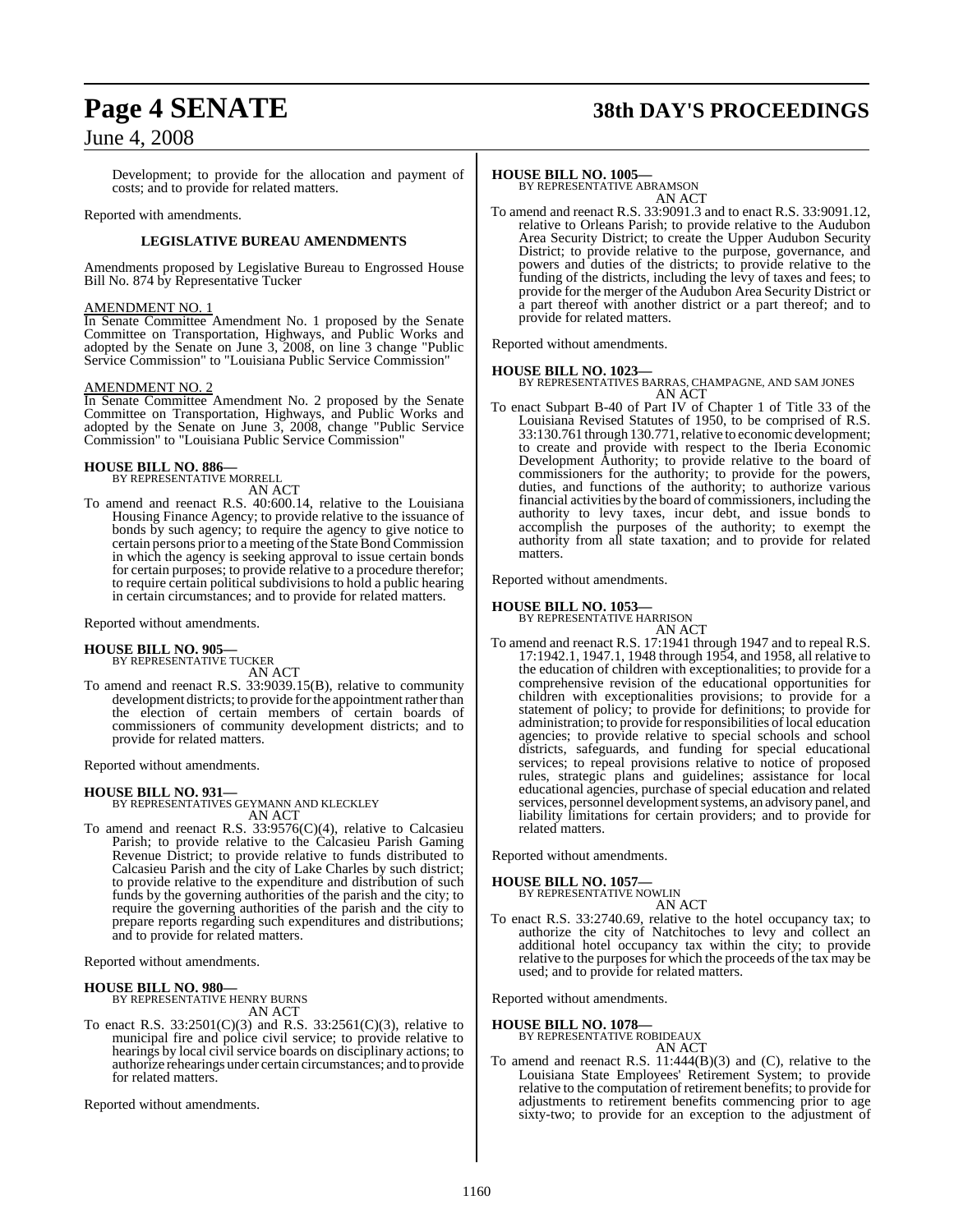# **38th DAY'S PROCEEDINGS Page 5 SENATE**

benefits for persons providing police protection, firefighting services, and emergency medical services; to provide for the adjustment of retirement benefits commencing after age sixtyfive; to provide for an effective date; and to provide for related matters.

Reported without amendments.

### **HOUSE BILL NO. 1093—** BY REPRESENTATIVE CONNICK

AN ACT

To enact R.S. 33:1236(49)(e), relative to the powers of parish governing authorities; to provide relative to contempt fines and court costs charged to property owners in a parish for failure to repair or demolish derelict structures; to authorize the governing authority of a parish to place the contempt fines and court costs on the ad valorem tax rolls of the parish; to provide procedures therefor; to provide for the collection of such contempt fines and court costs; to authorize a collection fee for the sheriff of such parish; to provide relative to any action brought to contest the placing of such contempt fines and court costs on the tax rolls; and to provide for related matters.

Reported with amendments.

#### **LEGISLATIVE BUREAU AMENDMENTS**

Amendments proposed by Legislative Bureau to Engrossed House Bill No. 1093 by Representative Connick

#### AMENDMENT NO. 1

On page 2, line 19, following "fines," and before "court" insert "other fines,

HOUSE BILL NO. 1104—<br>
BY REPRESENTATIVES TUCKER, HONEY, PONTI, TRAHAN,<br>
BY REPRESENTATIVES TUCKER, HONEY, PONTI, TRAHAN,<br>
BOBBY BADON, BALDONE, BARRAS, BILLIOT, BURFORD, HENRY<br>
BURNS, TIM BURNS, BURRELL, CARMODY, CARTER, C WILLIAMS, WILLMOTT, AND WOOTON<br>AN ACT

To amend and reenact R.S. 23:1 through 12, 14(A), 15, 16, 71, 72(1) and  $(3)$ ,  $73(A)(1)$ (introductory paragraph) and  $(2)$ ,  $(B)$ ,  $(C)$ ,  $(D)$ , and (E)(2), 74, 75(D), 76(C), 1472(1), 2042 through 2046, 2047(A), 2048 through 2056, 2061 through 2063, 2065 through 2067, 2069(A), 2070, 2091(A)(introductory paragraph) and (1), (B)(introductory paragraph) and  $(8)$ , and  $(C)$ ,  $2092$ ,  $2100$ , 2151(A), (B), and (E), 2152, 2153, 2191, and 2192, R.S. 36:3(2), (3), (4), (6), and (7), 4(A)(6), 8(E)(1), 301 through 307, 308(A) and (D), 309(B), (C)(introductory paragraph) and (4), (D), (E), and (F), 310, and 313, and R.S. 49:191(3)(g) and 968(B)(5) and (21)(b), to enact R.S. 23:17 through 20, 33, 34, 72(4) and (5), 73(A)(1)(d), 75(E), 77, 78, and 2193 through 2212 and R.S.  $36:\dot{8}(E)(2)(i)$ , and to repeal R.S. 23:2064, 2068, and 2093 through 2099 and R.S. 36:4(B)(14), 311, and 312, relative to the Department of Labor; to change the name of the Department of Labor to the Louisiana Workforce Commission; to provide for the creation of the commission; to provide for the executive director of the commission; to establish the purpose of the commission; to establish the powers and duties of the commission; to provide for employee performance evaluations; to require the integration of certain workforce development programs; to provide for client accessibility; to authorize the executive director to delegate certain functions; to require the design and implementation of a plan for workforce training and services; to provide for the administration of funding; to provide relative to block grants for local workforce development areas;

# June 4, 2008

to establish legislative intent; to provide for definitions; to require the maintenance of a comprehensive labor market information system; to require entities to cooperate with the commission; to provide for the availability of consumer information; to provide with respect to data exchange; to provide for the Occupational Forecasting Conference and its duties; to provide for the development and management of workforce system information resources; to change the name of the Louisiana Workforce Commission to the Louisiana Workforce Investment Council and to establish its purposes; to provide for the membership of the council; to provide procedures to select the chairman and vice chairman; to provide for the terms of the membership; to authorize the removal of members under certain circumstances; to provide for designees of the council members; to establish the goals of the council; to require the adoption of a strategic plan; to establish the duties and functions of the council; to establish the organizational structure of the council; to provide for workforce investment boards; to authorize the governor to designate workforce development areas; to authorize the creation of local workforce development boards; to provide for the training for local workforce development board members; to authorize the commission to charter boards; to authorize the governor to certify boards; to provide the membership of boards; to provide for the removal of workforce investment board members; to provide for the responsibilities of the board; to establish the board's duties; to provide for the components of the local workforce development system; to require the adoption of local and regional workforce development plans; to require the adoption of a budget; to require the submission of a report; to require approval of the board's fiscal agent; to provide for contracting service delivery; to provide relative to conflicts of interests; to provide for the eligibility of incentives and waivers; to allow the application for nonprofit status; to authorize the employment of staff; to include the Louisiana Workforce Commission as a department within the executive branch of government; to provide for its officers, duties, and offices; to provide for the termination of the Louisiana Workforce Commission; to require the commission to submit certain reports; to require the Louisiana Workforce Investment Council to submit certain reports; and to provide for related matters.

Reported with amendments.

#### **LEGISLATIVE BUREAU AMENDMENTS**

Amendments proposed by Legislative Bureau to Re-Reengrossed House Bill No. 1104 by Representative Tucker

#### AMENDMENT NO. 1

On page 6, line 9, change "Section" to "Title"

#### AMENDMENT NO. 2

On page 35, line 14, following "provisions of" and before "Subtitle" change "Chapter 1," to "Chapter 1 of"

#### AMENDMENT NO. 3

On page 54, line 23, before "." insert "of 1998 (29 U.S.C. 2801 et seq.)"

#### AMENDMENT NO. 4

On page 55, line 22, insert "(29 U.S.C. 2801 et seq.)"

### **HOUSE BILL NO. 1139—** BY REPRESENTATIVE POPE

- AN ACT
- To amend and reenact R.S.  $32:125(B)(1)$  and  $300.1(A)$ , relative to traffic regulation; to provide that a driver shall slow down to a speed twenty-five miles per hour below the posted speed limit upon approach of an emergency vehicle; to provide for lowspeed vehicles; and to provide for related matters.

Reported with amendments.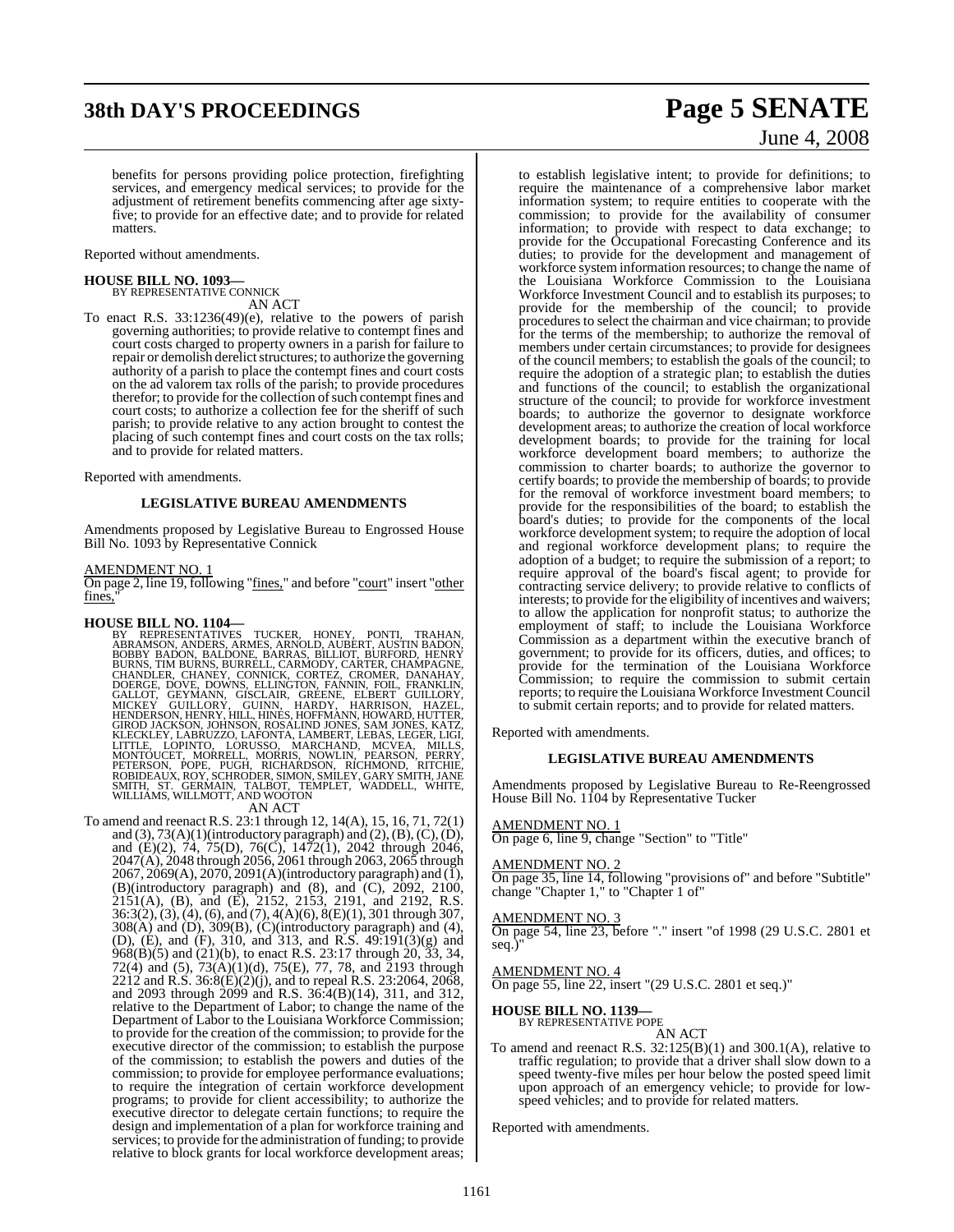# **Page 6 SENATE 38th DAY'S PROCEEDINGS**

### June 4, 2008

#### **LEGISLATIVE BUREAU AMENDMENTS**

Amendments proposed by Legislative Bureau to Engrossed House Bill No. 1139 by Representative Pope

#### AMENDMENT NO. 1

In Senate Committee Amendment No. 1 proposed by the Senate Committee on Transportation, Highways, and Public Works and adopted by the Senate on June 3, 2008, on line 2 after "line 2," delete the remainder of the line and insert "change "32:125(B)(1)" to "32:125(B)" and on page 1, line 7, change "32:125(B)(1)" to "32:125(B)""

#### AMENDMENT NO. 2

In Senate Committee Amendment No. 2 proposed by the Senate Committee on Transportation, Highways, and Public Works and adopted by the Senate on June 3, 2008, on line 4 after the open quotation mark and before "provide," delete "to"

#### **HOUSE BILL NO. 1141—**

BY REPRESENTATIVES LEGER AND HUTTER AN ACT

To amend and reenact R.S. 38:247(D) and to enact R.S. 38:247(E) and R.S. 49:213.4(E), relative to hurricane protection projects; to prohibit any state agency or entity from entering into certain contracts with the United States Army Corps of Engineers relative to hurricane protection projects; and to provide for related matters.

Reported without amendments.

### **HOUSE BILL NO. 1169—** BY REPRESENTATIVE RITCHIE

AN ACT

To amend and reenact R.S. 47:1838(introductory paragraph), relative to the Louisiana Tax Commission; to authorize the continued assessment and collection of fees assessed in connection with services performed by the commission; and to provide for related matters.

Reported without amendments.

#### **HOUSE BILL NO. 1188—** BY REPRESENTATIVE GREENE

AN ACT

To enact R.S. 47:1671, relative to authorized signatures on tax returns, agreements, and other documents; to require persons who sign a document to have authority or power to execute the document; to provide for the validity of returns, agreements, forms, and other documents executed or entered into, or filed, with the secretary of the Department of Revenue; to provide a conclusive presumption of authority of person signing return, agreement, form, or other document on behalf of a person or other legal entity; to provide for an effective date; and to provide for related matters.

Reported with amendments.

#### **LEGISLATIVE BUREAU AMENDMENTS**

Amendments proposed by Legislative Bureau to Engrossed House Bill No. 1188 by Representative Greene

#### AMENDMENT NO. 1

On page 3, line 11, change "Title" to "Subtitle"

**HOUSE BILL NO. 1190—** BY REPRESENTATIVE HENRY BURNS AN ACT

To repeal R.S. 2:1(5) and 2 through 4, relative to aeronautics; to repeal the definition of "aircraft registrar;" to repeal the provisions relative to aircraft registration; and to repeal the provisions regarding qualifications of pilots to obtain, possess, and display licenses.

Reported without amendments.

### **HOUSE BILL NO. 1206—**

BY REPRESENTATIVES DOVE AND BALDONE AND SENATORS DUPRE AND B. GAUTREAUX AN ACT

To enact Chapter 34 of Title 25 of the Louisiana Revised Statutes of 1950, to be comprised of R.S. 25:1311 through 1316 and R.S.  $36:744(M)$  and  $801.21$ , relative to the South Louisiana Wetlands DiscoveryCenter; to provide forlegislative intent; to provide for creation, domicile, and membership of a commission; to provide for powers and duties of the commission; to provide for donations and grants; to provide for operating funds; to place the center and the commission in the Department of State and to provide for the powers and functions of the department and the secretary of state relative thereto; to provide for rules; and to provide for related matters.

Reported without amendments.

**HOUSE BILL NO. 1240—** BY REPRESENTATIVE HONEY

AN ACT

To amend and reenact R.S. 47:463.31(C) and (E), relative to special college and university license plates; to provide for an annual royalty fee; to provide for the amount of fees forwarded to the specific institution; and to provide for related matters.

Reported without amendments.

### **HOUSE BILL NO. 1252—** BY REPRESENTATIVE MONTOUCET

AN ACT

To enact R.S. 33:1994.1, relative to hours of work for firemen; to provide relative to the maximum number of consecutive hours firemen may be required to work; to provide exceptions; to provide for the minimum number of consecutive hours off duty to which a fireman shall be entitled under certain circumstances; and to provide for related matters.

Reported without amendments.

#### **HOUSE BILL NO. 1256—**

BY REPRESENTATIVE DOWNS

- AN ACT
- To amend and reenact R.S. 17:53, relative to city, parish, and other local public school board members; to provide that school board members shall receive training and instruction annually; to require that a certain minimum number of hours focus on certain topics for school board members in certain districts; to provide for effectiveness; and to provide for related matters.

Reported without amendments.

**HOUSE BILL NO. 1276—** BY REPRESENTATIVE CHAMPAGNE

- AN ACT
- To enact R.S. 33:3819(E), relative to the Southeast Waterworks District No. 2 of Vermilion Parish; to authorize the Vermilion Parish governing authority to increase the per diem paid to the members of the board of commissioners of the district; and to provide for related matters.

Reported without amendments.

**HOUSE BILL NO. 1347—** BY REPRESENTATIVES AUSTIN BADON, TIM BURNS, CARTER, CONNICK, CROMER, GREENE, HAZEL, HENRY, LIGI, LORUSSO, MONICA, PEARSON, PERRY, PUGH, ROBIDEAUX, SCHRODER, SMILEY, TALBOT, AND TUCKER AN ACT

To enact Chapter 43 of Title 17 of the Louisiana Revised Statutes of 1950, to be comprised of R.S. 17:4011 through 4025, relative to educational options for parents and other legal guardians; to establish and provide for the implementation of the Student Scholarships for Educational Excellence Program; to provide for legislative findings; to provide for definitions; to provide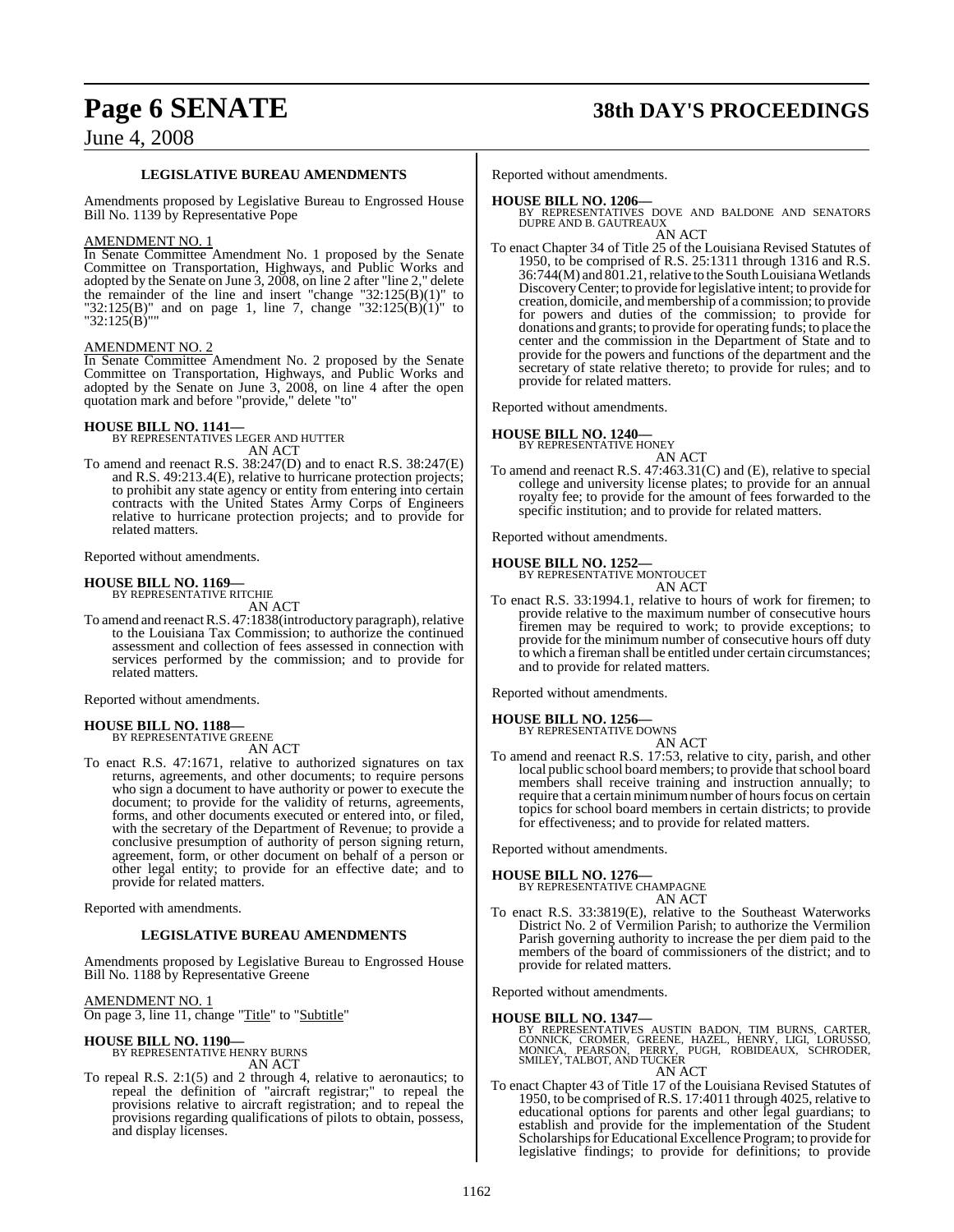# **38th DAY'S PROCEEDINGS Page 7 SENATE**

relative to the duties and responsibilities of the State Board of Elementary and Secondary Education and the state Department of Education; to provide relative to eligibility and participation requirements for students and schools; to provide relative to selection and enrollment of eligible students; to provide relative to funding and payments to eligible schools including eligible nonpublic schools; to provide relative to testing; to provide for reports; and to provide for related matters.

Reported without amendments.

#### **HOUSE BILL NO. 1362— (Substitute for House Bill No. 1061 by Representative Hutter)** BY REPRESENTATIVE HUTTER

AN ACT To enact R.S. 32:173.1 and to repeal R.S. 32:173, relative to railroad crossings; to provide that commercial motor vehicles and buses transporting passengers abide by federal regulations pertaining to stopping at railroad crossings; and to provide for related matters.

Reported without amendments.

Respectfully submitted, ROB MARIONNEAUX Chairman

### **Adoption of Legislative Bureau Report**

On motion of Senator Marionneaux, the Legislative Bureau amendments were adopted and the Bills and Joint Resolutions were read by title and passed to a third reading.

#### **Senator Broome in the Chair**

#### **Introduction of Senate Concurrent Resolutions**

Senator Long asked for and obtained a suspension of the rules for the purpose of introducing and reading the following Senate Concurrent Resolutions a first and second time and acting upon them as follows:

# **SENATE CONCURRENT RESOLUTION NO. 91—** BY SENATOR LONG AND REPRESENTATIVE NOWLIN

A CONCURRENT RESOLUTION

To commend Katy Jordan of Natchitoches Central High School, daughter of Kathy and Robin Jordan upon her selection as an alternate representative of Louisiana at the Hugh O'Brian World Leadership Congress in Washington, D.C.

The resolution was read by title. Senator Long moved to adopt the Senate Concurrent Resolution.

#### **ROLL CALL**

The roll was called with the following result:

#### **YEAS**

| Mr. President | Dupre       | Morri |
|---------------|-------------|-------|
| Adley         | Erdey       | Moun  |
| Alario        | Gautreaux B | Murra |
| Amedee        | Gautreaux N | Never |
| <b>Broome</b> | Gray        | Ouinn |
| Cassidy       | Hebert      | Riser |
| Cheek         | Jackson     | Shaw  |
| Cravins       | Kostelka    | Sheph |
| Crowe         | LaFleur     | Smith |
| Donahue       | Long        | Thom  |
| Dorsey        | Martiny     | Walsy |
| Duplessis     | McPherson   |       |
| Total - 35    |             |       |

Mount **Murray** Nevers Quinn<br>Riser Shepherd<br>Smith Thompson Walsworth

Morrish

# June 4, 2008

**NAYS** 

ABSENT

Heitmeier Marionneaux Michot Total - 3

Total - 0

The Chair declared the Senate had adopted the Senate Concurrent Resolution and ordered it sent to the House.

#### **Messages from the House**

The following Messages from the House were received and read as follows:

#### **Message from the House**

#### **ASKING CONCURRENCE IN HOUSE CONCURRENT RESOLUTIONS**

June 4, 2008

To the Honorable President and Members of the Senate:

I am directed to inform your honorable body that the House of Representatives has finally passed and asks your concurrence in the following House Concurrent Resolutions:

# **HOUSE CONCURRENT RESOLUTION NO. 97—**<br>BY REPRESENTATIVE RICHMOND<br>A CONCURRENT RESOLUTION

To urge and request the Criminal District Court for the parish of Orleans to seriously consider establishing a reentry court to focus on the rehabilitation of offenders.

> Respectfully submitted, ALFRED W. SPEER Clerk of the House of Representatives

#### **House Concurrent Resolutions**

Senator Shepherd asked for and obtained a suspension of the rules to take up at this time the following House Concurrent Resolutions just received from the House which were taken up, read a first and second time by their titles and acted upon as follows:

# **HOUSE CONCURRENT RESOLUTION NO. 97—** BY REPRESENTATIVE RICHMOND A CONCURRENT RESOLUTION

To urge and request the Criminal District Court for the parish of Orleans to seriously consider establishing a reentry court to focus on the rehabilitation of offenders.

The resolution was read by title. Senator Shepherd moved to concur in the House Concurrent Resolution.

### **ROLL CALL**

The roll was called with the following result:

#### YEAS

Mr. President Dupre McPherson<br>
Adley Erdey Morrish Adley Erdey Morrish Alario Gautreaux B Mount Broome Gray Nevers<br>
Cassidy Hebert Quinn Cassidy Hebert Quinr<br>
Cheek Jackson Riser Cheek Jackson Riser<br>Cravins Kostelka Shaw Cravins Kostelka<br>Crowe LaFleur Donahue Long Smith<br>Dorsey Marionneaux Thompson Duplessis Total - 36

Gautreaux N Murray<br>Gray Nevers LaFleur Shepherd<br>Long Smith Marionneaux Thompson<br>
Martiny Walsworth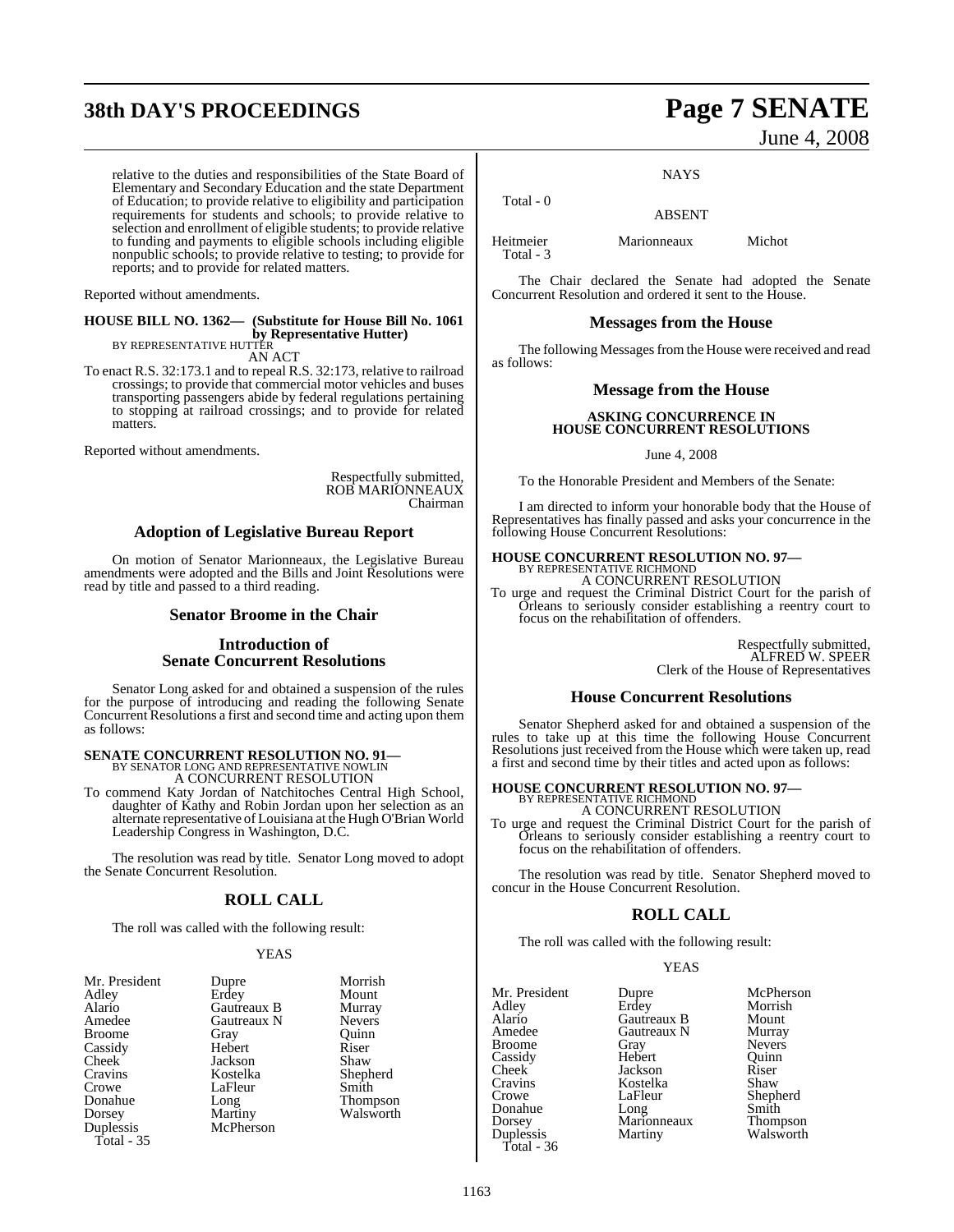#### **NAYS**

#### Total - 0

ABSENT

Heitmeier Michot Total - 2

The Chair declared the Senate had concurred in the House Concurrent Resolution and ordered it returned to the House.

#### **House Concurrent Resolutions on Second Reading**

The following House Concurrent Resolutions were read and acted upon as follows:

**HOUSE CONCURRENT RESOLUTION NO. 42—** BY REPRESENTATIVE HARDY AND SENATOR CRAVINS A CONCURRENT RESOLUTION

To designate the city of Opelousas as the Zydeco Capital of the World.

The resolution was read by title. Senator Cravins moved to concur in the House Concurrent Resolution.

#### **ROLL CALL**

The roll was called with the following result:

#### YEAS

| Adley             | Gautreaux B | Michot        |
|-------------------|-------------|---------------|
|                   |             |               |
| Alario            | Gautreaux N | Morrish       |
| Amedee            | Gray        | Mount         |
| <b>Broome</b>     | Hebert      | Murray        |
| Cassidy           | Heitmeier   | <b>Nevers</b> |
| Cheek             | Jackson     | Ouinn         |
| Cravins           | Kostelka    | Riser         |
| Crowe             | LaFleur     | Shaw          |
| Dorsey            | Long        | Shepherd      |
| Duplessis         | Marionneaux | Smith         |
| Dupre             | Martiny     | Thompson      |
| Erdey             | McPherson   | Walsworth     |
| <b>Total - 36</b> |             |               |
|                   | <b>NAYS</b> |               |
| Total - 0         |             |               |
|                   | ABSENT      |               |

Mr. President Donahue Total - 2

The Chair declared the Senate had concurred in the House Concurrent Resolution and ordered it returned to the House.

## **HOUSE CONCURRENT RESOLUTION NO. 81—** BY REPRESENTATIVE NOWLIN

A CONCURRENT RESOLUTION

To create a task force to study and resolve problems between the contract poultry growers and poultry integrators and to recommend the best practices and approaches to resolving their problem; to require that a report of its findings and recommendations be submitted to the House Committee on Agriculture, Forestry, Aquaculture, and Rural Development and the Senate Committee on Agriculture specifying its activities, problems, recommendations, and action taken on recommendations.

The resolution was read by title. Senator Long moved to concur in the House Concurrent Resolution.

## **Page 8 SENATE 38th DAY'S PROCEEDINGS**

### **ROLL CALL**

The roll was called with the following result:

#### YEAS

| Mr. President | Erdey       | Michot        |
|---------------|-------------|---------------|
| Adlev         | Gautreaux B | Morrish       |
| Alario        | Gautreaux N | Mount         |
| Amedee        | Gray        | Murray        |
| Broome        | Hebert      | <b>Nevers</b> |
| Cassidy       | Heitmeier   | Ouinn         |
| Cheek         | Jackson     | Riser         |
| Cravins       | Kostelka    | Shaw          |
| Crowe         | LaFleur     | Shepherd      |
| Donahue       | Long        | Smith         |
| Dorsey        | Marionneaux | Thompson      |
| Duplessis     | Martiny     | Walsworth     |
| Dupre         | McPherson   |               |
| Total - 38    |             |               |
|               | <b>NAYS</b> |               |
| Total - 0     |             |               |

The Chair declared the Senate had concurred in the House Concurrent Resolution and ordered it returned to the House.

ABSENT

### **HOUSE CONCURRENT RESOLUTION NO. 85—** BY REPRESENTATIVE WILLIAMS

A CONCURRENT RESOLUTION

To urge and request the House Committee on Health and Welfare and the Senate Committee on Health and Welfare to meet and function as a joint committee to study possible strategies, methods, and policies to prevent physicians and other health care practitioners from prescribing an alternative brand of medication because of financial incentives.

The resolution was read by title. Senator Jackson moved to concur in the House Concurrent Resolution.

#### **ROLL CALL**

The roll was called with the following result:

#### YEAS

| Mr. President | Erdey       | Michot        |
|---------------|-------------|---------------|
| Adley         | Gautreaux B | Morrish       |
| Alario        | Gautreaux N | Mount         |
| Amedee        | Gray        | Murray        |
| <b>Broome</b> | Hebert      | <b>Nevers</b> |
| Cassidy       | Heitmeier   | Ouinn         |
| <b>Cheek</b>  | Jackson     | Riser         |
| Cravins       | Kostelka    | Shaw          |
| Crowe         | LaFleur     | Shepherd      |
| Donahue       | Long        | Smith         |
| Dorsey        | Marionneaux | Thompson      |
| Duplessis     | Martiny     | Walsworth     |
| Dupre         | McPherson   |               |
| Total - 38    |             |               |
|               | <b>NAYS</b> |               |
|               |             |               |
| Total - 0     |             |               |
|               | ABSENT      |               |
|               |             |               |

 $Total - 0$ 

The Chair declared the Senate had concurred in the House Concurrent Resolution and ordered it returned to the House.

Total - 0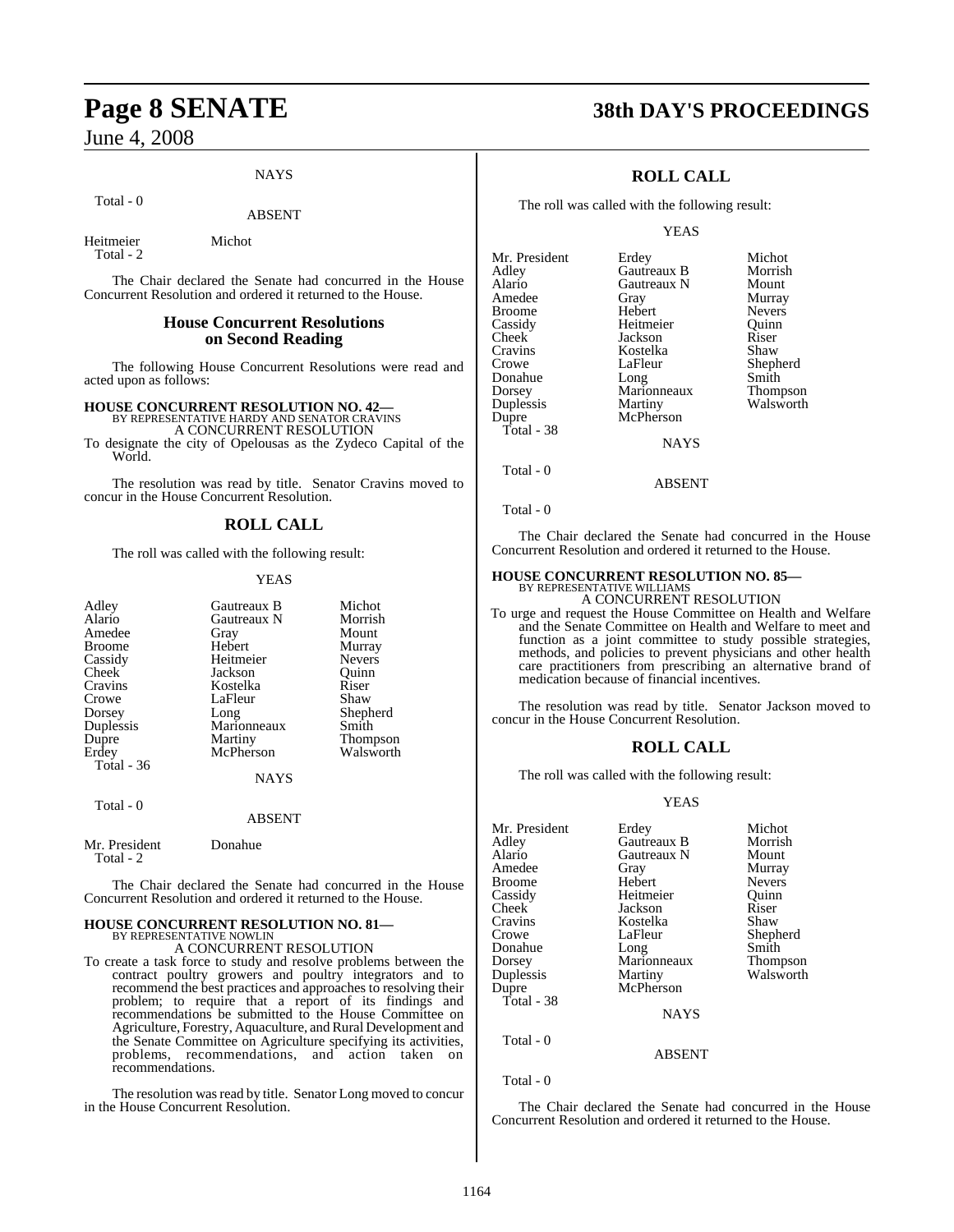# **38th DAY'S PROCEEDINGS Page 9 SENATE**

#### **HOUSE CONCURRENT RESOLUTION NO. 103—**

BY REPRESENTATIVE HOWARD A CONCURRENT RESOLUTION

To urge and request the Judicial Council of the Supreme Court of Louisiana to study whether the caseload ofthe Eleventh Judicial District Court, comprised of Sabine Parish, warrants the creation of an additional judgeship.

The resolution was read by title. Senator Long moved to concur in the House Concurrent Resolution.

### **ROLL CALL**

The roll was called with the following result:

#### YEAS

| Mr. President | Erdey         | Michot        |
|---------------|---------------|---------------|
|               | Gautreaux B   | Morrish       |
| Adley         |               |               |
| Alario        | Gautreaux N   | Mount         |
| Amedee        | Gray          | Murray        |
| <b>Broome</b> | Hebert        | <b>Nevers</b> |
| Cassidy       | Heitmeier     | Ouinn         |
| Cheek         | Jackson       | Riser         |
| Cravins       | Kostelka      | Shaw          |
| Crowe         | LaFleur       | Shepherd      |
| Donahue       | Long          | Smith         |
| Dorsey        | Marionneaux   | Thompson      |
| Duplessis     | Martiny       | Walsworth     |
| Dupre         | McPherson     |               |
| Total - 38    |               |               |
|               | <b>NAYS</b>   |               |
| Total - 0     |               |               |
|               | <b>ARSENT</b> |               |

Total - 0

The Chair declared the Senate had concurred in the House Concurrent Resolution and ordered it returned to the House.

### **HOUSE CONCURRENT RESOLUTION NO. 104—** BY REPRESENTATIVES MONICA AND LEGER A CONCURRENT RESOLUTION

To authorize and request that the Board of Examiners of Certified Shorthand Reporters study whether there is a shortage of certified court reporters in rural parishes of the state and report its findings and recommendations to the House of Representatives prior to the convening of the 2009 Regular Session.

The resolution was read by title. Senator Amedee moved to concur in the House Concurrent Resolution.

#### **ROLL CALL**

The roll was called with the following result:

#### YEAS

| Mr. President | Erdey       | Michot          |
|---------------|-------------|-----------------|
| Adley         | Gautreaux B | Morrish         |
| Alario        | Gautreaux N | Mount           |
| Amedee        | Gray        | Murray          |
| <b>Broome</b> | Hebert      | <b>Nevers</b>   |
| Cassidy       | Heitmeier   | Ouinn           |
| Cheek         | Jackson     | Riser           |
| Cravins       | Kostelka    | Shaw            |
| Crowe         | LaFleur     | Shepherd        |
| Donahue       | Long        | Smith           |
| Dorsey        | Marionneaux | <b>Thompson</b> |
| Duplessis     | Martiny     | Walsworth       |
| Dupre         | McPherson   |                 |
| Total - 38    |             |                 |

# June 4, 2008

**NAYS** 

ABSENT

Total - 0

Total - 0

The Chair declared the Senate had concurred in the House Concurrent Resolution and ordered it returned to the House.

### **HOUSE CONCURRENT RESOLUTION NO. 105—** BY REPRESENTATIVE JANE SMITH A CONCURRENT RESOLUTION

To urge and request the Louisiana Department of Veterans Affairs and the Veterans Affairs Commission to study and make recommendations before the 2009 Regular Session of the Legislature, to establish the Afghanistan, Iraq, Global War on Terror Bonus Plan and to recommend a program for payments to certainLouisiana residents who have been deployed for active duty in either Operation Enduring Freedom, Operation Iraqi Freedom, or the Global War on Terror.

The resolution was read by title and referred by the President to the Committee on Judiciary A.

# **HOUSE CONCURRENT RESOLUTION NO. 107—** BY REPRESENTATIVE DOWNS

A CONCURRENT RESOLUTION

To urge and request the Board of Regents, in consultation with the public postsecondary education management boards, to study current policies and practices relative to the accessibility of textbooks and other instructional materials for use by blind students at public postsecondary educational institutions and to submit a written report of study findings and recommendations to the House Committee on Education and the Senate Committee on Education not later than sixty days prior to the convening of the 2009 Regular Session.

The resolution was read by title and referred by the President to the Committee on Education.

**HOUSE CONCURRENT RESOLUTION NO. 110—** BY REPRESENTATIVES JANE SMITH, HENRY BURNS, EDWARDS, HOFFMANN, AND TRAHAN

### A CONCURRENT RESOLUTION

To urge and request the State Board of Elementary and Secondary Education to revise the Louisiana Educational Assessment Program testing schedule to provide for the administration of the tests required pursuant to the program to begin no earlier than the second week of April for the 2009-2010 school year and no earlier than the first week of May for the 2010-2011 school year and thereafter, and to adopt a policy prohibiting any public elementary or secondary school from starting the school year prior to the last week of August.

The resolution was read by title and referred by the President to the Committee on Education.

### **HOUSE CONCURRENT RESOLUTION NO. 114—**

BY REPRESENTATIVE TRAHAN A CONCURRENT RESOLUTION

To urge and request the Board of Regents, in fulfilling the board's constitutional duties to formulate and make timely revision of a master plan for postsecondary education, which shall include a formula for the equitable distribution of funds to the institutions of postsecondary education, to require, effective with Fiscal Year 2009-2010 and thereafter, that at least fifteen percent of an institution's funding pursuant to the formula be allocated based on performance standards, including but not limited to improvements in student retention and graduation rates and increases in the amounts of external funding generated for the institution compared to institutional peers.

The resolution was read by title and referred by the President to the Committee on Education.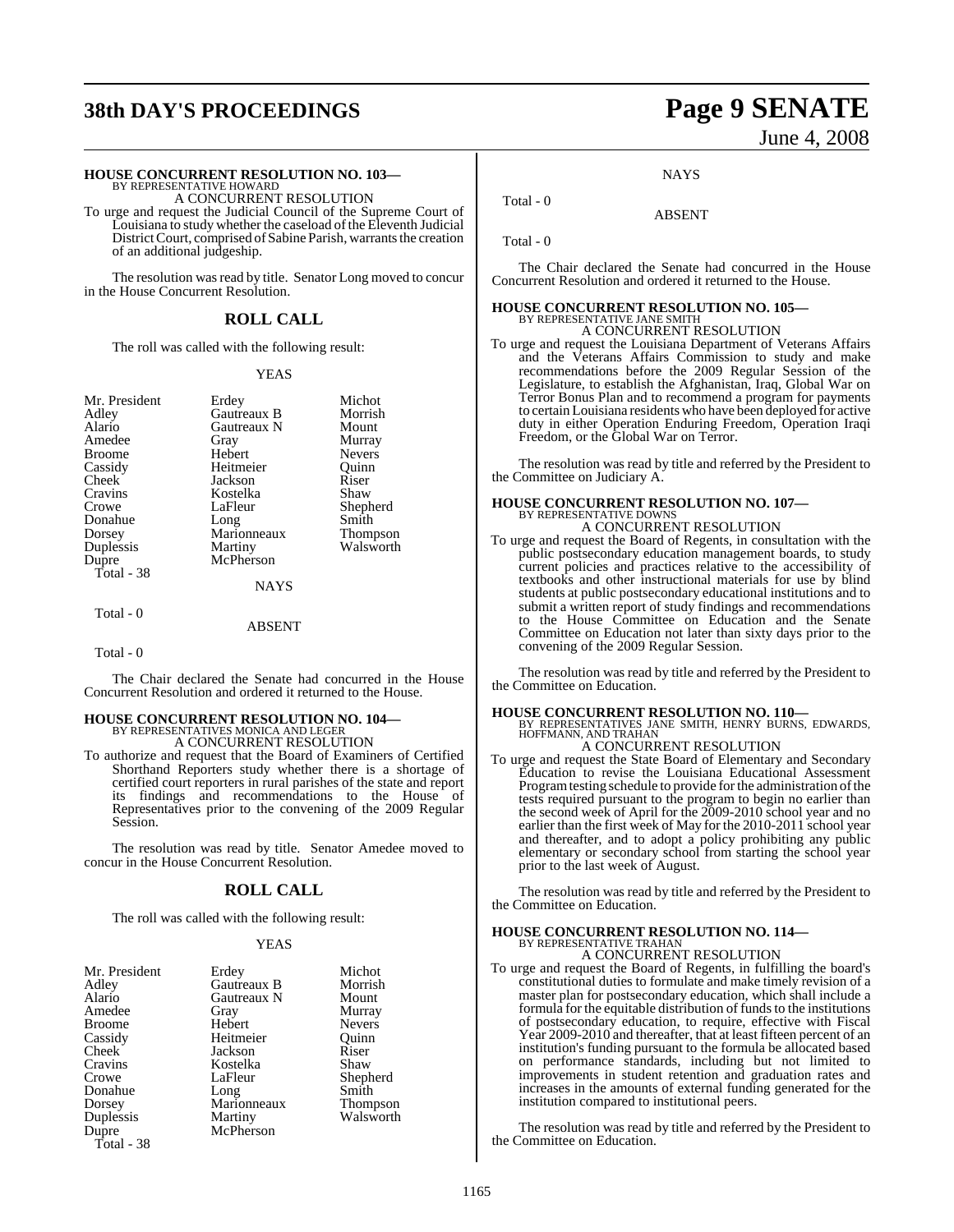## **Page 10 SENATE 38th DAY'S PROCEEDINGS**

### June 4, 2008

### **HOUSE CONCURRENT RESOLUTION NO. 115—**

BY REPRESENTATIVES TRAHAN, HARDY, AND HOFFMANN A CONCURRENT RESOLUTION

To urge and request the State Board of Elementary and Secondary Education, in consultation with the Louisiana High School Athletic Association, to study all issues relative to minimum academic eligibility requirements for participation by students in interscholastic athletics and other extracurricular activities, including but not limited to a review of other states' policies and laws relative to such issue, and to submit a written report of study findings and recommendations to the House Committee on Education and the Senate Committee on Education by not later than January 1, 2009.

The resolution was read by title and referred by the President to the Committee on Education.

#### **HOUSE CONCURRENT RESOLUTION NO. 116—** BY REPRESENTATIVE TRAHAI

A CONCURRENT RESOLUTION

To urge and request the State Board of Elementary and Secondary Education, the Board of Supervisors of Community and Technical Colleges, and the Board of Regents jointly to study the feasibility and advisability of transferring the administration of adult education programs from the State Board of Elementary and Secondary Education to the Board of Supervisors of Community and Technical Colleges and to reportstudy findings and recommendations to the House Committee on Education and the Senate Committee on Education prior to the beginning of the 2009 Regular Session.

The resolution was read by title and referred by the President to the Committee on Education.

# **HOUSE CONCURRENT RESOLUTION NO. 119—** BY REPRESENTATIVE WOOTON

A CONCURRENT RESOLUTION

To urge and request nonprofit corporationslocated within the state of Louisiana who conduct charitable gaming to utilize charitable gaming proceeds solely for educational, charitable, patriotic, religious, or public-spirited purposes within the state of Louisiana.

The resolution was read by title and referred by the President to the Committee on Judiciary B.

### **HOUSE CONCURRENT RESOLUTION NO. 120—** BY REPRESENTATIVE HARDY A CONCURRENT RESOLUTION

To urge and request the secretary of the Department of Public Safety and Corrections, the sheriff, or any operator of a private correctional facility to provide notification within one hour of discovery of the escape of a prisoner to the newspaper of general circulation in the area where the prisoner escaped and to the radio and television media servicing the area where the prisoner escaped for publication and broadcast.

The resolution was read by title and referred by the President to the Committee on Judiciary B.

# **HOUSE CONCURRENT RESOLUTION NO. 125—** BY REPRESENTATIVE BARROW

A CONCURRENT RESOLUTION

To urge and request the Department of Labor to study the need for an annual cost-of-living wage increase for direct support professionals and design a plan for implementing such raises for direct support professionals.

The resolution was read by title and referred by the President to the Committee on Labor and Industrial Relations.

# **HOUSE CONCURRENT RESOLUTION NO. 126—** BY REPRESENTATIVE LABRUZZO

A CONCURRENT RESOLUTION To urge and request the legislative auditor to conduct an audit of the Greater New Orleans Expressway Commission.

The resolution was read by title and referred by the President to the Committee on Senate and Governmental Affairs.

### **HOUSE CONCURRENT RESOLUTION NO. 129—** BY REPRESENTATIVES LAFONTA AND GIROD JACKSON A CONCURRENT RESOLUTION

To direct the attorney general to investigate the design and construction defects in the foundations of homes built adjacent to canals in the Woodmere subdivision in Harvey, Louisiana.

The resolution was read by title and referred by the President to the Committee on Judiciary B.

# **HOUSE CONCURRENT RESOLUTION NO. 130—** BY REPRESENTATIVE ABRAMSON

A CONCURRENT RESOLUTION

To urge and request the Louisiana State Law Institute to study and make recommendations on the revision of the laws relative to the use and prohibition of counterletters.

The resolution was read by title and referred by the President to the Committee on Judiciary A.

**HOUSE CONCURRENT RESOLUTION NO. 131—** BY REPRESENTATIVES ROY, ANDERS, FRANKLIN, KLECKLEY, LAFONTA, MONICA, AND PEARSON

A CONCURRENT RESOLUTION

To urge and request the Department of Insurance to conduct a study on statutorily mandated health insurance benefits to determine what each such statutory mandate costs in terms of absolute dollars and as a percentage of total health insurance premiums.

The resolution was read by title and referred by the President to the Committee on Insurance.

### **HOUSE CONCURRENT RESOLUTION NO. 132—** BY REPRESENTATIVE JANE SMITH A CONCURRENT RESOLUTION

To urge and request the State Board of Elementary and Secondary Education to study and review recommended best practices relative to the use of additional safety devices not currently required by law to alert motor vehicle drivers when a school bus is preparing to stop or is stopped on a roadway for the loading or unloading of riders or isstopped for other reasons as required by law; to provide for the board to make certain determinations relative to establishing a pilot program to be implemented during the 2009-2010 school year for the purpose of evaluating benefits to the safety of students, other bus riders, and bus operators of requiring school buses to be equipped with such additional devices; to provide study guidelines; and to require submission of a report on study findings and recommendations to the House Committee on Education and the Senate Committee on Education prior to the 2009 Regular Session of the Legislature.

The resolution was read by title and referred by the President to the Committee on Education.

#### **HOUSE CONCURRENT RESOLUTION NO. 139—** BY REPRESENTATIVE HARRISON

A CONCURRENT RESOLUTION

To urge and request the Louisiana Supreme Court to institute mandatory continuing legal education for judges on the family law topics of child custody and child support guidelines.

The resolution was read by title and referred by the President to the Committee on Judiciary A.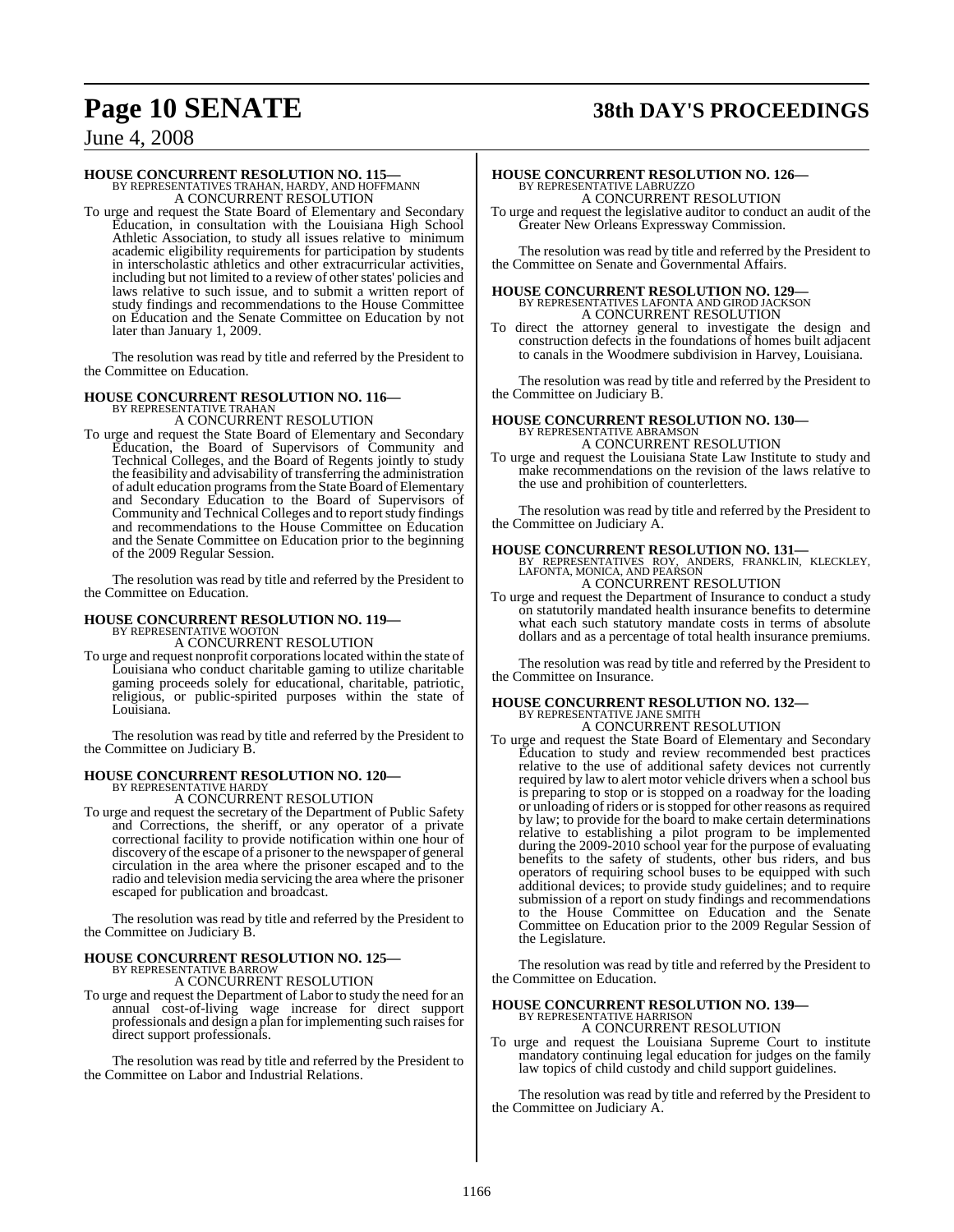# **38th DAY'S PROCEEDINGS Page 11 SENATE**

### **HOUSE CONCURRENT RESOLUTION NO. 143—** BY REPRESENTATIVE HARDY

A CONCURRENT RESOLUTION

To request the Department of Public Safety and Corrections to study and make recommendations on the feasibility of sentencing certain offenders who violate the Uniform Controlled Dangerous Substances Law to military service as an alternative to incarceration.

The resolution was read by title and referred by the President to the Committee on Judiciary C.

#### **HOUSE CONCURRENT RESOLUTION NO. 149—**

BY REPRESENTATIVE LAFONTA A CONCURRENT RESOLUTION

To urge and request the Louisiana Attorney Disciplinary Board to discipline prosecutors who violate the Rules of Professional Conduct as adopted by the Supreme Court of Louisiana.

The resolution was read by title and referred by the President to the Committee on Judiciary A.

#### **HOUSE CONCURRENT RESOLUTION NO. 151—**

BY REPRESENTATIVES HOFFMANN, ARMES, AUBERT, AUSTIN<br>BADON,CARMODY,CARTER,CHANDLER,CHANEY,DIXON,DOWNS,<br>EDWARDS,LEGER,RICHARDSON,RITCHIE,PATRICIA SMITH,AND<br>TRAHAN

#### A CONCURRENT RESOLUTION

To urge and request the State Board of Elementary and Secondary Education, in conjunction with the High School Redesign Commission, to develop and implement two separate curricular strands and two related diploma versions for high school students and to submit a written report on the status of such development and implementation to the House Committee on Education and the Senate Committee on Education not later than December 31, 2008.

The resolution was read by title and referred by the President to the Committee on Education.

# **HOUSE CONCURRENT RESOLUTION NO. 155—** BY REPRESENTATIVE MILLS

A CONCURRENT RESOLUTION

To urge and request the Department of Health and Hospitals to study the development and implementation of civil commitment procedures for the treatment of sexually violent predators and child sexual predators.

The resolution was read by title and referred by the President to the Committee on Judiciary C.

### **HOUSE CONCURRENT RESOLUTION NO. 176—** BY REPRESENTATIVE KATZ

A CONCURRENT RESOLUTION

To recognize June 12, 2008, as the Daughters of the American Revolution, Sons of the American Revolution, and Children of the American Revolution Day in Louisiana.

The resolution was read by title. Senator Walsworth moved to concur in the House Concurrent Resolution.

#### **ROLL CALL**

The roll was called with the following result:

#### YEAS

| Mr. President | Erdey       | Michot        |
|---------------|-------------|---------------|
| Adley         | Gautreaux B | Morrish       |
| Alario        | Gautreaux N | Mount         |
| Amedee        | Gray        | Murray        |
| <b>Broome</b> | Hebert      | <b>Nevers</b> |
| Cassidy       | Heitmeier   | Ouinn         |
| Cheek         | Jackson     | Riser         |
| Cravins       | Kostelka    | Shaw          |
| Crowe         | LaFleur     | Shepherd      |

### Donahue Long Smith Dorsey Marionneaux Thompson Duplessis Martiny Walsworth<br>Dupre McPherson Total - 38

McPherson **NAYS** 

Total - 0

ABSENT

Total - 0

The Chair declared the Senate had concurred in the House Concurrent Resolution and ordered it returned to the House.

# **HOUSE CONCURRENT RESOLUTION NO. 177—** BY REPRESENTATIVE GARY SMITH A CONCURRENT RESOLUTION

To memorialize the United States Congress to extend the Gulf Opportunity Zone Act of 2005 bonus depreciation benefit to all parishes in the Gulf Opportunity Zone.

The resolution was read by title. Senator Dupre moved to concur in the House Concurrent Resolution.

#### **ROLL CALL**

The roll was called with the following result:

**YEAS** 

| Mr. President | Erdey       | Michot        |
|---------------|-------------|---------------|
| Adley         | Gautreaux B | Morrish       |
| Alario        | Gautreaux N | Mount         |
| Amedee        | Gray        | Murray        |
| Broome        | Hebert      | <b>Nevers</b> |
| Cassidy       | Heitmeier   | Ouinn         |
| Cheek         | Jackson     | Riser         |
| Cravins       | Kostelka    | Shaw          |
| Crowe         | LaFleur     | Shepherd      |
| Donahue       | Long        | Smith         |
| Dorsey        | Marionneaux | Thompson      |
| Duplessis     | Martiny     | Walsworth     |
| Dupre         | McPherson   |               |
| Total - 38    |             |               |
|               | <b>NAYS</b> |               |
|               |             |               |

Total - 0

Total - 0

The Chair declared the Senate had concurred in the House Concurrent Resolution and ordered it returned to the House.

ABSENT

# **HOUSE CONCURRENT RESOLUTION NO. 178—** BY REPRESENTATIVE PERRY

A CONCURRENT RESOLUTION

To memorialize the United States Congress to take such actions as are necessary to direct the Federal Emergency Management Agency to review its recovery policies and programs and prepare a report and outline on the social and economic issues involved in the implementation of the rules and regulations of the National Flood Insurance Program, as that implementation affects the rebuilding efforts in all coastal Louisiana communities impacted by Hurricanes Katrina and Rita.

The resolution was read by title. Senator Dupre moved to concur in the House Concurrent Resolution.

June 4, 2008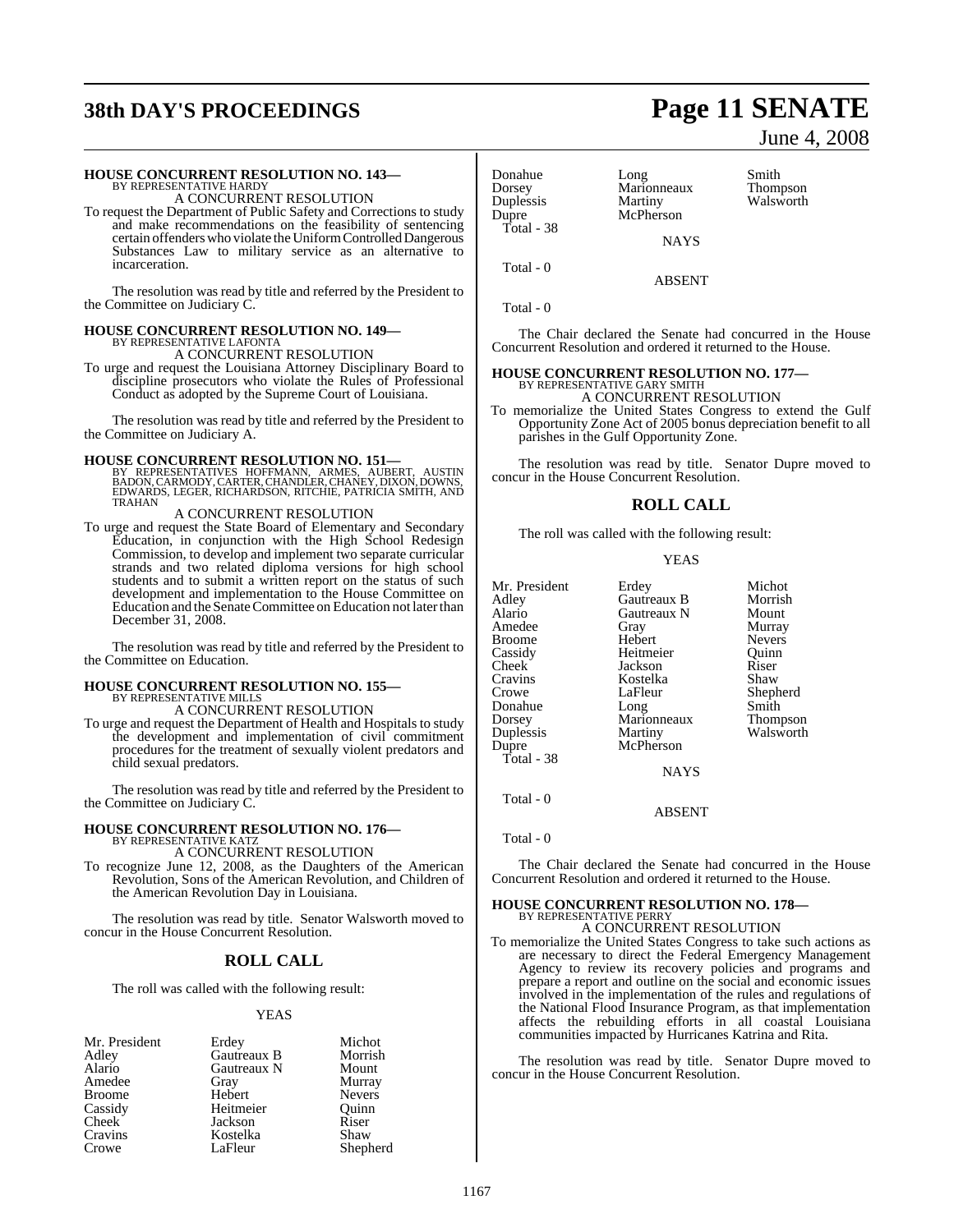### **ROLL CALL**

The roll was called with the following result:

#### YEAS

| Alario<br>Gautreaux N<br>Amedee<br>Gray<br>Hebert<br><b>Broome</b><br>Heitmeier<br>Cassidy<br>Cheek<br>Jackson<br>Cravins<br>Kostelka<br>LaFleur<br>Crowe<br>Donahue<br>Long<br>Marionneaux<br>Dorsey<br>Duplessis<br>Martiny<br>McPherson<br>Dupre<br>Total - 38<br><b>NAYS</b> | Murray<br><b>Nevers</b><br>Ouinn<br>Riser<br>Shaw<br>Shepherd<br>Smith<br><b>Thompson</b><br>Walsworth |
|----------------------------------------------------------------------------------------------------------------------------------------------------------------------------------------------------------------------------------------------------------------------------------|--------------------------------------------------------------------------------------------------------|
|----------------------------------------------------------------------------------------------------------------------------------------------------------------------------------------------------------------------------------------------------------------------------------|--------------------------------------------------------------------------------------------------------|

### Total - 0

Total - 0

The Chair declared the Senate had concurred in the House Concurrent Resolution and ordered it returned to the House.

ABSENT

### **HOUSE CONCURRENT RESOLUTION NO. 179—** BY REPRESENTATIVE PERRY

A CONCURRENT RESOLUTION

To urge and request all state departments to review their recovery policies and programs as they affect the rebuilding efforts in all coastal Louisiana communities impacted by Hurricanes Katrina and Rita and to make recommendations to the Louisiana Legislature as to practical alternatives to such policies to allow for the preservation of the unique culture of coastal Louisiana.

The resolution was read by title. Senator Dupre moved to concur in the House Concurrent Resolution.

#### **ROLL CALL**

The roll was called with the following result:

#### YEAS

| Mr. President<br>Adley<br>Alario<br>Amedee<br><b>Broome</b><br>Cassidy<br><b>Cheek</b><br>Cravins<br>Crowe<br>Donahue<br>Dorsey<br>Duplessis<br>Dupre<br>Total - 38 | Erdey<br>Gautreaux B<br>Gautreaux N<br>Gray<br>Hebert<br>Heitmeier<br>Jackson<br>Kostelka<br>LaFleur<br>Long<br>Marionneaux<br>Martiny<br>McPherson<br><b>NAYS</b> | Michot<br>Morrish<br>Mount<br>Murray<br><b>Nevers</b><br>Ouinn<br>Riser<br>Shaw<br>Shepherd<br>Smith<br>Thompson<br>Walsworth |
|---------------------------------------------------------------------------------------------------------------------------------------------------------------------|--------------------------------------------------------------------------------------------------------------------------------------------------------------------|-------------------------------------------------------------------------------------------------------------------------------|
|                                                                                                                                                                     |                                                                                                                                                                    |                                                                                                                               |
| Total - 0                                                                                                                                                           | <b>ABSENT</b>                                                                                                                                                      |                                                                                                                               |

Total - 0

The Chair declared the Senate had concurred in the House Concurrent Resolution and ordered it returned to the House.

## **Page 12 SENATE 38th DAY'S PROCEEDINGS**

### **HOUSE CONCURRENT RESOLUTION NO. 180—** BY REPRESENTATIVE PERRY

A CONCURRENT RESOLUTION

To urge and request Louisiana State University to direct its academic faculty to prepare a report and outline on the social and economic issues involved in the implementation of the rules and regulations of the National Flood Insurance Program as that implementation affects the rebuilding efforts in all coastal Louisiana communities impacted by Hurricanes Katrina and Rita.

The resolution was read by title. Senator Dupre moved to concur in the House Concurrent Resolution.

#### **ROLL CALL**

The roll was called with the following result:

YEAS

| Mr. President | Erdey         | Michot        |
|---------------|---------------|---------------|
| Adlev         | Gautreaux B   | Morrish       |
| Alario        | Gautreaux N   | Mount         |
| Amedee        | Gray          | Murray        |
| Broome        | Hebert        | <b>Nevers</b> |
| Cassidy       | Heitmeier     | Ouinn         |
| Cheek         | Jackson       | Riser         |
| Cravins       | Kostelka      | Shaw          |
| Crowe         | LaFleur       | Shepherd      |
| Donahue       | Long          | Smith         |
| Dorsey        | Marionneaux   | Thompson      |
| Duplessis     | Martiny       | Walsworth     |
| Dupre         | McPherson     |               |
| Total - 38    |               |               |
|               | <b>NAYS</b>   |               |
| Total - 0     |               |               |
|               | <b>ABSENT</b> |               |

Total - 0

The Chair declared the Senate had concurred in the House Concurrent Resolution and ordered it returned to the House.

### **HOUSE CONCURRENT RESOLUTION NO. 181—**

BY REPRESENTATIVE MCVEA A CONCURRENT RESOLUTION

To urge and request the Department of Economic Development, the division of administration, and the office of entertainment industry development to expeditiously move forward to review and approve infrastructure projects in the St. Francisville area.

The resolution was read by title. Senator Riser moved to concur in the House Concurrent Resolution.

#### **ROLL CALL**

The roll was called with the following result:

#### YEAS

| Mr. President | Erdey               | Michot        |
|---------------|---------------------|---------------|
| Adley         | Gautreaux B         | Morrish       |
| Alario        | Gautreaux N         | Mount         |
| Amedee        | Gray                | Murray        |
| <b>Broome</b> | Hebert              | <b>Nevers</b> |
| Cassidy       | Heitmeier           | Ouinn         |
| <b>Cheek</b>  | Jackson             | Riser         |
| Cravins       | Kostelka            | Shaw          |
| Crowe         | LaFleur             | Shepherd      |
| Donahue       |                     | Smith         |
| Dorsey        | Long<br>Marionneaux | Thompson      |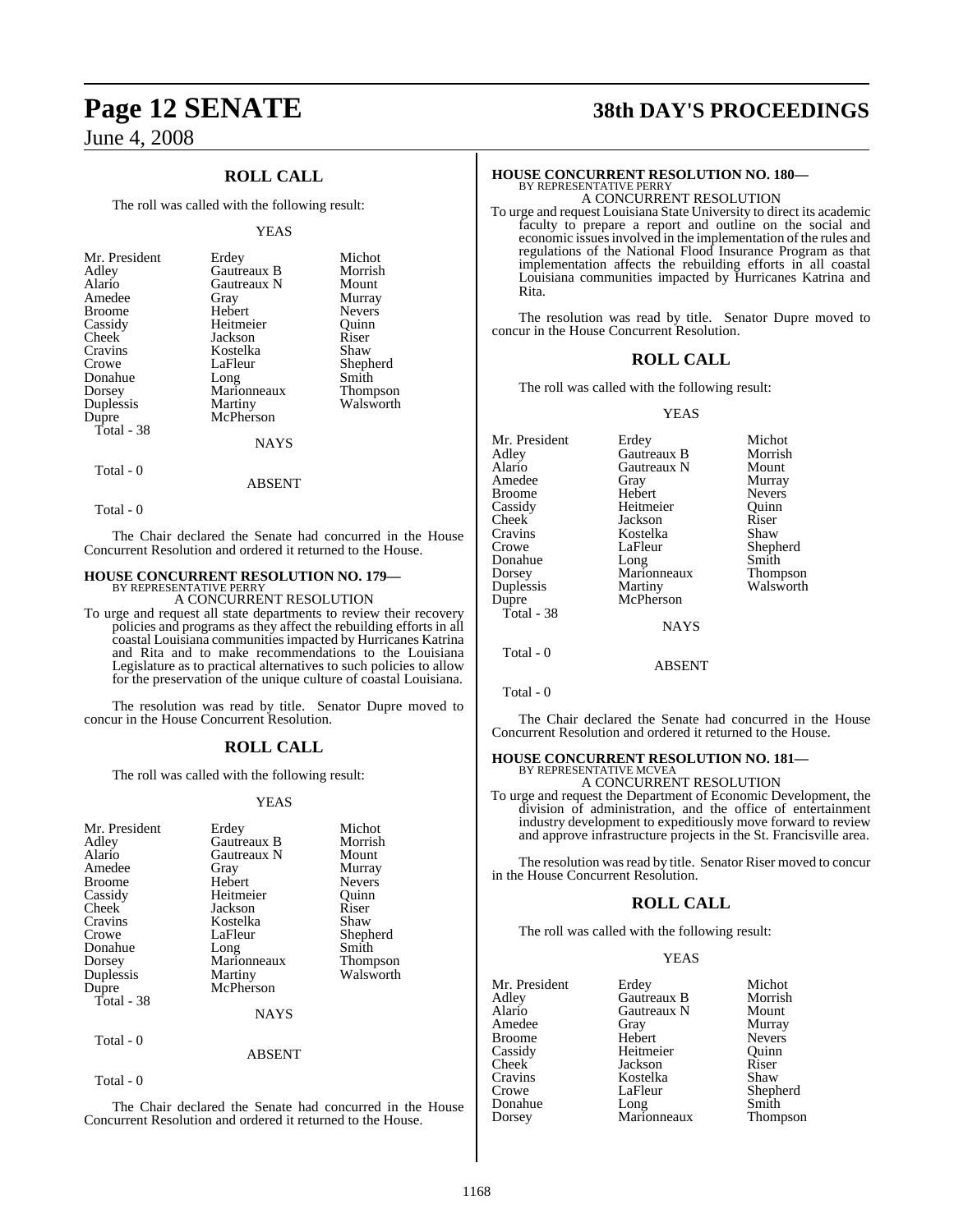# **38th DAY'S PROCEEDINGS Page 13 SENATE**

Duplessis Martiny Walsworth Total - 38

McPherson

**NAYS** 

ABSENT

Total - 0

Total - 0

The Chair declared the Senate had concurred in the House Concurrent Resolution and ordered it returned to the House.

#### **HOUSE CONCURRENT RESOLUTION NO. 182—** BY REPRESENTATIVE PERRY

A CONCURRENT RESOLUTION

To urge and request the Vermilion Parish Police Jury to consider adoption of zoning ordinances to regulate the use of land pursuant to authority granted to it and all parish governments by R.S. 33:4780.40 et seq. in an effort to protect and promote the health, safety, and general welfare of the public.

The resolution was read by title and referred by the President to the Committee on Local and Municipal Affairs.

#### **Reports of Committees**

The following reports of committees were received and read:

#### **REPORT OF COMMITTEE ON**

### **HEALTH AND WELFARE**

Senator Willie L. Mount, Chairman on behalf of the Committee on Health and Welfare, submitted the following report:

#### June 4, 2008

To the President and Members of the Senate:

I am directed by your Committee on Health and Welfare to submit the following report:

# **HOUSE CONCURRENT RESOLUTION NO. 68—** BY REPRESENTATIVE WILLIAMS

A CONCURRENT RESOLUTION

To urge and request the House Committee on Health and Welfare and the Senate Committee on Health and Welfare to function as a joint committee to study possible initiatives, policies, programs, and other actionsto decrease childhood obesity in the state.

Reported favorably.

# **HOUSE CONCURRENT RESOLUTION NO. 69—** BY REPRESENTATIVE WILLIAMS

A CONCURRENT RESOLUTION

To urge and request the House Committee on Health and Welfare and the Senate Committee on Health and Welfare to meet and to function as a joint committee to study and make recommendations with respect to autism spectrum disorders.

Reported favorably.

#### **HOUSE BILL NO. 366—**

BY REPRESENTATIVES KATZ, BURFORD, DOERGE, HILL, HINES,<br>JOHNSON, LABRUZZO, LEBAS, MILLS, NOWLIN, POPE, SIMON, AND<br>WILLIAMS AND SENATOR GRAY AN ACT

To enact R.S. 46:450.6, relative to Medicaid benefits for former foster children; to allow the Department of Health and Hospitals to exercise its option to extend an alternative benefits package under the Medical Assistance Plan to independent foster care adolescents; to provide for the components of an alternative benefits package; to authorize the department to choose between

# June 4, 2008 regular Medicaid benefits or the alternative benefits package on

behalf of participants; to provide for the promulgation of rules and regulations by the Department of Health and Hospitals; and to provide for related matters.

Reported favorably.

#### **HOUSE BILL NO. 466—**

BY REPRESENTATIVE RICHARD AN ACT

To amend and reenact R.S. 40:1300.256(B)(11), relative to the Louisiana Smokefree Air Act; to provide for the exception which permits smoking in designated well- ventilated rooms of nursing homes; and to provide for related matters.

Reported favorably.

#### **HOUSE BILL NO. 799—**

BY REPRESENTATIVE BALDONE AN ACT

To enact R.S. 39:1659 and Part LXV of Chapter 5 of Title 40 of the Louisiana Revised Statutes of 1950, to be comprised of R.S. 40:1300.281, relative to prosthetic and orthotic services; to require that prostheses, orthoses, prosthetic services, and orthotic services which are purchased by a state agency be provided by an accredited facility; to require that purchases of prostheses, orthoses, prosthetic services, and orthotic services which are authorized for Medicaid reimbursement be provided by an accredited facility; to provide for definitions; to provide for regulations promulgated by the commissioner of administration; to provide for a special effective date; to provide for penalties; to provide for exceptions; and to provide for related matters.

Reported with amendments.

#### **HOUSE BILL NO. 1098—**

BY REPRESENTATIVE KATZ AN ACT

To amend and reenact R.S. 14:67.21, R.S. 28:825, R.S. 40:1299.58(A)(introductory paragraph) and (1) through (3), (B)(introductory paragraph), and (F), 1300.51(2)(introductory paragraph)(e) and (h), (3), and (5), 1300.122(1), 1300.123(1),  $2006(E)(2)(q)$ , (r), and (s),  $2009.20(B)(1)$ ,  $2120.1$ ,  $2120.2(2)$ ,  $(4)$ , and  $(5)$ ,  $\overline{2120.3(A)}$ ,  $(B)$ , and  $(G)$ ,  $\overline{2120.4(A)}$ ,  $(B)(6)$  and  $(9)$ , (C), and (D), 2120.5(A), (C), and (D), 2120.6(A) and (B), and  $2120.7(A)(1)$  and (4) and R.S. 46:2624(B)(7) and (8) and to repeal R.S. 40:1299.58(G), 1300.51(2)(d), (i), and (j),  $2006(E)(2)(t)$ , (u), (v), and (w), 2120.2(6), (7), and (8), 2120.3(H), Part II-E of Chapter 11 of Title 40 of the Louisiana Revised Statutes of 1950, comprised ofR.S. 40:2120.11 through 2120.16, and Part II-F ofChapter 11 of Title 40 of the Louisiana Revised Statutes of 1950, comprised of R.S. 40:2120.21 through 2120.26, relative to home and community-based service providers; to define a home and community-based service provider; to provide for the services of home and communitybased service providers; to provide for a single home and community-based service provider license and uniform fees for personal care attendant services agencies, respite care services agencies, supervised independent living programs, adult day care agencies, and family support agencies; to provide for home and community-based services for elderly persons and people with disabilities or mental illness; to provide for definitions; to provide for licensure; to provide for rules, regulations, and licensing standards; to provide for fees; to provide for surveys; to provide for penalties; to provide for enforcement upon the promulgation of final rules and regulations by the Department of Health and Hospitals; and to provide for related matters.

Reported with amendments.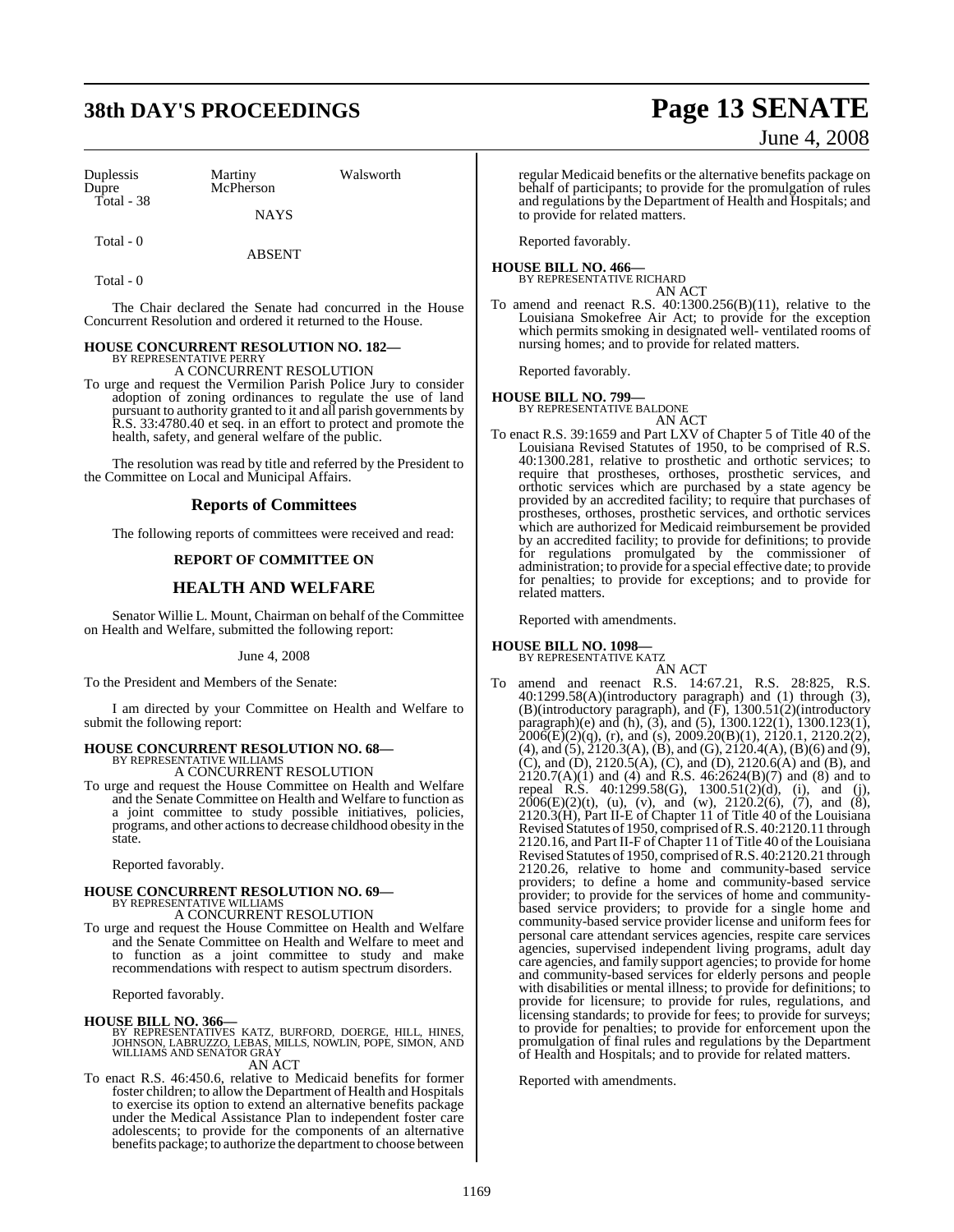### **Page 14 SENATE 38th DAY'S PROCEEDINGS**

### June 4, 2008

### **HOUSE BILL NO. 1245—**

BY REPRESENTATIVE LAFONTA AN ACT

To amend and reenact R.S. 40:2018.1(G), relative to the Louisiana Commission on HIV, AIDS, and Hepatitis C; to provide for a termination date; and to provide for related matters.

Reported favorably.

### **HOUSE BILL NO. 1384— (Substitute for House Bill No. 1268 by Representative Marchand)**<br>BY REPRESENTATIVE MARCHAND

AN ACT

To amend and reenact R.S. 37:1271 and to enact R.S. 37:1262(4) and 1276.1, relative to the practice of telemedicine; to require a license to practice telemedicine; to make certain requirements of persons practicing telemedicine; to provide for a definition of telemedicine; to require the Louisiana State Board of Medical Examiners to issue a license to practice telemedicine to certain physicians; to require the promulgation of rules; and to provide for related matters.

Reported with amendments.

Respectfully submitted, WILLIE L. MOUNT Chairman

#### **REPORT OF COMMITTEE ON**

### **INSURANCE**

Senator Donald R. Cravins Jr., Chairman on behalf of the Committee on Insurance, submitted the following report:

June 4, 2008

To the President and Members of the Senate:

I am directed by your Committee on Insurance to submit the following report:

**HOUSE BILL NO. 302—** BY REPRESENTATIVES SAM JONES AND HARRISON AND SENATORS DUPRE AND B. GAUTREAUX AN ACT

To amend and reenact R.S. 22:1430.12(D), relative to the Louisiana Citizens Property Insurance Corporation; to provide with respect to the rates charged by the corporation in St. Mary Parish; and to provide for related matters.

Reported favorably.

### **HOUSE BILL NO. 369—** BY REPRESENTATIVE KLECKLEY AN ACT

To enact Part XXX-C of Chapter 1 of Title 22 of the Louisiana Revised Statutes of 1950, to be comprised of R.S. 22:1450.51 and 1450.52, relative to insurance product regulation; to provide for the state's participation in the Interstate Insurance Product Regulation Compact; to provide for the purposes of the compact; to provide for definitions; to provide for establishment of a commission and venue; to provide for powers of the commission; to provide for organization of the commission; to provide for meetings and acts of the commission; to provide for rules and operating procedures of the commission; to provide for rulemaking functions of the commission and opting out of uniform standards; to provide for commission records and enforcement; to provide for dispute resolution; to provide for product filing and approval; to provide for review of commission filing decisions; to provide for finances; to provide

for eligibility of compacting states and effective date and amendments to the compact; to provide for withdrawal, default and termination of compacting states; to provide for severability and construction; to provide for binding effect of compact and other laws; to provide for the designation of the Louisiana compact commission official; and to provide for related matters.

Reported favorably.

#### **HOUSE BILL NO. 437—** BY REPRESENTATIVE KLECKLEY



To amend and reenact R.S. 22:636.1(B)(2), relative to automobile, property, casualty, and liability insurance policies; to provide that certain changes in deductible shall not be deemed cancellation of the policy; and to provide for related matters.

Reported with amendments.

- HOUSE BILL NO. 958-<br>BY REPRESENTATIVES FOIL, ANDERS, ARMES, ARNOLD, AUBERT, BOBBY BADON, BALDONE, BARRAS, BARROW, BILLIOT, HENRY<br>BURNS, TIM BURNS, BURRELL, CARTER, CHAMPAGNE, CHANDLER,<br>CHANEY, CONNICK, CORTEZ, CROMER, DANA
	-
- To enact R.S. 22:215.26 and to repeal R.S. 22:669(A)(1)(b)(iii) and (viii), relative to health insurance; to require health insurance policies, contracts, and plans, including health maintenance organization contracts or agreements, to provide coverage of the diagnosis and treatment of autism spectrum disorders in individuals less than seventeen years of age; to provide for certain limitations and exceptions; to delete pervasive developmental disorder or autism and Asperger's Disorder from the definition of severe mental illnesses mandated to be covered; and to provide for related matters.

Reported favorably.

**HOUSE BILL NO. 1290—** BY REPRESENTATIVE LEBAS

AN ACT

To enact R.S. 22:250.52(10), (11), and (12) and 250.56(C), relative to pharmacy claims; to require a remittance advice on each pharmacy claim; to require attachment of payment and to specify the contents of the remittance advice; and to provide for related matters.

Reported with amendments.

#### **HOUSE BILL NO. 1312**

BY REPRESENTATIVE PONTI AN ACT

To amend and reenact R.S.  $32:861(B)(2)$ ,  $(C)(1)(a)$  and  $(b)$ , 866(A)(1) and (F), 894(A), and 900(B)(2)(a), (b), and (c), relative to motor vehicle liability policies; to provide for increased minimum liability limits in motor vehicle liability policies for damages resulting from bodily injury, death, or destruction of property; to provide for increased minimum motor vehicle bonds to be secured with the state treasurer for damages resulting from bodily injury, death, or destruction of property; to provide for limited recovery by an uninsured motorist involved in a nonfault motor vehicle accident; and to provide for related matters.

Reported with amendments.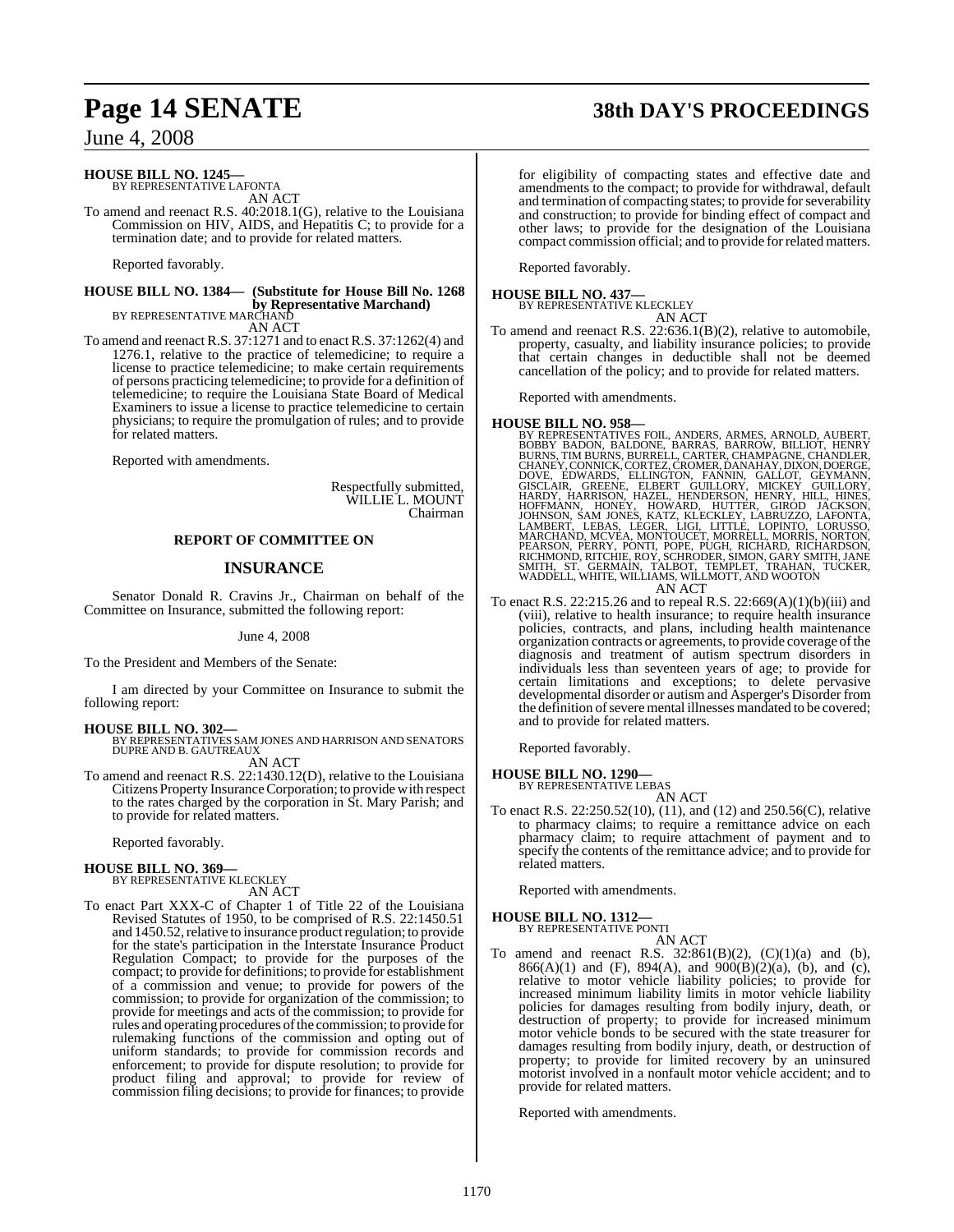# **38th DAY'S PROCEEDINGS Page 15 SENATE**

# June 4, 2008

#### **HOUSE BILL NO. 1366— (Substitute for House Bill No. 1327 by Representatives Ponti and LeBas)**

BY REPRESENTATIVE PONTI

AN ACT

To enact R.S. 22:3047, relative to health insurance; to require that pharmacy benefit managers be licensed and regulated by the commissioner of insurance as third-party administrators; to otherwise provide with respect to pharmacy benefit managers as third-party administrators; and to provide for related matters.

Reported favorably.

### **HOUSE BILL NO. 1375— (Substitute for House Bill No. 1348 by Representative Girod**<br>BY REPRESENTATIVE GIROD JACKSON

AN ACT

To enact R.S. 22:1425.1, relative to homeowner's insurance; to authorize insurers that write homeowner's insurance to provide a ten percent discount to active military personnel; to require the commissioner of insurance to adopt rules and regulations in accordance with the Administrative Procedure Act; and to provide for related matters.

Reported favorably.

Respectfully submitted, DONALD R. CRAVINS JR. Chairman

#### **REPORT OF COMMITTEE ON**

#### **COMMERCE, CONSUMER PROTECTION AND INTERNATIONAL AFFAIRS**

Senator Ann D. Duplessis, Chairman on behalf of the Committee on Commerce, Consumer Protection and International Affairs, submitted the following report:

#### June 4, 2008

To the President and Members of the Senate:

I am directed by your Committee on Commerce, Consumer Protection and International Affairs to submit the following report:

**HOUSE BILL NO. 211—** BY REPRESENTATIVES CHANDLER, HOWARD, FANNIN, AND ARNOLD

AN ACT

To amend and reenact R.S. 40:1730.24(A), relative to fees charged for building code regulations by third-party providers; to provide for local governmental entities to set maximum fees on inspections when those entities contract with a third-party provider; and to provide for related matters.

Reported favorably.

### **HOUSE BILL NO. 253—** BY REPRESENTATIVE MILLS

AN ACT

To amend and reenact R.S. 6:420(D) and (E) and to enact R.S. 6:420(F), relative to suspicious activities reported by financial institutions; to provide that state-chartered financial institutions provide a report of suspicious activity to the office of financial institutions in accordance with federal law; to provide that the commissioner may report suspicious activity to the attorney general or appropriate district attorney; and to provide for related matters.

Reported favorably.

#### **HOUSE BILL NO. 346—**

BY REPRESENTATIVE BALDONE AN ACT

To amend and reenact R.S. 23:921(H) and to enact R.S. 23:921(J), (K), and (L), relative to covenants not to compete; to prohibit shareholders from engaging in a business similar to that of the corporation; to prohibit partners from engaging in a business similar to that of the partnership; to prohibit members from engaging in a business similar to that of the limited liability company; to provide for a period of time for such prohibition; to provide for exceptionsin certain situations; and to provide for related matters.

Reported favorably.

#### **HOUSE BILL NO. 556—**

BY REPRESENTATIVES ARNOLD AND PONTI AN ACT

To amend and reenact R.S. 37:2156.1(F) and to enact R.S.  $37:2150.1(14)$  and  $(15)$ , relative to the licensing of electrical and mechanical contractors; to provide for definitions; to provide for preemption of certain contractors; and to provide for related matters.

Reported with amendments.

#### **HOUSE BILL NO. 1043—**

BY REPRESENTATIVE FANNIN AN ACT

To enact R.S. 40:1730.23(E), relative to the documentation of new residential construction being in compliance with the state uniformconstruction code; to provide for documentation of new residential construction as being in compliance with the building code; to provide for costs charged by a lender; and to provide for related matters.

Reported favorably.

#### **HOUSE BILL NO. 1067—**

BY REPRESENTATIVES EDWARDS AND DOWNS AN ACT

To enact R.S. 9:5168, relative to cancellation of mortgages and privileges; to require the recorder of mortgages to cancel mortgages and vendor's privileges under certain circumstances; to authorize the filing of cancellations of mortgages and vendor's privileges; to authorize certain persons to execute an affidavit of cancellation; to provide for the contents of the affidavit of cancellation; to provide a limitation of liability for clerks of court and recorders of mortgages; to provide for the indemnification of persons relying on the affidavit of cancellation; and to provide for related matters.

Reported with amendments.

#### **HOUSE BILL NO. 1159—**

BY REPRESENTATIVE ST. GERMAIN AN ACT

To enact R.S. 40:1651, relative to emergency elevator access; to provide for emergency elevator access; to require one master key; to allow for substitute emergency measures; to provide for enforcement; to provide for penalties; to grant rulemaking authority; to provide for definitions; and to provide for related matters.

Reported favorably.

**HOUSE BILL NO. 1162—** BY REPRESENTATIVE WOOTON

AN ACT

To enact R.S. 45:164.1, relative to the attorney general; to provide for powers and duties; to provide relative to motor carriers transporting household goods; to provide for investigations; to provide for the adoption of fines and penalties for violations; to provide for an effective date; and to provide for related matters.

Reported favorably.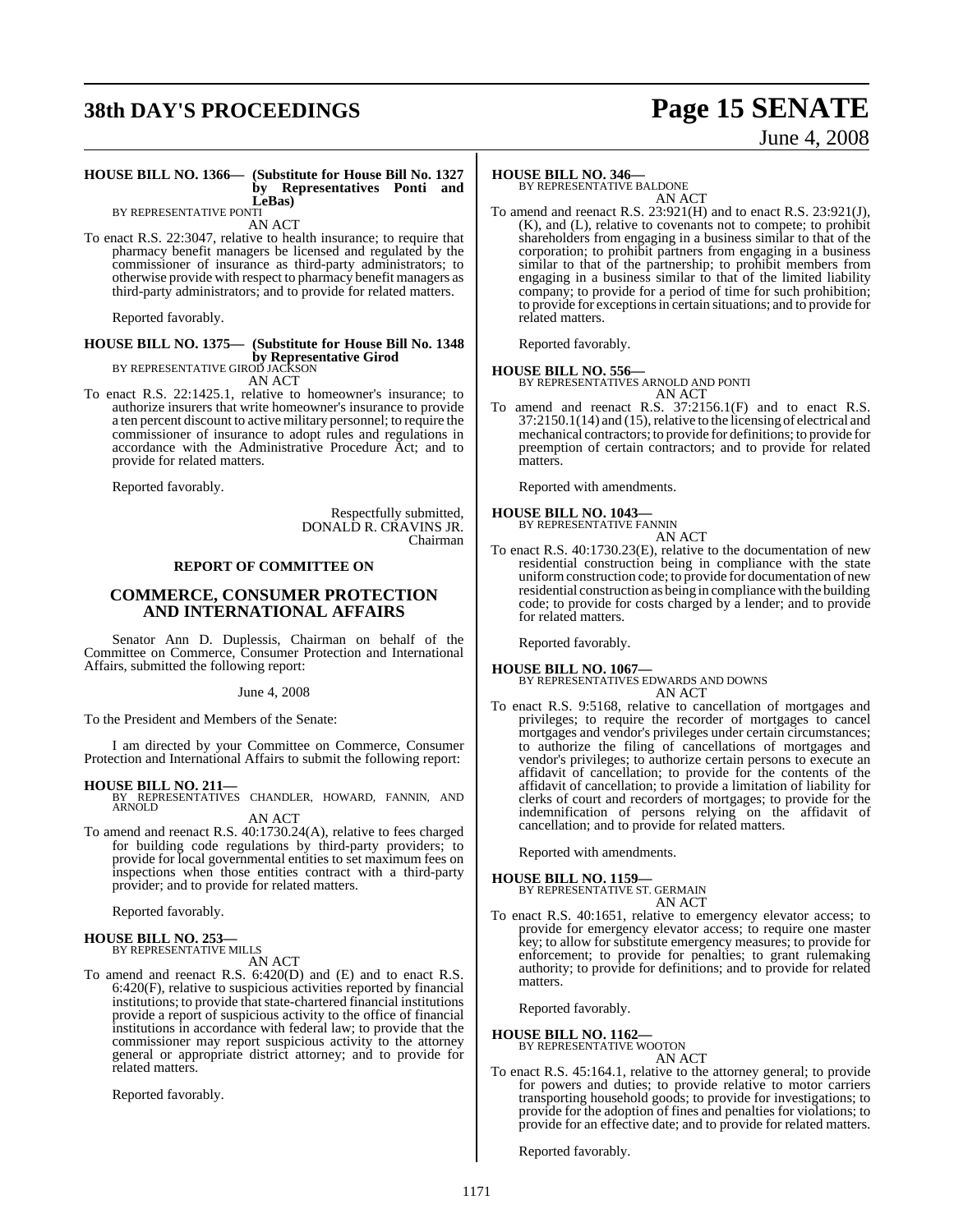## **Page 16 SENATE 38th DAY'S PROCEEDINGS**

June 4, 2008

### **HOUSE BILL NO. 1176—** BY REPRESENTATIVE RICHMOND

AN ACT

To amend and reenact R.S. 37:832(A)(2) and (B)(1), relative to the membership of the Louisiana State Board of Embalmers and Funeral Directors; to add two members to the board; to provide for the appointment of the members of the board; and to provide for related matters.

Reported with amendments.

# **HOUSE BILL NO. 1262—** BY REPRESENTATIVE DANAHAY

AN ACT

To amend and reenact R.S. 37:3516(A)(1) and (2) and 3517(A), relative to private investigator licensing fees; to provide for an increase in licensing feesfor private investigators; to provide for an increase in the delinquent renewal fee on a private investigator business; and to provide for related matters.

Reported favorably.

#### **HOUSE BILL NO. 1305—** BY REPRESENTATIVE DOWNS

AN ACT

To amend and reenact R.S. 40:1472.2(6), (14), (19), (25), and (26), 1472.3(A), (B), (C), (D), and (E), 1472.5(B), (C), and (E), 1472.6(A), and 1472.7(A) and to enact R.S. 40:1472.2(28), relative to the issuance of explosive licenses; to increase feesfor the issuance of explosives licenses; to create an additional class of explosives license; to provide for more stringent requirements for explosives licenses; and to provide for related matters.

Reported favorably.

### **HOUSE BILL NO. 1368— (Substitute for House Bill No. 819 by Representative Abramson)** BY REPRESENTATIVE ABRAMSON

AN ACT

To amend and reenact R.S. 9:3145, relative to the New Home Warranty Act; to provide for delivery of notice; to provide for rules and regulations for the notice; and to provide for related matters.

Reported favorably.

Respectfully submitted, ANN D. DUPLESSIS Chairman

#### **REPORT OF COMMITTEE ON**

#### **SENATE AND GOVERNMENTAL AFFAIRS**

Senator Robert W. Kostelka, Chairman on behalf of the Committee on Senate and Governmental Affairs, submitted the following report:

#### June 4, 2008

To the President and Members of the Senate:

I am directed by your Committee on Senate and Governmental Affairs to submit the following report:

#### **HOUSE CONCURRENT RESOLUTION NO. 26—** BY REPRESENTATIVE ST. GERM A CONCURRENT RESOLUTION

To adopt Joint Rule No. 7 of the Joint Rules of the Senate and House of Representatives, to establish the Atchafalaya Basin Program Oversight Committee to monitor, review, and make recommendations relative to all aspects of the Atchafalaya Basin Program in the Department of Natural Resources.

Reported favorably.

#### **HOUSE BILL NO. 278—**

BY REPRESENTATIVE ST. GERMAIN AN ACT

To amend and reenact R.S. 42:1115.1(E), relative to the limitation on the provision of food, drink, and refreshment to a public servant by certain persons; to provide an exception for certain activities by, on behalf of, or for the benefit of an agency; and to provide for related matters.

Reported favorably.

# **HOUSE BILL NO. 596—** BY REPRESENTATIVE LIGI

AN ACT To amend and reenact R.S. 18:444(G), relative to parish executive committees of political parties in Jefferson Parish; to provide relative to the number of members on such committees and their election; to provide for effectiveness; and to provide for related matters.

Reported favorably.

#### **HOUSE BILL NO. 598—** BY REPRESENTATIVE LIGI

AN ACT

To repeal R.S. 17:60.1(K), relative to the Jefferson Parish School Board; to repeal the provision that if a member of the board qualifies for elective office, his school board office is thereby vacated.

Reported favorably.

#### **HOUSE BILL NO. 829—** BY REPRESENTATIVE DANAHAY

AN ACT

To amend and reenact R.S. 42:1123(36), relative to governmental ethics; to provide relative to the time period during which public employees may accept certain donations and contributions from specified not-for-profit organizations or funds within the organizations; to provide for the deadline by which the organizations must report such donations and contributions to the Board of Ethics; to provide relative to the effectiveness of such provisions; and to provide for related matters.

Reported favorably.

**HOUSE BILL NO. 844—** BY REPRESENTATIVES TUCKER AND GALLOT AN ACT

To enact R.S. 24:53(J), 55(H), and 57(4) and R.S. 49:74(A)(7) and (H), 76(H), and 77(5), relative to lobbying; to provide relative to the regulation of lobbying; to provide relative to registration and reporting; to provide for the duties of the Board of Ethics relative thereto; and to provide for related matters.

Reported favorably.

### **HOUSE BILL NO. 853—**

BY REPRESENTATIVE TUCKER AN ACT

To amend and reenact R.S.  $42:1141(C)(4)(a)$ , (c), and (d) and to enact R.S.  $42:1141(C)(7)$  and  $(8)$  and  $1142(E)$ , relative to enforcement of laws within the jurisdiction of the Board of Ethics; to provide relative to proceedings related to such enforcement; to provide relative to the powers, functions, and duties of the board relative to such enforcement; to provide relative to the powers, functions, and duties of the Ethics Adjudicatory Board and the division of administrative law relative to such enforcement; to provide for recusal; to provide relative to the composition of the Ethics Adjudicatory Board; to provide for the conduct of hearings and procedures related thereto; to provide relative to appeals; to provide relative to effectiveness; and to provide for related matters.

Reported with amendments.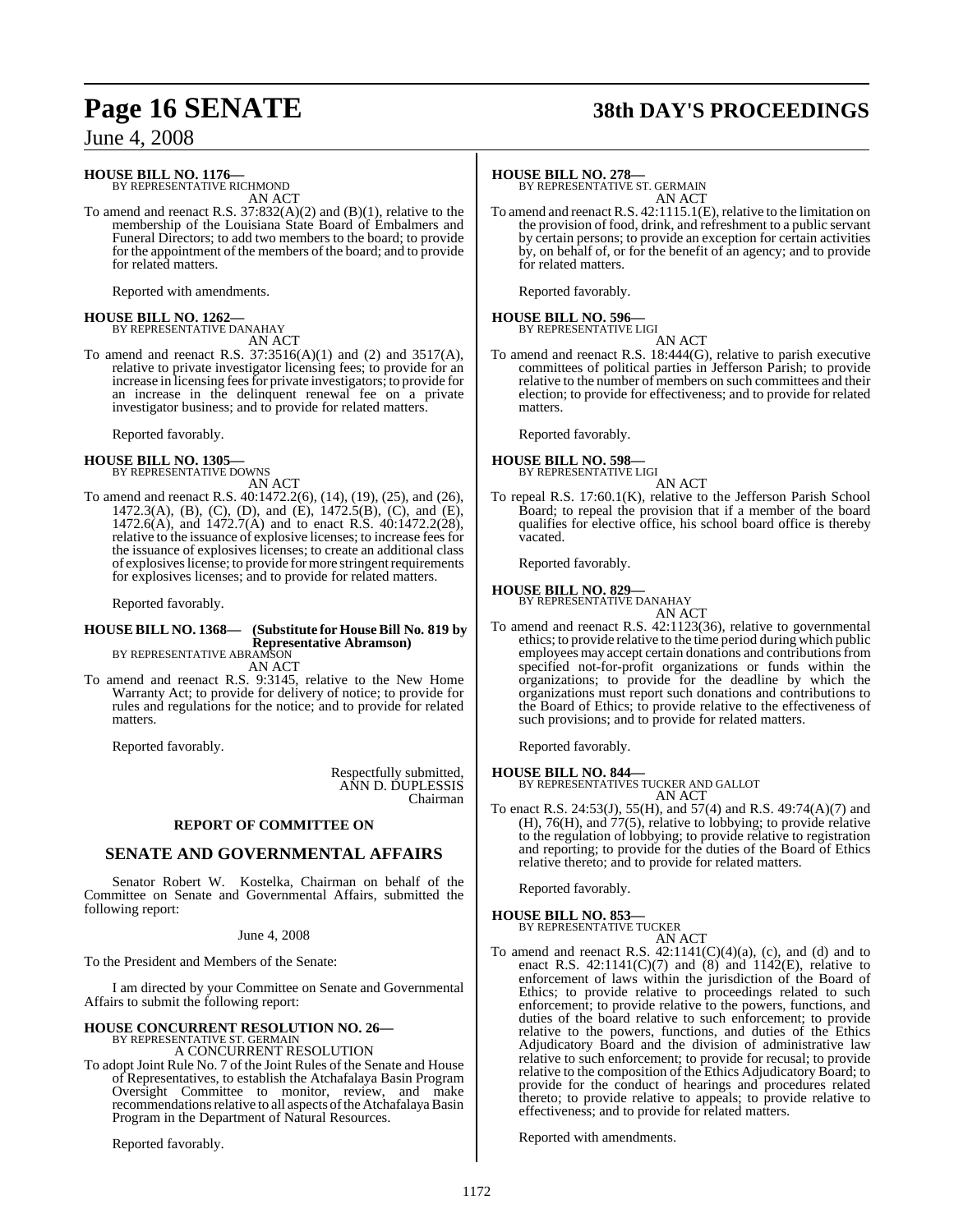# **38th DAY'S PROCEEDINGS Page 17 SENATE**

# June 4, 2008

**HOUSE BILL NO. 873—**

BY REPRESENTATIVES SIMON AND GALLOT AN ACT

To amend and reenact R.S. 18:1306(E)(2), relative to voting; to provide relative to procedures for absentee by mail and early voting; to provide relative to materials for absentee by mail and early voting; to provide relative to certificates on absentee by mail and early voting ballot envelopes; and to provide for related matters.

Reported favorably.

#### **HOUSE BILL NO. 922—** BY REPRESENTATIVE HENDERSON

AN ACT

To amend and reenact R.S. 42:1123(18)(a) and to enact R.S. 42:1123(18)(b), relative to ethics; to allow a physician on the board of commissioners of certain hospital service districts to engage in certain transactions with or to be employed by certain entities that engage in certain transactions; to allow participation in certain transactions before the board; to provide for subsequent repeal of such provisions; to provide for effectiveness; and to provide for related matters.

Reported with amendments.

### **HOUSE BILL NO. 923—**

BY REPRESENTATIVES GALLOT AND BARRAS AN ACT

To amend and reenact R.S. 18:1303(B)(6) and (I) and 1307(G) and to enact R.S. 18:1303(K), relative to absentee voting by mail; to provide that certain persons involuntarily confined for mental treatment shall vote only absentee by mail; to provide for evidence of disability to be submitted in order to vote absentee by mail; to provide for indefinite applicability of applicationsto vote absentee by mail for disabled voters and senior citizen voters, including exceptions and procedures; and to provide for related matters.

Reported favorably.

**HOUSE BILL NO. 947—** BY REPRESENTATIVE HUTTER AN ACT

To amend and reenact R.S. 42:1123(13), relative to the acceptance of certain things of economic value; to provide relative to the acceptance of complimentary admission to certain events by public servants; and to provide for related matters.

Reported favorably.

#### **HOUSE BILL NO. 987—**

BY REPRESENTATIVE GALLOT AN ACT

To amend and reenact R.S. 18:564(D), relative to assistance in voting; to provide relative to evidence of disability to be presented by a voter in order to be entitled to vote with assistance; and to provide for related matters.

Reported favorably.

**HOUSE BILL NO. 990—** BY REPRESENTATIVE BARROW AN ACT

To amend and reenact R.S. 18:116(A)(2)(a), relative to voter registration agencies; to designate the office of a public secondary school guidance counselor as a voter registration agency; and to provide for related matters.

Reported favorably.

#### **HOUSE BILL NO. 1044—**

BY REPRESENTATIVE ABRAMSON AN ACT

To enact R.S. 18:1463.1, relative to campaign practices; to require certain identification of the sources of telephone campaign communications; to provide for the content of such identification; to require certain approvals prior to causing such calls to be made; to provide definitions; to provide penalties for violations; and to provide for related matters.

Reported favorably.

**HOUSE BILL NO. 1198—** BY REPRESENTATIVES TIM BURNS AND MORRELL

AN ACT

To enact Part II-A of Chapter 15 of Title 42 of the Louisiana Revised Statutes of 1950, to be comprised of R.S. 42:1130.1 through 1130.6, relative to the code of ethics; to provide relative to unethical election practices; to prohibit certain false statements by candidates; to prohibit push polling that contains any false statement or question or contains or conveys any information or insinuation; to prohibit authorizing, approving, or causing calls to be made with certain deceptive caller identification information; to provide for definitions, enforcement, and applicability; to provide for penalties; and to provide for related matters.

Reported favorably.

Respectfully submitted, ROBERT W. KOSTELKA Chairman

#### **House Bills and Joint Resolutions on Second Reading Reported by Committees**

Senator Michot asked for and obtained a suspension of the rules to take up at this time the following House Bills and Joint Resolutions just reported by Committees.

- **HOUSE BILL NO. 958—**<br>BY REPRESENTATIVES FOIL, ANDERS, ARMES, ARNOLD, AUBERT, BOBBY BADON, BALDONE, BARRAS, BARROW, BILLIOT, HENRY<br>BURNS, TIM BURNS, BURRELL, CARTER, CHAMPAGNE, CHANDLER,<br>CHANEY, CONNICK, CORTEZ, CROMER, DA
- To enact R.S. 22:215.26 and to repeal R.S. 22:669(A)(1)(b)(iii) and (viii), relative to health insurance; to require health insurance policies, contracts, and plans, including health maintenance organization contracts or agreements, to provide coverage of the diagnosis and treatment of autism spectrum disorders in individuals less than seventeen years of age; to provide for certain limitations and exceptions; to delete pervasive developmental disorder or autism and Asperger's Disorder from the definition of severe mental illnesses mandated to be covered; and to provide for related matters.

Reported favorably by theCommittee on Insurance.The bill was read by title and recommitted to the Committee on Finance.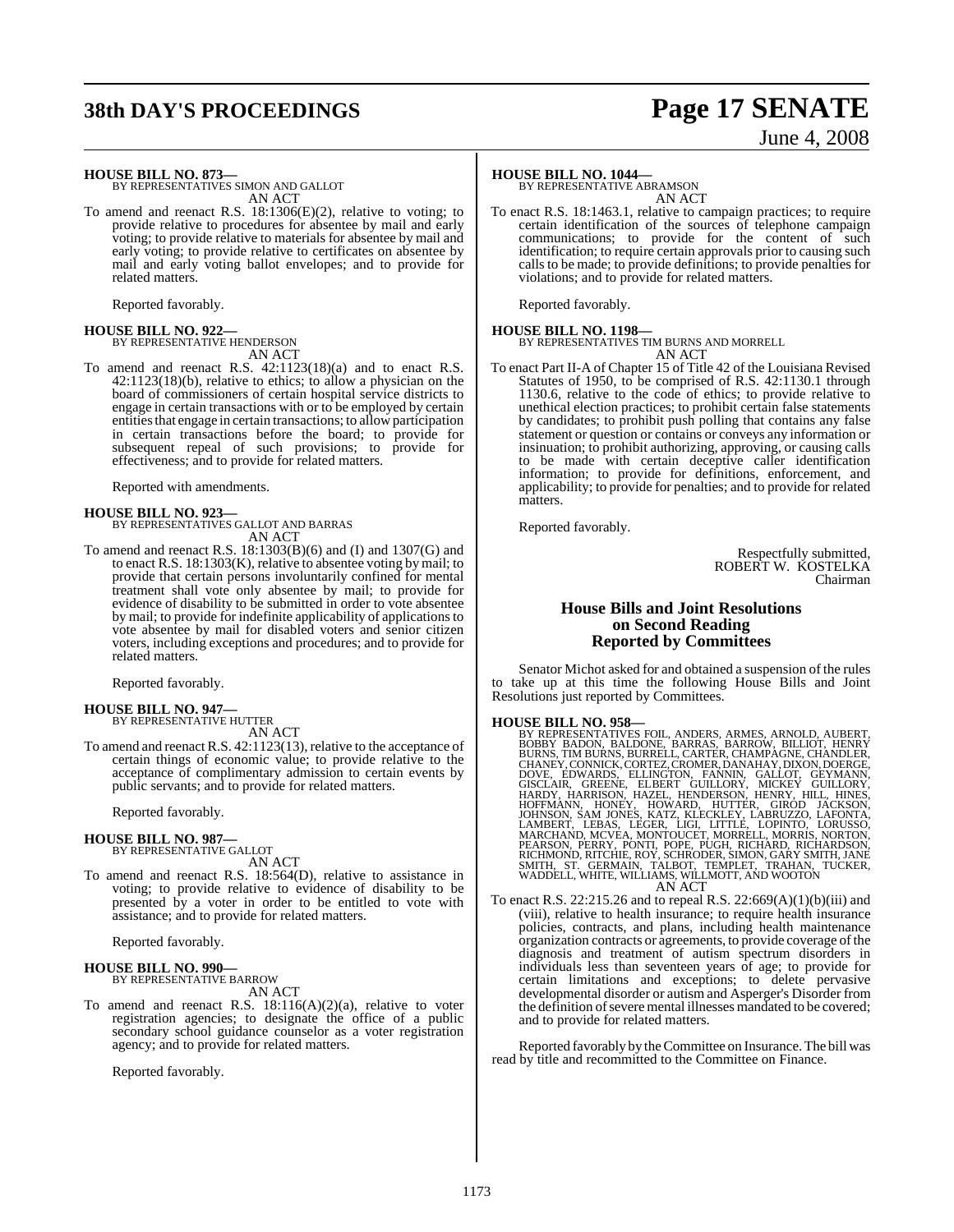## **Page 18 SENATE 38th DAY'S PROCEEDINGS**

### June 4, 2008

#### **Senate Bills and Joint Resolutions on Second Reading Reported by Committees**

The following Senate Bills and Joint Resolutions reported by Committees were taken up and acted upon as follows:

#### **SENATE BILL NO. 700—** BY SENATOR QUINN

AN ACT

To amend and reenact R.S. 44:4.1(B)(28) and to enact R.S. 46:236.1.11, relative to child support programs; to provide for electronic data matching and cooperation between the Department of Social Services and any insurance company licensed to issue insurance policies in the state; to provide for liability; to provide for unauthorized disclosure; to provide for an exception from the public records law; and to provide for related matters.

Reported with amendments by the Committee on Judiciary A.

#### **SENATE COMMITTEE AMENDMENTS**

Amendments proposed by Senate Committee on Judiciary A to Original Senate Bill No. 700 by Senator Quinn

#### AMENDMENT NO. 1

On page 1, delete line 2, and insert "To enact R.S. 46:236.1.11, relative to child"

AMENDMENT NO. 2 On page 1, delete line 6 and insert "disclosure; to provide certain terms, conditions, procedures, and requirements; and to provide"

AMENDMENT NO. 3

On page 1, delete lines 9 through 17

#### AMENDMENT NO. 4

On page 2, delete lines 1 through 5 and insert

"Section 1. R.S. 46:236.1.11 is hereby enacted to read as follows:

#### AMENDMENT NO. 5

On page 2, delete lines 8 through 17 and insert

"**A. (1) Any insurance company authorized to issue workers' compensation and property and casualty insurance policiesin the state shall provide to the department information on any individual who makes a personal injury, excluding property damage, wrongful death under a liability insurance contract, including uninsured or underinsured motorist coverages, or workers' compensation claim against an insurer or under any insurance policy in the form of electronic data files, pursuant to rules and regulations established by the department, so that the department can determine if any of the injured persons or insureds are persons who owe past due child support or overpayments of child support. The insurer shall provide the information required in this Section at no cost if the information is in a readily available structure or format. If the department requests the information in a structure or format that is not readily available, the insurer may charge a reasonable fee, not to exceed the actual cost of providing the information. This information shall be provided monthly and once received by the department shall be confidential information.**

**(2) Any insurance company, as described in Subsection (A)(1), that is participating in an insurance industry database which contains the necessary information as provided by the rules and regulations established by the department from which the department is obtaining information shall be in compliance with this Section of the law.**

**(3) Any insurance company, as described in Subsection (A)(1), without the technical ability to process the data exchange, or without the ability to employ a third-party data processor to process the data exchange, shall forward to the Department a list of all insureds, their social security numbers, addresses, dates of**

**birth and claim numbers so that the Department can match that list with the file or files of past-due support obligors or those owing overpayments of child support, compiled in accordance** with Subsection (A)(1).

#### AMENDMENT NO. 6

On page 2, line 18, delete "**five hundred**" and insert "**one thousand**"

#### AMENDMENT NO. 7

On page 2, line 19, after "**company**" insert "**as described in Subsection (A)(1)**"

#### AMENDMENT NO. 8

On page 2, delete lines 20 and 21 and insert "**indemnity or compensation to an injured person, a company shall prepare the claimant's identifying**"

### AMENDMENT NO. 9

On page 2, line 27, after "**company**" insert "**as described in Subsection (A)(1)**"

#### AMENDMENT NO. 10

On page 2, line 29, delete "**receiving**" and insert "**that received**"

#### AMENDMENT NO. 11

 $\overline{\text{On page 3, between lines 6 and 7, insert}}$ <br>  $\overline{\text{Do}}$  (1) The Department shall

(1) The Department shall be authorized to obtain, **through an interagency agreement with Department of Health and Hospitals, health insurance enrollment data currently being provided in accordance with federal law and La. R.S. 44:14.**

**(2) The provisions of Paragraph (D)(1) shall not apply to the following types of insurance: limited benefit health and accident; Civilian Health and Medical Program of the Uniformed Services (CHAMPUS); dental; disability income; fixed indemnity; longtermcare; Medicare supplement; Medicare Advantage;specified disease; vision; basic hospital expense; andbasic medical-surgical expense.**"

AMENDMENT NO. 12 On page 3, line 7, change "**D.**" to "**E.**"

#### AMENDMENT NO. 13 On page 3, line 16, change "**E.**" to "**F.**"

AMENDMENT NO. 14 On page 3, line 26, change "**F.**" to "**G.**"

On motion of Senator Quinn, the committee amendment was adopted. The amended bill was read by title, ordered engrossed, and passed to a third reading.

#### **House Bills and Joint Resolutions on Second Reading Reported by Committees**

The following House Bills and Joint Resolutions reported by Committees were taken up and acted upon as follows:

**HOUSE BILL NO. 16—** BY REPRESENTATIVE GREENE

#### AN ACT

To amend and reenact Code of Civil Procedure Article 4843(D), (E), (F), and (G), relative to city court jurisdiction; to increase the civil jurisdictional amount in dispute for the City Court of Baker, the City Court of Baton Rouge, the First and Second City Courts of the city of New Orleans, and the City Court of Zachary; and to provide for related matters.

Reported with amendments by the Committee on Judiciary A.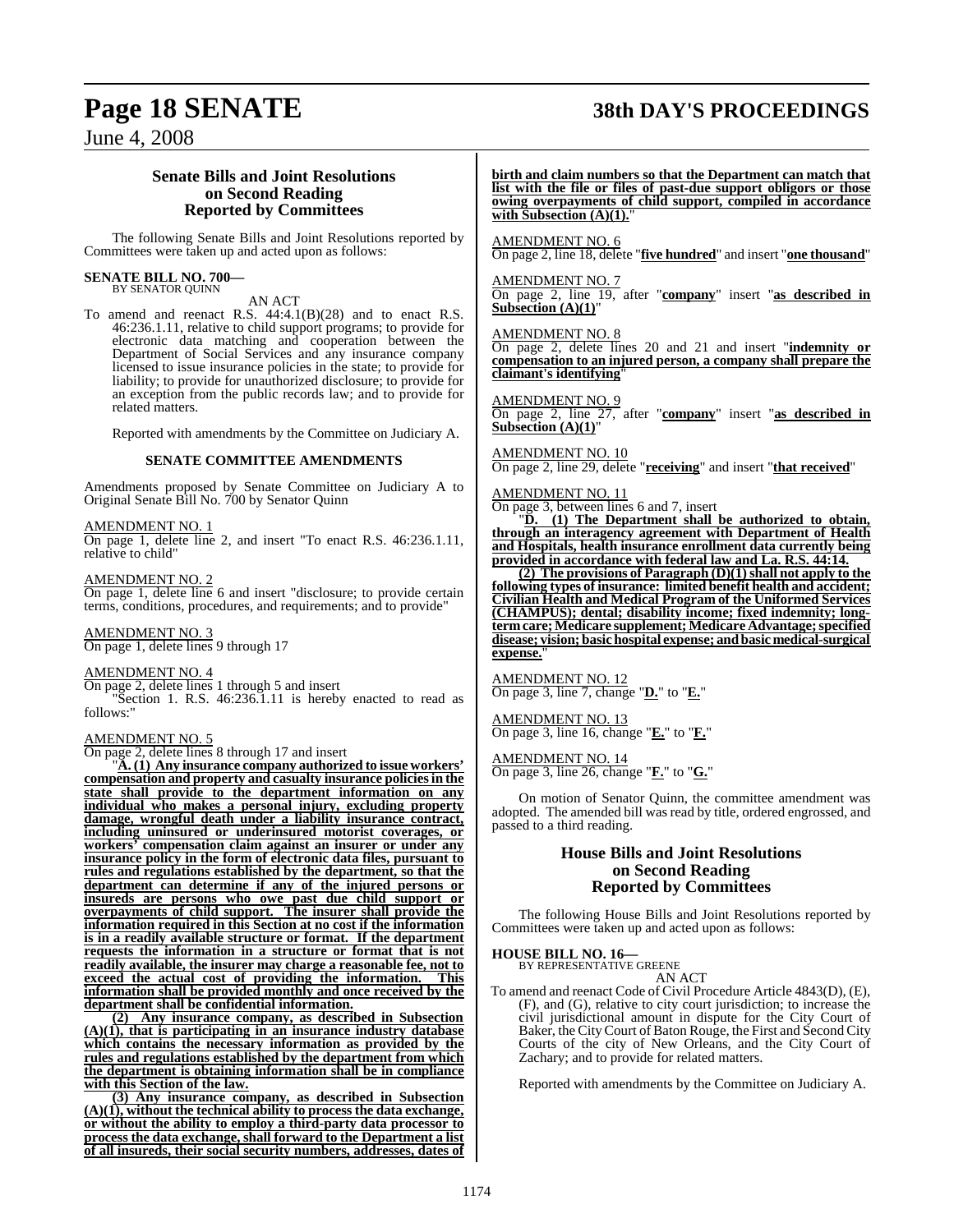# **38th DAY'S PROCEEDINGS Page 19 SENATE**

### June 4, 2008

#### **SENATE COMMITTEE AMENDMENTS**

Amendments proposed by Senate Committee on Judiciary A to Reengrossed House Bill No. 16 by Representative Greene

#### AMENDMENT NO. 1

On page 1, at the beginning of line 4, delete "City Court of Baker,"

#### AMENDMENT NO. 2

On page 1, line 16, change "the City Court of Baker," to "the City Court of Baker,"

#### AMENDMENT NO. 3

On page 2, line 8, delete "City Court of Baker, the"

On motion of Senator Quinn, the committee amendment was adopted. Under the provisions of Joint Rule No. 3 of the Rules of the Senate, the amended bill was read by title and referred to the Legislative Bureau.

**HOUSE BILL NO. 29—** BY REPRESENTATIVE MORRIS

AN ACT

To amend and reenact Children's Code Article 327(A)(2), relative to videotaped statements of protected persons; to provide with respect to the admissibility of videotaped statements of protected persons in juvenile proceedings; and to provide for related matters.

Reported favorably by theCommittee on Judiciary A. Under the provisions of Joint Rule No. 3 of the Rules of the Senate, the bill was read by title and referred to the Legislative Bureau.

# **HOUSE BILL NO. 120—** BY REPRESENTATIVE WOOTON

AN ACT

To amend and reenact R.S. 15:833(A), (B)(1) and (3), and (C) and to enact R.S. 15:833(D) and 833.2, relative to the temporary release of inmates; to provide for eligibility for temporary furlough; to provide for the release of inmates for medical care under certain circumstances; to provide for temporary secured release of inmates; to provide for applicability; and to provide for related matters.

Reported with amendments by the Committee on Judiciary B.

#### **SENATE COMMITTEE AMENDMENTS**

Amendments proposed by Senate Committee on Judiciary B to Reengrossed House Bill No. 120 by Representative Wooton

#### AMENDMENT NO. 1

On page 3, line 8, after "inmate is" insert "to be"

#### AMENDMENT NO. 2

On page 3, line 11, delete "The" and insert "Notwithstanding any other provision of law to the contrary, the" and after "inmate" insert , except an inmate sentenced to death,

#### AMENDMENT NO. 3

On page 3, delete line 22 and insert the following: "prolonged coma or mechanical ventilation.

Any inmate authorized for temporary"

#### AMENDMENT NO. 4

On page 3, line 23, change "Subsection" to "Section"

On motion of Senator Martiny, the committee amendment was adopted. Under the provisions of Joint Rule No. 3 of the Rules of the Senate, the amended bill was read by title and referred to the Legislative Bureau.

#### **HOUSE BILL NO. 123—**

BY REPRESENTATIVES WOOTON AND BALDONE AN ACT

To amend and reenact R.S.  $15:574.12(G)(1)(a)$ , relative to information regarding offenders while incarcerated; to provide for the release of certain pieces of information to the public pertaining to an individual's activities while incarcerated; and to provide for related matters.

Reported favorably by theCommittee on JudiciaryB. Under the provisions of Joint Rule No. 3 of the Rules of the Senate, the bill was read by title and referred to the Legislative Bureau.

**HOUSE BILL NO. 124—** BY REPRESENTATIVES WOOTON AND BALDONE AN ACT

To amend and reenact R.S. 14:134.1, relative to malfeasance in office; to provide relative to prohibited sexual conduct between persons confined in correctional institutions and law enforcement officers; to expand the crime to include workrelease facilities and the division of probation and parole; to make technical changes; to provide that the penalty provision provides that the sentence imposed be served at hard labor; and to provide for related matters.

Reported with amendments by the Committee on Judiciary B.

#### **SENATE COMMITTEE AMENDMENTS**

Amendments proposed by Senate Committee on Judiciary B to Reengrossed House Bill No. 124 by Representative Wooton

#### <u>AMENDMENT NO. 1</u>

On page 1, line 16, change "or" to "employed by"

On motion of Senator Martiny, the committee amendment was adopted. Under the provisions of Joint Rule No. 3 of the Rules of the Senate, the amended bill was read by title and referred to the Legislative Bureau.

**HOUSE BILL NO. 125—** BY REPRESENTATIVES ELBERT GUILLORY AND NORTON AN ACT

To amend and reenact R.S. 15:874(5), relative to inmate compensation accounts; to provide forthe use ofinterest income earned from the investment of inmates' money; and to provide for related matters.

Reported favorably by theCommittee on JudiciaryB. Under the provisions of Joint Rule No. 3 of the Rules of the Senate, the bill was read by title and referred to the Legislative Bureau.

#### **HOUSE BILL NO. 127—**

BY REPRESENTATIVES WOOTON, BALDONE, AND ELBERT GUILLORY

#### AN ACT

To amend and reenact R.S.  $15:574.4(A)(2)(c)(ii)$ , relative to eligibility for participation in intensive incarceration and intensive parole supervision; to provide with respect to number of years an offender may be committed to the Department of Public Safety and Corrections and be eligible for intensive incarceration and intensive parole supervision; and to provide for related matters.

Reported favorably by the Committee on JudiciaryB. Under the provisions of Joint Rule No. 3 of the Rules of the Senate, the bill was read by title and referred to the Legislative Bureau.

**HOUSE BILL NO. 129—** BY REPRESENTATIVES MONICA, MILLS, AND RICHARDSON AN ACT

To amend and reenact Code of Civil Procedure Article 4911(A) and  $4912(A)(1)$  and (B), relative to justice of the peace courts; to increase the civil jurisdictional amount in dispute generally and in other specific cases; and to provide for related matters.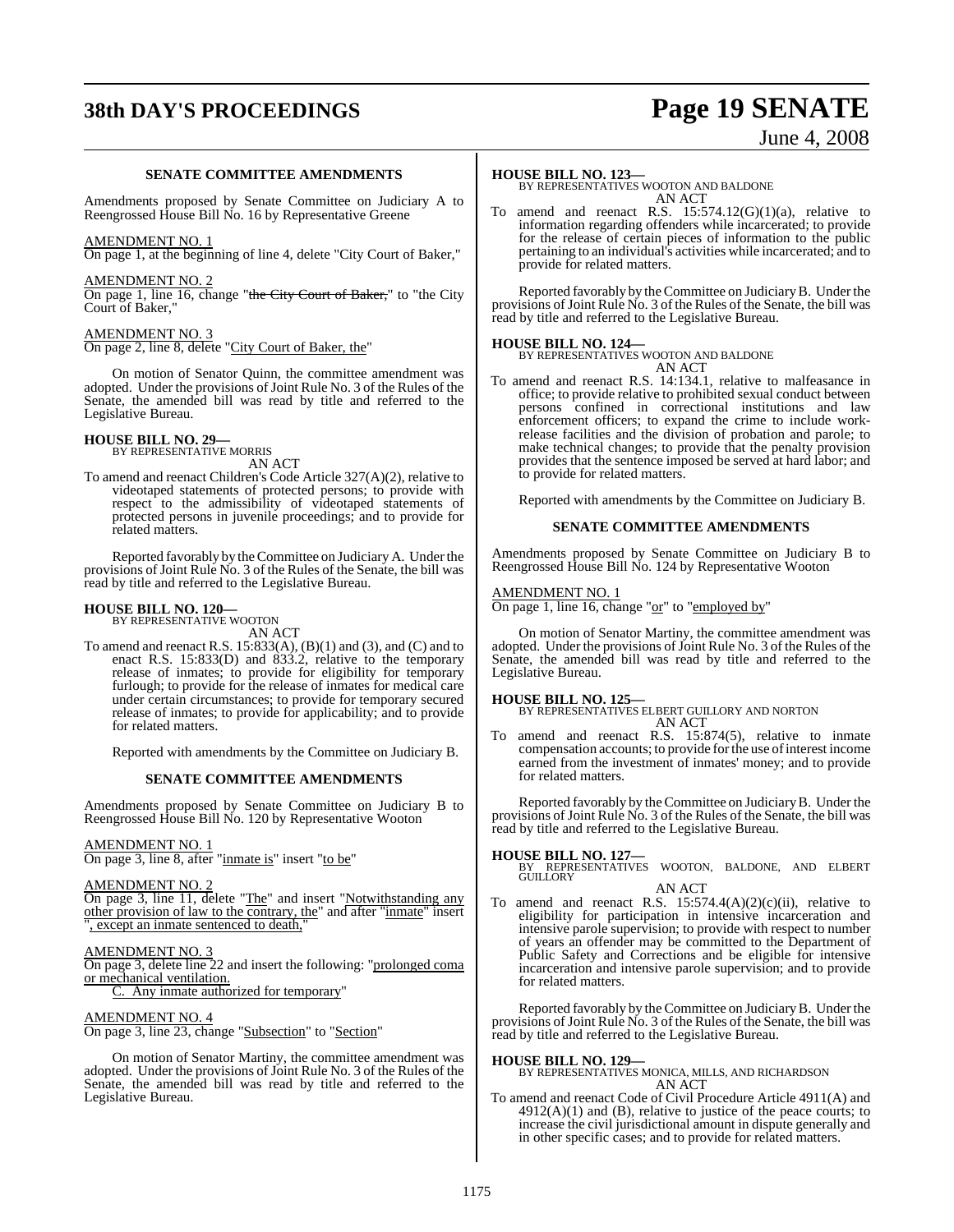## **Page 20 SENATE 38th DAY'S PROCEEDINGS**

### June 4, 2008

Reported favorably by theCommittee on JudiciaryA. Under the provisions of Joint Rule No. 3 of the Rules of the Senate, the bill was read by title and referred to the Legislative Bureau.

# **HOUSE BILL NO. 134—** BY REPRESENTATIVE HENRY

AN ACT

To enact R.S. 13:4344.1, relative to the removal of mortgage inscriptions affecting property subject to judicial sale; to provide for the contents and filing of an affidavit by a title insurer; to provide procedures for the removal of mortgage inscriptions; to provide a cause of action for improper cancellation; to provide for indemnification and exemption from liability under certain circumstances; and to provide for related matters.

Reported favorably by theCommittee on JudiciaryA. Under the provisions of Joint Rule No. 3 of the Rules of the Senate, the bill was read by title and referred to the Legislative Bureau.

#### **HOUSE BILL NO. 136—** BY REPRESENTATIVE HENRY

AN ACT

To amend and reenact R.S. 13:917(A) and to enact R.S. 13:2562.26, relative to the destruction of useless records by clerks of court; to provide for time limitations on the destruction of records; to provide for conformity of such provisions in parish courts in Jefferson Parish, including limitation of actions against the clerk or judge for destruction of such records; and to provide for related matters.

Reported with amendments by the Committee on Judiciary A.

#### **SENATE COMMITTEE AMENDMENTS**

Amendments proposed by Senate Committee on Judiciary A to Engrossed House Bill No. 136 by Representative Henry

#### AMENDMENT NO. 1

On page 1, line 17, after "records" delete the remainder of the line and delete lines 18 through 20 and insert a period "."

#### AMENDMENT NO. 2

On page 2, at the beginning of line 10, after "the record or records" delete the remainder of the line and delete lines 11 through 13 and insert a period "."

On motion of Senator Quinn, the committee amendment was adopted. Under the provisions of Joint Rule No. 3 of the Rules of the Senate, the amended bill was read by title and referred to the Legislative Bureau.

# **HOUSE BILL NO. 138—** BY REPRESENTATIVE GEYMANN

AN ACT

To enact R.S. 13:2586(F), relative to constables of justice of the peace courts; to authorize constables of such courts to effectuate service of process parishwide; and to provide for related matters.

Reported favorably by theCommittee on JudiciaryA. Under the provisions of Joint Rule No. 3 of the Rules of the Senate, the bill was read by title and referred to the Legislative Bureau.

#### **HOUSE BILL NO. 139—**

BY REPRESENTATIVE HENRY

AN ACT

To amend and reenact Children's Code Article 415(B) and to enact Children's Code Article  $415(A)(3)$ , relative to the destruction of inactive and closed files; to provide for destruction of certain domestic relations and adoption reports and records; to provide guidelines for electronic reproduction; and to provide for related matters.

Reported with amendments by the Committee on Judiciary A.

#### **SENATE COMMITTEE AMENDMENTS**

Amendments proposed by Senate Committee on Judiciary A to Engrossed House Bill No. 139 by Representative Henry

#### AMENDMENT NO. 1

On page 1, line 13, after "records" delete "which" and insert in lieu thereof "provided that" and on line 14, after "reproduced" insert 'such records"

#### AMENDMENT NO. 2

On page 1, line 15, after "reproduction" delete the remainder of the line, and delete line 16 and insert in lieu thereof "and such reproduction shall be retained permanently by the clerk of court."

#### AMENDMENT NO. 3

On page 1, line 19, after "and" delete "the" and insert in lieu thereof 'any

On motion of Senator Quinn, the committee amendment was adopted. Under the provisions of Joint Rule No. 3 of the Rules of the Senate, the amended bill was read by title and referred to the Legislative Bureau.

#### **HOUSE BILL NO. 206—**

BY REPRESENTATIVES WOOTON AND BALDONE AN ACT

To amend and reenact R.S. 15:561.5(14), relative to conditions of supervised release; to provide for the defraying of costs; to provide which entity receives supervised release payments; and to provide for related matters.

Reported favorably by theCommittee on JudiciaryB. Under the provisions of Joint Rule No. 3 of the Rules of the Senate, the bill was read by title and referred to the Legislative Bureau.

### **HOUSE BILL NO. 283—** BY REPRESENTATIVE GREENE

AN ACT To amend and reenact Children's Code Articles 631(A) and 652, relative to child in need of care proceedings; to provide relative to filing petitions; to provide relative to discovery; and to provide for related matters.

Reported favorably by theCommittee on JudiciaryA. Under the provisions of Joint Rule No. 3 of the Rules of the Senate, the bill was read by title and referred to the Legislative Bureau.

### **HOUSE BILL NO. 289—** BY REPRESENTATIVE WOOTON

AN ACT To direct the Louisiana State Law Institute to redesignate the provisions of R.S. 15:574.4(A)(2) regarding intensive incarceration and intensive parole supervision as R.S. 15:574.4.1.

Reported favorably by theCommittee on JudiciaryB. Under the provisions of Joint Rule No. 3 of the Rules of the Senate, the bill was read by title and referred to the Legislative Bureau.

#### **HOUSE BILL NO. 388—**

BY REPRESENTATIVE GREENE AN ACT

To amend and reenact Civil Code Articles 466 and 508, relative to component parts of immovable property; to provide relative to buildings and other constructions; to provide relative to accessories; and to provide for related matters.

Reported favorably by theCommittee on JudiciaryA. Under the provisions of Joint Rule No. 3 of the Rules of the Senate, the bill was read by title and referred to the Legislative Bureau.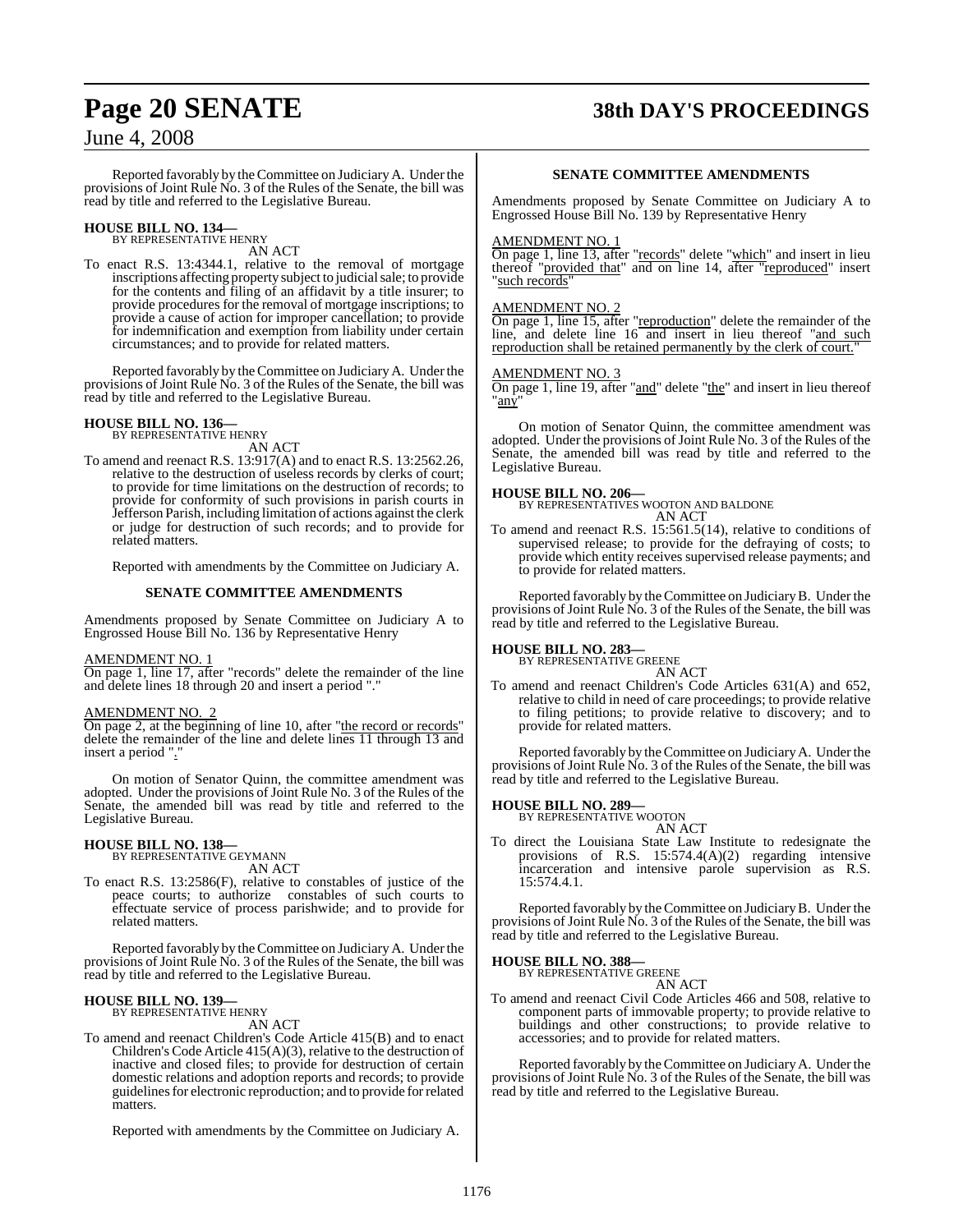# **38th DAY'S PROCEEDINGS Page 21 SENATE**

# June 4, 2008

### **HOUSE BILL NO. 393—** BY REPRESENTATIVE GREENE

AN ACT

To amend and reenact Code of Civil Procedure Article 1702(E), relative to default judgments; to provide for the confirmation of default judgments in a demand for divorce; to require certification of service; to provide for a certification by the clerk of court; and to provide for related matters.

Reported favorably by theCommittee on Judiciary A. Under the provisions of Joint Rule No. 3 of the Rules of the Senate, the bill was read by title and referred to the Legislative Bureau.

#### **HOUSE BILL NO. 399—** BY REPRESENTATIVE WOOTON

AN ACT

To amend and reenact R.S. 40:1379.3(D)(1)(a), (b), (c), (e), and (g)(introductory paragraph) and  $(T)(2)$  and to enact R.S.  $40:1379.3(J)(4)$  and  $(T)(3)$ , relative to statewide permits for concealed handguns; to amend provisions regarding approved firearms courses required to demonstrate competency; to provide a time limit from completion of a course and submission of an application for a concealed handgun permit; to provide for definitions; to provide with respect to reciprocity with other states; to provide regarding handgun competence and length of time; and to provide for related matters.

Reported favorably by theCommittee on JudiciaryB. Under the provisions of Joint Rule No. 3 of the Rules of the Senate, the bill was read by title and referred to the Legislative Bureau.

### **HOUSE BILL NO. 424—** BY REPRESENTATIVE GREENE

AN ACT

To amend and reenact Code of Civil Procedure Article 74.4, relative to venue; to provide for venue for a suit on a promissory note; and to provide for related matters.

Reported favorably by theCommittee on JudiciaryA. Under the provisions of Joint Rule No. 3 of the Rules of the Senate, the bill was read by title and referred to the Legislative Bureau.

#### **HOUSE BILL NO. 460—** BY REPRESENTATIVE TUCKER

AN ACT

To amend and reenact R.S. 46:2751(B)(1)(introductory paragraph) and (a) and to enact R.S.  $46:2751(B)(1)(f)$ , relative to the Juvenile Justice Reform Act Implementation Commission; to provide for the membership of the commission; and to provide for related matters.

Reported favorably by theCommittee on JudiciaryB. Under the provisions of Joint Rule No. 3 of the Rules of the Senate, the bill was read by title and referred to the Legislative Bureau.

#### **HOUSE BILL NO. 492—** BY REPRESENTATIVE RICHMOND

AN ACT

To amend and reenact R.S. 32:663, relative to toxicology laboratories; to provide that certain professional organizations may be considered for certification; to provide for termination of certification; and to provide for related matters.

Reported favorably by theCommittee on JudiciaryB. Under the provisions of Joint Rule No. 3 of the Rules of the Senate, the bill was read by title and referred to the Legislative Bureau.

#### **HOUSE BILL NO. 505—** BY REPRESENTATIVE WOOTON

AN ACT

To enact R.S. 11:608, relative to retired probation and parole officers; to allow officers to purchase their firearms upon retirement; to provide for certain criteria; and to provide for related matters.

Reported favorably by theCommittee on JudiciaryB. Under the

provisions of Joint Rule No. 3 of the Rules of the Senate, the bill was read by title and referred to the Legislative Bureau.

### **HOUSE BILL NO. 531—** BY REPRESENTATIVE WOOTON

AN ACT To amend and reenact R.S.  $15:574.9(G)(2)(a)(ii)$  and Code of Criminal Procedure Article  $900(\text{A})(\text{b})(\text{b})(\text{b})$ , relative to probation and parole revocation; to amend the definition of a technical violation to include certain violations regarding controlled dangerous substances and drug paraphernalia; and to provide for related matters.

Reported favorably by theCommittee on JudiciaryB. Under the provisions of Joint Rule No. 3 of the Rules of the Senate, the bill was read by title and referred to the Legislative Bureau.

### **HOUSE BILL NO. 633—** BY REPRESENTATIVE ANDERS

AN ACT

To enact R.S. 9:2795.5, relative to civil liability; to provide a limitation of liability for certain agritourism activities; to provide for definitions; to provide for exceptions; to require certain warnings; and to provide for related matters.

Reported with amendments by the Committee on Judiciary A.

#### **SENATE COMMITTEE AMENDMENTS**

Amendments proposed by Senate Committee on Judiciary A to Reengrossed House Bill No. 633 by Representative Anders

#### AMEND<u>MENT NO. 1</u>

On page 1, delete lines 11 through 19 and insert

"(1) "Agritourism" means the travel or visit by the general public to, or the practice of inviting the general public to travel to or visit, a working farm, ranch, or other commercial agricultural aquacultural, horticultural, or forestry operation for the purpose of enjoyment, education, or participation in the activities of the farm, ranch, or other agricultural, aquacultural, horticultural, or forestry operation.

(2) "Agritourism activities" means those activities related to agritourism as defined in rules and regulations adopted by the commissioner of agriculture and forestry in accordance with the Administrative Procedure Act, and which the conduct of any such activity is set forth in a plan of operation approved by the director of the Louisiana Cooperative Extension Service of the Louisiana State University Agricultural Center or his designee.

(3) "Agritourism professional" means any person and his employees or authorized agents who offers or conducts one or more agritourism activities for agritourism purposes.

"Inherent risks of agritourism activity" means those conditions, dangers, or hazards that are an integral part of an agritourism activity, including surface and subsurface conditions of land and water; natural conditions of vegetation; the behavior of wild or domestic animals; those arising from the form or use of structures or equipment ordinarily used on a working farm, ranch, or other commercial agricultural, aquacultural, horticultural, or forestry operation; and the mistakes or negligent acts of a participant that may contribute to injury to the participant or others, including failing to follow instructions given by the agritourism professional or failing to exercise reasonable caution while engaging in the agritourism activity

(5) "Participant" means any person, other than an agritourism professional, who engages in an agritourism activity, even if that person did not pay to participate in the agritourism activity."

#### AMENDMENT NO. 2

On page 2, delete lines 1 through 14

On motion of Senator Quinn, the committee amendment was adopted. Under the provisions of Joint Rule No. 3 of the Rules of the Senate, the amended bill was read by title and referred to the Legislative Bureau.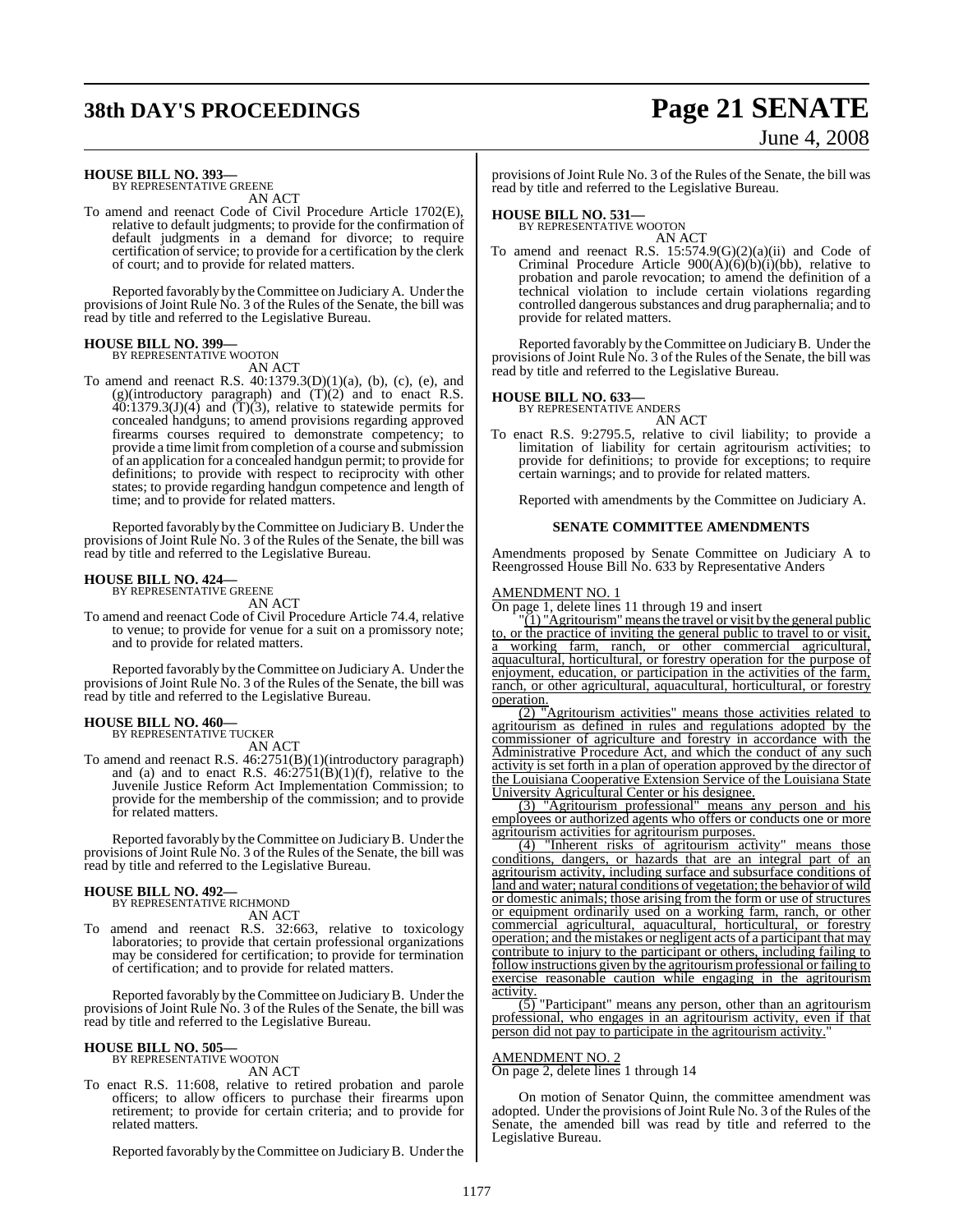# **Page 22 SENATE 38th DAY'S PROCEEDINGS**

### June 4, 2008

### **HOUSE BILL NO. 681—** BY REPRESENTATIVE HUTTER

AN ACT

To amend and reenact Children's Code Article 814(D), relative to juveniles; to provide with respect to the taking of a child into custody without a court order; to provide relative to duties of the peace officer; and to provide for related matters.

Reported favorably by theCommittee on JudiciaryA. Under the provisions ofJoint Rule No. 3 of the Rules of the Senate, the bill was read by title and referred to the Legislative Bureau.

### **HOUSE BILL NO. 682—**

BY REPRESENTATIVE HUTTER AN ACT

To amend and reenact Children's Code Article 818, relative to juveniles; to provide with respect to the identification procedures when taking children into custody; to authorize the photographing and fingerprinting of children taken into custody for felony and misdemeanor acts; to provide for the destruction of fingerprint records in certain cases; and to provide for related matters.

Reported with amendments by the Committee on Judiciary A.

#### **SENATE COMMITTEE AMENDMENTS**

Amendments proposed by Senate Committee on Judiciary A to Engrossed House Bill No. 682 by Representative Hutter

#### AMENDMENT NO. 1

On page 2, line 13, delete "may" and insert "shall"

On motion of Senator Quinn, the committee amendment was adopted. Under the provisions of Joint Rule No. 3 of the Rules of the Senate, the amended bill was read by title and referred to the Legislative Bureau.

# **HOUSE BILL NO. 748—** BY REPRESENTATIVE WOOTON

AN ACT To amend and reenact R.S. 15:824(B)(1)(c)(introductory paragraph) and 831(A) and to enact R.S. 15:705(E), relative to the health care of inmates; to provide that a parish governing authority or the Department of Public Safety and Corrections shall reimburse health care providers for costs of extraordinary medical expenses ofinmates at the published Medicare or Medicaid rate; and to provide for related matters.

Reported favorably by theCommittee on JudiciaryB. Under the provisions of Joint Rule No. 3 of the Rules of the Senate, the bill was read by title and referred to the Legislative Bureau.

### **HOUSE BILL NO. 768—** BY REPRESENTATIVE ABRAMSON

AN ACT

To amend and reenact Code of Civil Procedure Article 2293(D), relative to notice of seizure in judgment debtor cases; to delete provisions requiring the automatic cancellation of the notice of seizure of property; to provide that a notice of seizure shall prescribe ten years after the date of recordation; to authorize a method of reinscription; and to provide for related matters.

Reported with amendments by the Committee on Judiciary A.

#### **SENATE COMMITTEE AMENDMENTS**

Amendments proposed by Senate Committee on Judiciary A to Engrossed House Bill No. 768 by Representative Abramson

#### AMENDMENT NO. 1

On page line 13, change "automatically" to "automatically allow any interested party to"

#### AMENDMENT NO. 2

On page 1, delete line  $\overline{14}$ , and insert the following: "notice of seizure of property affected by the judgment mortgage upon submitting a request to cancel evidencing that the mortgage has been cancelled and upon submitting evidence that all costs due to the clerk of court and sheriff are paid in full. Nevertheless a notice of seizure"

#### AMENDMENT NO. 3

On page 1, at the end of line 16, after the period "." insert the following: "Any interested party may obtain cancellation of the notice of seizure on the basis of prescription upon submitting evidence that all costs due to the clerk of court and sheriff are paid in full.

On motion of Senator Quinn, the committee amendment was adopted. Under the provisions of Joint Rule No. 3 of the Rules of the Senate, the amended bill was read by title and referred to the Legislative Bureau.

#### **HOUSE BILL NO. 778—**

BY REPRESENTATIVE RICHMOND AN ACT

To amend and reenact Code of Criminal Procedure Article 926.1(A)(1) and  $(H)(3)$ , relative to post-conviction relief DNA testing; to extend the time period in which to file an application for post-conviction DNA testing; to extend the time period for preservation of biological material which can be subject to DNA testing once application for DNA testing has been served; and to provide for related matters.

Reported favorably by the Committee on Judiciary B. Under the provisions ofJoint Rule No. 3 of the Rules of the Senate, the bill was read by title and referred to the Legislative Bureau.

#### **HOUSE BILL NO. 781—**

BY REPRESENTATIVE WADDELL AN ACT

To enact Chapter 9 of Title 35 of the Louisiana Revised Statutes of 1950, to be comprised of R.S. 35:601 through 604, relative to notaries public; to provide relative to the unlawful exercise of notarial powers; to provide for certain prohibitions; to provide for penalties; to provide for the filing of complaints; to provide for notice; to provide relative to evidence; to provide for the development of forms; to provide for applicability to attorneys licensed to practice law in this state; and to provide for related matters.

Reported with amendments by the Committee on Judiciary A.

#### **SENATE COMMITTEE AMENDMENTS**

Amendments proposed by Senate Committee on Judiciary A to Reengrossed House Bill No. 781 by Representative Waddell

#### AMENDMENT NO. 1

On page 4, delete lines 7 through 13 and insert the following: "Notwithstanding any provision of law to the contrary, the provisions of this Section are applicable to licensed attorneys and are supplemental to, but shall not supersede, the authority of the Supreme Court of Louisiana to regulate the practice of law pursuant to its inherent, plenary authority and its original jurisdiction.

On motion of Senator Quinn, the committee amendment was adopted. Under the provisions of Joint Rule No. 3 of the Rules of the Senate, the amended bill was read by title and referred to the Legislative Bureau.

### **HOUSE BILL NO. 815—** BY REPRESENTATIVE ABRAMSON

- AN ACT
- To amend and reenact R.S. 9:5681(A) and (D), relative to prescription; to provide time periods for setting aside the sale of certain immovable property; to provide exceptions; and to provide for related matters.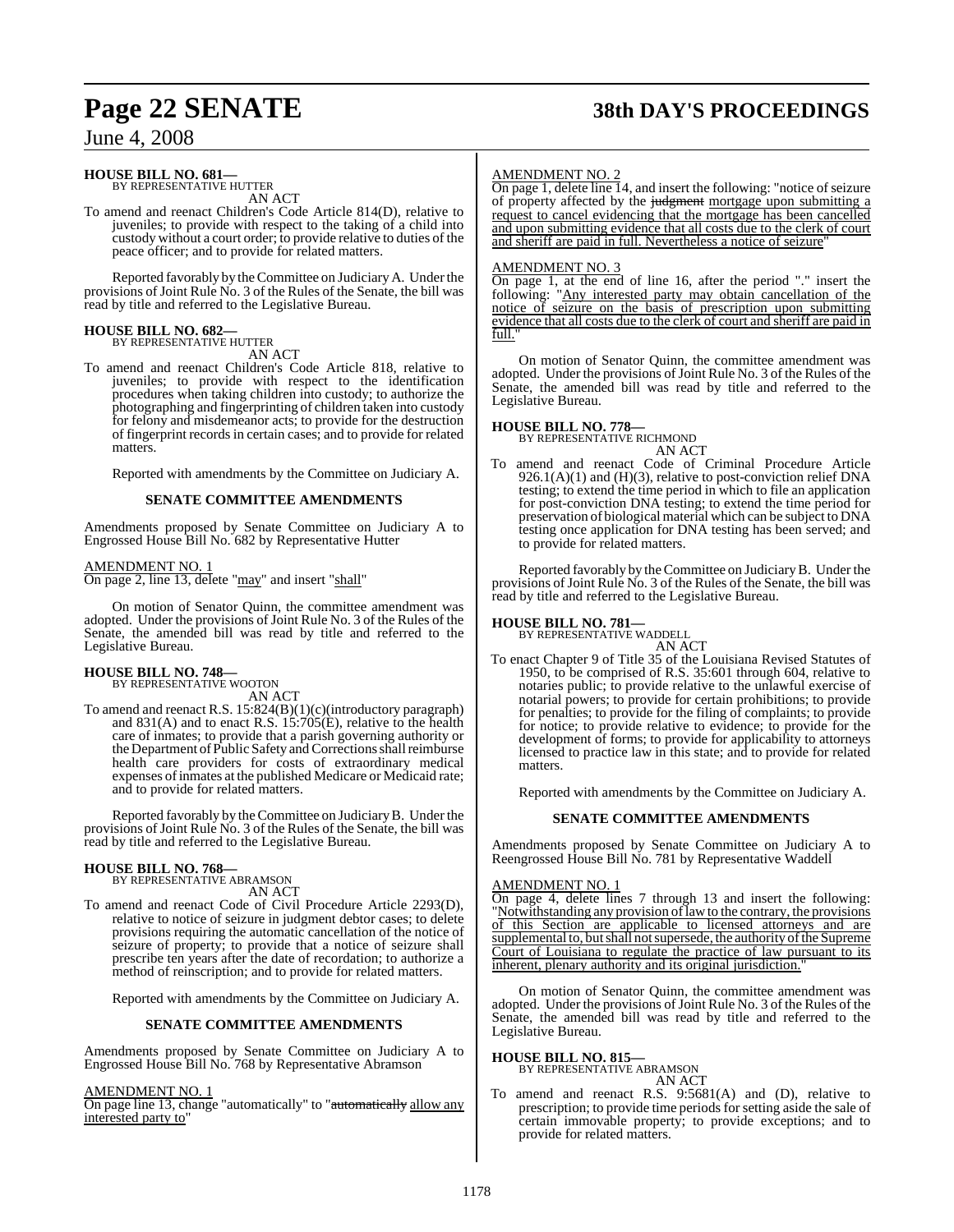# **38th DAY'S PROCEEDINGS Page 23 SENATE**

# June 4, 2008

Reported favorably by theCommittee on JudiciaryA. Under the provisions of Joint Rule No. 3 of the Rules of the Senate, the bill was read by title and referred to the Legislative Bureau.

### **HOUSE BILL NO. 828—** BY REPRESENTATIVE HENRY

AN ACT

To amend and reenact Code of Civil Procedure Article 258(A) and (C), relative to electronic filing of certain instruments; to require compliance with the Louisiana Uniform Electronic Transactions Act; to authorize any person to file certain electronic instruments; to repeal the requirement of the subsequent filing of a written instrument; and to provide for related matters.

Reported favorably by theCommittee on JudiciaryA. Under the provisions of Joint Rule No. 3 of the Rules of the Senate, the bill was read by title and referred to the Legislative Bureau.

### **HOUSE BILL NO. 840—** BY REPRESENTATIVE HUTTER

AN ACT

To amend and reenact R.S. 32:414.2(A)(2)(a) and (b), relative to commercial motor vehicle drivers disqualification; to provide a definition of felony; and to provide for related matters.

Reported favorably by theCommittee on JudiciaryA. Under the provisions of Joint Rule No. 3 of the Rules of the Senate, the bill was read by title and referred to the Legislative Bureau.

#### **HOUSE BILL NO. 863—**

BY REPRESENTATIVE ABRAMSON AN ACT

To amend and reenact R.S. 9:5682, relative to power of attorney; to provide for prescription of actions to set aside a document or instrument on the ground that a power of attorney was unauthorized or invalid; to provide for prescription of actions involving documents recorded prior to August 15, 2008; and to provide for related matters.

Reported favorably by theCommittee on JudiciaryA. Under the provisions of Joint Rule No. 3 of the Rules of the Senate, the bill was read by title and referred to the Legislative Bureau.

### **HOUSE BILL NO. 879—** BY REPRESENTATIVE SCHRODER

AN ACT

To enact R.S. 13:2620, relative to justices of the peace; to provide for one justice of the peace in Ward 3 of St. Tammany Parish; to provide for one justice of the peace court; to abolish one office of justice of the peace; to continue the two offices of constable; to provide for an effective date; and to provide for related matters.

Reported favorably by theCommittee on JudiciaryA. Under the provisions of Joint Rule No. 3 of the Rules of the Senate, the bill was read by title and referred to the Legislative Bureau.

#### **HOUSE BILL NO. 1004—** BY REPRESENTATIVE CONNICK

AN ACT

To amend and reenact R.S. 13:3667.3(B) and (C), R.S. 49:956.1, Code of Civil Procedure Article 1469(5), and Code of Criminal Procedure Article 740 and to enact R.S. 13:3667.3(D) and (E), relative to the attendance and testimony of legislators and legislative personnel in certain court and administrative proceedings; to provide for a definition of "legislative employee"; to provide with respect to the issuance of orders compelling discovery; to provide with respect to the issuance of subpoenas directing the testimony of matters of legislative speech and debate; to authorize the taking of supervisory writs; and to provide for related matters.

Reported favorably by the Committee on Judiciary A. Under the provisions of Joint Rule No. 3 of the Rules of the Senate, the bill was read by title and referred to the Legislative Bureau.

#### **HOUSE BILL NO. 1008—**

BY REPRESENTATIVE ABRAMSON AN ACT

To enact R.S. 9:1149.4(C) andR.S. 32:412.1(A)(3)(y), relative to the immobilization of manufactured homes; to require the filing of the recorded act of immobilization with the secretary of the Department of Public Safety and Corrections; to require the secretary to create a public record of the filings; to provide for a filing fee; to provide for a notice of the filing; to provide for the content of the filings; to provide for prospective application; and to provide for related matters.

Reported with amendments by the Committee on Judiciary A.

#### **SENATE COMMITTEE AMENDMENTS**

Amendments proposed by Senate Committee on Judiciary A to Engrossed House Bill No. 1008 by Representative Abramson

#### AMENDMENT NO. 1

On page 1, at the beginning of line 16, delete " $a$ " and insert in lieu thereof "an Internet accessible searchable database providing a"

#### AMENDMENT NO. 2

On page 2, delete lines 9 through 11, and insert the following: "of the immobilization as provided in this Subsection shall not impair the validity or enforceability of the act of immobilization as provided by this Section."

On motion of Senator Quinn, the committee amendment was adopted. Under the provisions of Joint Rule No. 3 of the Rules of the Senate, the amended bill was read by title and referred to the Legislative Bureau.

### **HOUSE BILL NO. 1127— (Substitute for HouseBill No. 663 by Representative Hutter)** BY REPRESENTATIVE HUTTER

AN ACT

To enact R.S. 9:2793.9, relative to civil liability; to provide a limitation of liability for certain religious organizations; to provide an exception for willful and wanton misconduct; and to provide for related matters.

Reported favorably by theCommittee on JudiciaryA. Under the provisions of Joint Rule No. 3 of the Rules of the Senate, the bill was read by title and referred to the Legislative Bureau.

#### **HOUSE BILL NO. 1152—**

BY REPRESENTATIVE RICHMOND AN ACT

To amend and reenact R.S. 16:51(A)(4), (8), (9), (14), (22), (32), and (41), relative to assistant district attorneys; to provide for additional assistant district attorneys for certain judicial districts; to provide for an effective date; and to provide for related matters.

Reported favorably by the Committee on Judiciary B. Under the provisions of Joint Rule No. 3 of the Rules of the Senate, the bill was read by title and referred to the Legislative Bureau.

#### **HOUSE BILL NO. 1153—**

BY REPRESENTATIVE HAZEL AN ACT

To enact R.S. 14:95.9, relative to wearing or possessing body armor; to prohibit wearing or possessing body armor on school property, school-sponsored functions, or firearm- free zones; to provide for definitions; to provide for penalties; to provide for exceptions; and to provide for related matters.

Reported favorably by the Committee on JudiciaryB. Under the provisions of Joint Rule No. 3 of the Rules of the Senate, the bill was read by title and referred to the Legislative Bureau.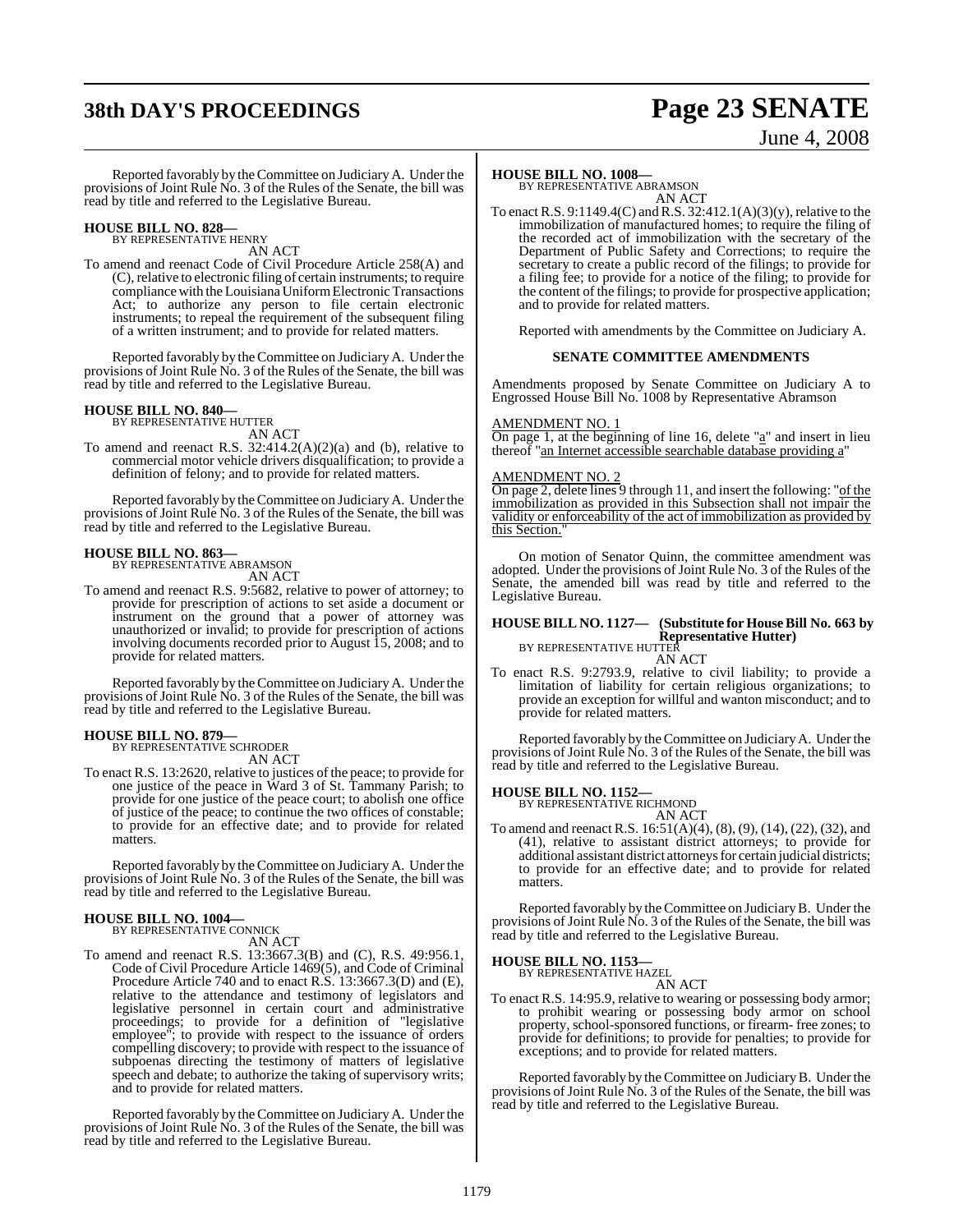### **Page 24 SENATE 38th DAY'S PROCEEDINGS**

### June 4, 2008

### **HOUSE BILL NO. 1193—** BY REPRESENTATIVE RITCHIE

AN ACT

To amend and reenact R.S. 3:2772(B) and to enact R.S. 3:2772(G), (H), and (I), relative to kennel licenses for dog breeders; to provide for license fees; to provide for penalties; and to provide for related matters.

Reported with amendments by the Committee on Agriculture, Forestry, Aquaculture, and Rural Development.

#### **SENATE COMMITTEE AMENDMENTS**

Amendments proposed by Senate Committee on Agriculture, Forestry, Aquaculture, and Rural Development to Engrossed House Bill No. 1193 by Representative Ritchie

AMENDMENT NO. 1

On page 2, at the end of line 5 after "shall" insert "be dedicated solely for animal impoundment facilities and"

On motion of Senator Thompson, the committee amendment was adopted. Under the provisions of Joint Rule No. 3 of the Rules of the Senate, the amended bill was read by title and referred to the Legislative Bureau.

#### **HOUSE BILL NO. 1253—** BY REPRESENTATIVE SIMON

AN ACT<br>reenact R.S. To amend and reenact R.S. 3:304, 496, 544(D), 556.3(B)(introductory paragraph), 557.4(A), (C), and (D), 558.3(B), 561(3), 562, 563, 565, 567(E) and (F), 663(1) and (2), 665(A) and (B), 666(5), 671, 732(A), 742,  $1204(A)(1)(a)(\text{introduction}y\text{ paragraph})$  and  $(b), (2),$  and  $(3), (B),$ (C), and (D)(5), (7), (8), (9), (10), and (12),  $1205(A)(4)$ , (B), (C), (D), (E), (F)(1) and (5), (G), (H), (I)(1), (2), (3), (4), (5), and (7), (J), (K), and (L), 1206, 1207(B) and (G), 1311(2),  $1312(A), 1432(A), 1891(5)$  and (13),  $1892(A)(1), 1961, 1962$ , 1963, 1965, 1967, 1968, 1969, 1970, 2005, 2091(A), (B)(1), (7), and (9), and (L), 2093(introductory paragraph) and (8), 2094, 2095, 2096, 2097(A)(3), 2099, 2100(A), 2131, 2171, 2172, 2173, 2174, 2175, 2176, 2177, 2178, 2180, 2181, 2182, 2183, 2184, 2186, 2187, 2221(A) and (C), 2223, 2224, 2226, 2228, 2232, 2261, 2262, 2263, 2264, 2341, 2342, 2343, 2344, 2345, 2346, 2347, 2358.1, 2358.3(8), 2358.4, 2358.5(introductory paragraph) and (1), 2358.6, 2358.7(A) and (B), 2358.8(A), 2358.9, 2358.10, 2358.11, 2358.12(B), (C), and (D), 2358.13(1), (2),(3),(4), and (8), 2358.14(B), 2391, 2433, 2435, 2436, 2437, 2438, 2452(A), 2453(A), 2651, 2802(1), 2859(A), 3002(1), 3106(A), 3112, 3202(8), 3362(3), 3363(A) and (B)(3),  $3801(A)(1)$ , (B), and (C)(4), (6), and (8), and 3807(B)(4), R.S. 30:2011(D)(20), andR.S. 36:621(C)(1), 627(A) and (E), 628(A) and (B), 629(O), and 802.12 and to enact R.S. 3:1(4), 559.4(K), and  $2091(B)(16)$  and  $(M)$ , relative to the Department of Agriculture and Forestry; to provide for technical changes; to provide for definitions; to provide for Louisiana Crawfish Promotion and Research Board; to provide for the Catfish Promotion and Research Program; to provide for a name change of the Louisiana State Livestock Sanitary Board; to provide for commission members; to provide for a name change of the assistant commissioner of the office of marketing; to provide for the Dairy Industry Promotion Board; to provide for Louisiana Aquaculture Development Act; to provide for the Livestock Brand Commission; to provide for the authority of the commissioner; to provide for the power to deal with contagious diseases of animals; to provide for a name change of the United States Bureau of Animal Industry; to provide for the name change for pet turtles; and to provide for related matters.

Reported with amendments by the Committee on Agriculture, Forestry, Aquiculture, and Rural Development.

#### **SENATE COMMITTEE AMENDMENTS**

Amendments proposed by Senate Committee on Agriculture, Forestry, Aquaculture, and Rural Development to Reengrossed House Bill No. 1253 by Representative Simon

#### AMENDMENT NO. 1

On page 1, line 19, after "559.4 $(K)$ ," delete "and"

#### AMENDMENT NO. 2

On page 1, line 20, after "(M)," insert "and 3410.2,"

#### AMENDMENT NO. 3

On page 2, line 8, after "turtles;" insert "to provide for the grain and cotton indemnity fund; to provide for an assessment; to provide relative to indemnity payments;"

#### AMENDMENT NO. 4

On page 2, line 25, after "559.4 $(K)$ ," delete "and" and after " $(M)$ " insert ", and 3410.2"

#### AMENDMENT NO. 5

On page 6, between lines 5 and 6, insert " $*$ 

#### AMENDMENT NO. 6

On page 12, between lines 15 and 16, insert " $*$ 

AMENDMENT NO. 7 On page 54, delete line 11

#### AMENDMENT NO. 8

On page 69, between lines 21 and 22, insert the following:

"§3410.2. Grain and Cotton Indemnity Fund; creation; assessment; rules and regulations; suspension of assessment; eligibility for reimbursement; availability of money; prorated claims; reimbursement for administrative expenses; failure to pay; subrogation

A. The commission may operate a Grain and Cotton Indemnity Fund for grain dealers and cotton merchants licensed under this Chapter.

B. The commission shall charge an assessment at the rate of one twenty-fifth of one percent on the value of all agricultural commodities regulated under this Chapter which are sold to grain dealers and cotton merchants. The assessments shall be due and payable to the commission by the licensee at the first point of sale.

The assessments charged under this Section shall be subject to the following provisions:

(1) All assessments collected pursuant to this Section shall be deposited immediately upon receipt in the state treasury.

(2) After compliance with the requirements of Article VII, Section 9 of the Constitution of Louisiana relative to the Bond Security and Redemption Fund, and prior to monies being placed in the state general fund, an amount equal to that deposited as required by Paragraph (1) of this Subsection shall be credited to a special fund hereby created in the state treasury to be known as the Grain and Cotton Indemnity Fund. The monies in this fund shall be used solely as provided in Paragraph (3) of this Subsection and only in the amounts appropriated by the legislature. All unexpended and unencumbered monies in this fund at the end of each fiscal yearshall remain in this fund. The monies in this fund shall be invested by the state treasurer in the same manner as monies in the state general fund, and interest earned on the investment of these monies shall be credited to this fund, again, following compliance with the requirement of Article VII, Section 9 of the Constitution of Louisiana relative to the Bond Security and Redemption Fund.

(3) The monies in the Grain and Cotton Indemnity Fund shall be used solely for the administration and operation of the Grain and Cotton Indemnity Fund provided for in this Section.

(4) The assessment shall not apply to grain or cotton purchased prior to August 15, 2008.

D. The commission shall adopt rules and regulations, in accordance with the Administrative Procedure Act, necessary for the efficient administration of the Grain and Cotton Indemnity Fund. Such rules shall include: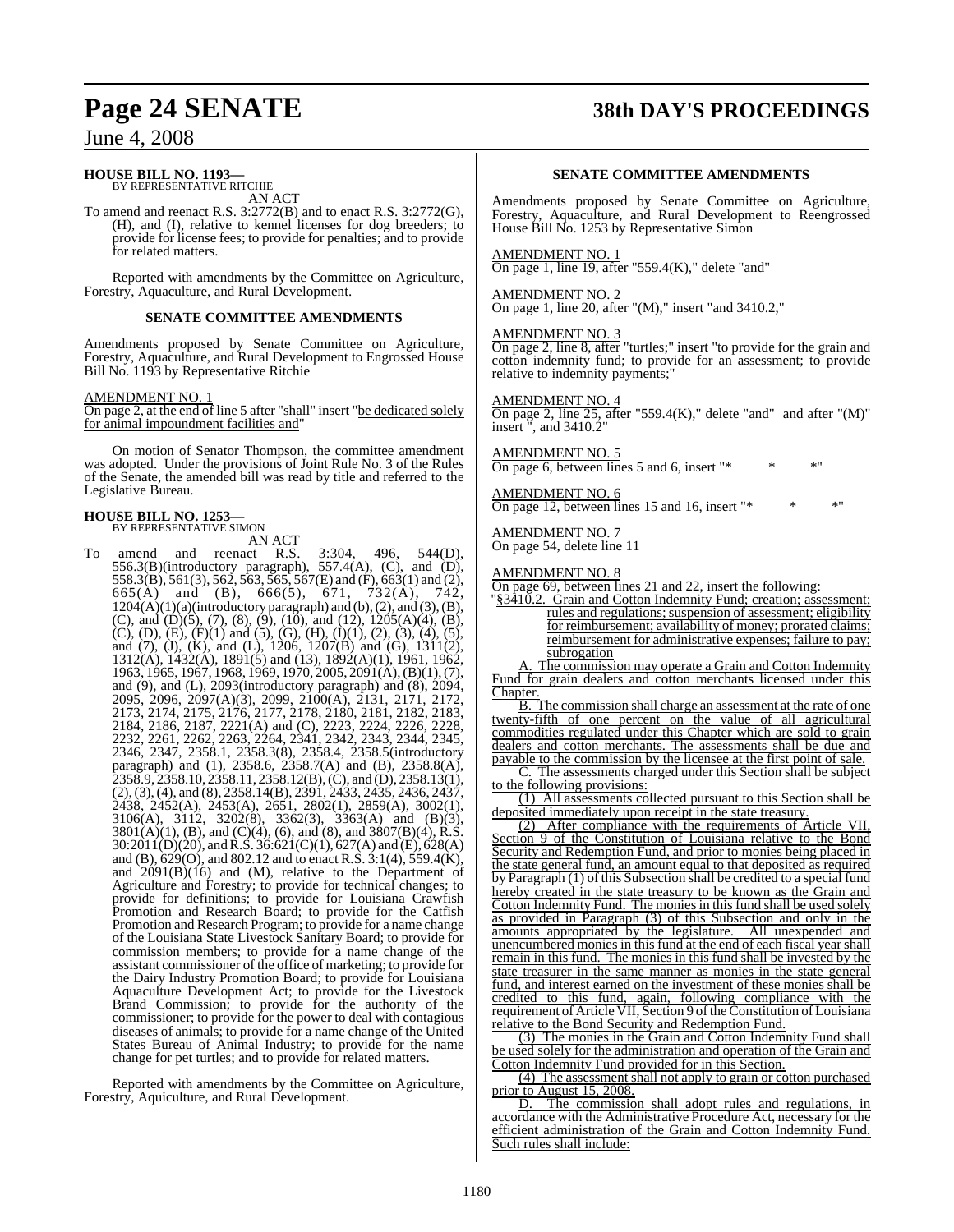# **38th DAY'S PROCEEDINGS Page 25 SENATE**

June 4, 2008

(1) Procedures for claims on the Grain and Cotton Indemnity Fund.

(2) Reimbursement limitations for each producer.

(3) Any rules and regulations necessary for the administration of the Grain and Cotton Indemnity Fund.

(4) Establish civil penalties for violations of this Section.

E. At the end of the calendar quarter in which the Grain and Cotton Indemnity Fund reaches a level of six million dollars, the commission shall suspend collection of the assessment required by this Section. If after suspension of collection the balance in the fund is less than three million dollars, the commission shall require collection of the assessment.

F. A person shall be eligible to receive indemnity payments from the Grain and Cotton Indemnity Fund if:

(1) The licensed grain dealer becomes insolvent.

(2) The licensed cotton merchant becomes insolvent.

(3) The licensed grain dealer or cotton merchant, as a result of the insolvency, does not fully compensate the producer in accordance with a sale.

G. Upon the insolvency of a licensed grain dealer or cotton merchant, the commission shall make the proceeds of the Grain and Cotton Indemnity Fund available for use in meeting the licensee's obligations with respect to the reimbursement of any producer who sold grain or cotton to the licensee and who was not fully compensated.

H. If claims for indemnity payments from the Grain and Cotton Indemnity Fund exceed the amount in the fund, the commission shall prorate the claims and pay the prorated amounts. As future assessments are collected, the commission shall continue to forward indemnity payments to each eligible person until the person receives the maximum amount payable in accordance with this Section.

I. Expenses incurred by the commission in administrating the Grain and Cotton Indemnity Fund shall be reimbursable from the fund.

Any licensee who knowingly or intentionally refuses or fails to collect the assessment required under this Section from producers or to submit any assessment collected from producers to the commission for deposit in the Grain and Cotton Indemnity Fund shall be subject to civil penalties.

K. Money paid from the Grain and Cotton Indemnity Fund in satisfaction of a valid claim constitutes a debt obligation of the person against whom the claim was made. The commission may take action on behalf of the fund against a person to recover the amount of payment made, plus costs and attorney fees. Any recovery for reimbursement to the fund shall include interest computed at the United States Treasury two-year note rate following rules promulgated by the department. Upon payment of a claim from the Grain and Cotton Indemnity Fund, the claimant shall subrogate its interest, if any, to the commission in a cause of action against all parties, to the amount of the loss that the claimant was reimbursed by the fund.

\* \* \*"

On motion of Senator Thompson the committee amendment was adopted. The amended bill was read by title and recommitted to the Committee on Finance.

#### **HOUSE BILL NO. 1270—**

BY REPRESENTATIVES PERRY, BOBBY BADON, BALDONE, BILLIOT,<br>HENRY BURNS, CHAMPAGNE, CHANEY, ELLINGTON, GISCLAIR,<br>ELBERT GUILLORY, HARDY, HAZEL, HOFFMANN, HOWARD,<br>JOHNSON, LEBAS, LITTLE, RICHARD, RICHMOND, GARY SMITH,<br>JANE SMI

AN ACT

To amend and reenact R.S.  $39:364(A)(1)$  and to enact R.S. 39:364(A)(4) and Chapter 23-B of Title 3 of the Louisiana Revised Statutes of 1950, to be comprised of R.S. 3:3761 through 3763, relative to the development of a biofuel industry development initiative; to provide for pilot programs; to provide for state incentives; to provide for the purchase or lease of fleet vehicles; to provide for the purchase of biofuels; and to provide for related matters.

Reported favorably by the Committee on Agriculture, Forestry, Aquaculture, and Rural Development. Under the provisions of Joint Rule No. 3 of the Rules of the Senate, the bill was read by title and referred to the Legislative Bureau.

### **HOUSE BILL NO. 1354— (Substitute for HouseBill No. 142 by Representative Lopinto)** BY REPRESENTATIVE LOPINTO

AN ACT

To amend and reenact R.S. 29:732(A) and 734(B), relative to price gouging during a declared state of emergency; to provide that the prices charged or the value received by individual merchants may not exceed the prices ordinarily charged by the individual merchant; to delete specified activities as constituting prima facie proof of a violation; to provide for price changes attributable to market conditions; to provide for business risk expenses; and to provide for related matters.

Reported with amendments by the Committee on Judiciary A.

#### **SENATE COMMITTEE AMENDMENTS**

Amendments proposed by Senate Committee on Judiciary A to Reengrossed House Bill No. 1354 by Representative Lopinto

#### AMENDMENT NO. 1

On page 1, line 2, delete "and 734(B)"

#### AMENDMENT NO. 2

On page 1, delete lines 5 and 6 and insert "individual merchant; to provide for price changes attributable to market conditions; to"

#### AMENDMENT NO. 3

On page 1, line 9, delete "and 734(B) are" and insert "is"

#### AMENDMENT NO. 4

On page 1, delete lines 13 and 14 and insert "by the parish president, or during a named tropical storm or hurricane in or threatening the Gulf of Mexico, the prices charged or value received goods and"

#### AMENDMENT NO. 5

On page 2, delete lines 9 through 24

On motion of Senator Quinn, the committee amendment was adopted. Under the provisions of Joint Rule No. 3 of the Rules of the Senate, the amended bill was read by title and referred to the Legislative Bureau.

### **HOUSE BILL NO. 1355— (Substitute for House Bill No. 1045 by Representative Ellington)**<br>BY REPRESENTATIVE ELLINGTON

AN ACT

To amend and reenact R.S. 3:559.28 and to repeal R.S. 3:559.25(C), relative to the Aquatic Chelonian Research and Promotion Board; to provide for the powers of the board; to provide for deposit and disbursements of assessments into a special fund; and to provide for related matters.

Reported with amendments by the Committee on Agriculture, Forestry, Aquaculture, and Rural Development.

#### **SENATE COMMITTEE AMENDMENTS**

Amendments proposed by Senate Committee on Agriculture, Forestry, Aquaculture, and Rural Development to Engrossed House Bill No. 1355 by Representative Ellington

#### AMENDMENT NO. 1

On page 1, line 2, after "reenact" change "R.S. 3:559.28" to "R.S. 3:559.28(A) and (B)(2), to enact R.S. 3:559.28(B)(3),"

#### AMENDMENT NO. 2

On page 1, line 4, after "fund;" insert "to repeal provisions requiring a referendum for advertising, marketing, or other promotional activities;"

#### AMENDMENT NO. 3

On page 1, line 7, change "R.S. 3:559.28 is" to "R.S. 3:559.28(A) and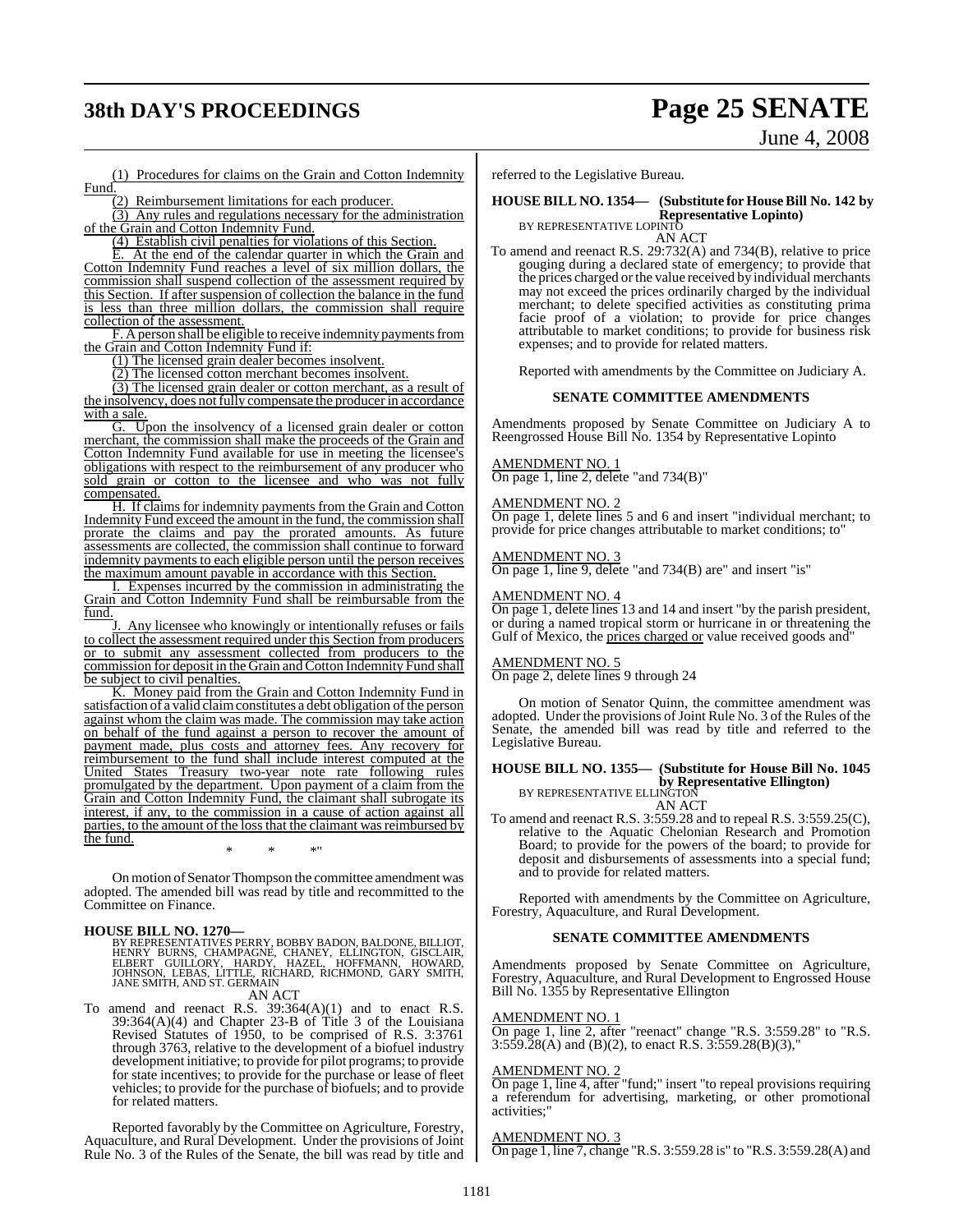$(B)(2)$  are" and after "reenacted" insert "and R.S. 3:559.28 $(B)(3)$  is hereby enacted"

AMENDMENT NO. 4 On page 1, delete lines 16 through 19 and insert " \* \* \* \* \* \*

On motion of Senator Thompson, the committee amendment was adopted. Under the provisions of Joint Rule No. 3 of the Rules of the Senate, the amended bill was read by title and referred to the Legislative Bureau.

#### **HOUSE BILL NO. 1356— (Substitute for HouseBill No. 986 by Representative Abramson)** BY REPRESENTATIVE ABRAMSON

AN ACT

To amend and reenact R.S. 9:5685, relative to the prescription of liens, privileges, and judgments; to provide for a ten-year prescriptive period for all liens, privileges, and judgments, including the effect of recordation, in favor of the state, its agencies, and all political subdivisions thereof; to provide for reinscription; to provide for definitions; and to provide for related matters.

Reported with amendments by the Committee on Judiciary A

#### **SENATE COMMITTEE AMENDMENTS**

Amendments proposed by Senate Committee on Judiciary A to Engrossed House Bill No. 1356 by Representative Abramson

AMENDMENT NO. 1

.

On page 1, line 5, delete "to provide for reinscription;"

AMENDMENT NO. 2 On page 1, delete lines 13 and 14 and insert "by an appellate court."

AMENDMENT NO. 3 On page 1, line 18, delete "Nevertheless, the"

#### AMENDMENT NO. 4

On page 1, delete lines 19 and 20

On motion of Senator Quinn, the committee amendment was adopted. Under the provisions of Joint Rule No. 3 of the Rules of the Senate, the amended bill was read by title and referred to the Legislative Bureau.

### **HOUSE BILL NO. 1376— (Substitute for HouseBill No. 501 by Representative Mills)** BY REPRESENTATIVE MILLS AND SENATOR HEBERT

AN ACT

To amend and reenact R.S. 3:556.1, relative to promotion and marketing of crawfish; to require cooperative effort by the Commissioner of Agriculture and the secretary of the Department of Wildlife and Fisheries to promote Louisiana wild-caught and farm-raised crawfish; and to provide for related matters.

Reported favorably by the Committee on Agriculture, Forestry, Aquaculture, and Rural Development. Under the provisions of Joint Rule No. 3 of the Rules of the Senate, the bill was read by title and referred to the Legislative Bureau.

#### **HOUSE BILL NO. 1381— (Substitute for House Bill No. 1194 by Representative Ritchie)** BY REPRESENTATIVE RITCHIE

AN ACT

To amend and reenact R.S. 44:4.1(B)(29) and to enact R.S. 47:1515.3, relative to cooperative agreements; to provide for a cooperative agreement between the Department of Agriculture and Forestry and the Department of Revenue; to provide for collection of delinquent timber severance taxes; and to provide for related matters.

## **Page 26 SENATE 38th DAY'S PROCEEDINGS**

Reported favorably by the Committee on Agriculture, Forestry, Aquaculture, and Rural Development. Under the provisions of Joint Rule No. 3 of the Rules of the Senate, the bill was read by title and referred to the Legislative Bureau.

#### **Mr. President in the Chair**

#### **Motion to Recommit**

Senator Mount asked for and obtained a suspension of the rules and recommitted House Concurrent Resolution No. 155 from the Committee on Judiciary C to the Committee on Health and Welfare.

#### **Reconsideration**

On motion of Senator Cravins, pursuant to the previous notice given, the vote by which the following bill failed to pass on Tuesday, June 3, 2008, was reconsidered.

# **HOUSE BILL NO. 340—** BY REPRESENTATIVE MORRELL

AN ACT

To amend and reenact R.S. 42:1124.2(A), relative to financial disclosure; to require certain public employees in the Department of Public Safety and Corrections to file financial disclosure reports; to provide for penalties; and to provide for related matters.

On motion of Senator Cravins, the bill was read by title and returned to the Calendar, subject to call.

#### **Senate Bills and Joint Resolutions Returned from the House of Representatives with Amendments**

The following Senate Bills and Joint Resolutions returned from the House of Representatives with amendments were taken up and acted upon as follows:

**SENATE BILL NO. 12—** BY SENATOR N. GAUTREAUX AND REPRESENTATIVE PERRY AN ACT

To amend and reenact R.S. 56:799.4(B)(7) and to enact R.S. 56:799.4(B)(9), relative to the White Lake Property Advisory Board; to revise the composition of the White Lake Property Advisory Board; to provide Vermilion Parish School Board with one at-large member on the White Lake Property Advisory Board; and to provide for related matters.

The bill was read by title. Returned from the House of Representatives with the following amendments:

#### **HOUSE COMMITTEE AMENDMENTS**

Amendments proposed by House Committee on Natural Resources and Environment to Engrossed Senate Bill No. 12 by Senator N. **Gautreaux** 

AMENDMENT NO. 1 On page 1, line 15, delete "(a)"

AMENDMENT NO. 2

On page 1, delete lines 16 and 17 in their entirety and on page 2, delete lines 1 through 4 in their entirety

AMENDMENT NO. 3 On page 2, line 5, delete "at large"

#### AMENDMENT NO. 4 On page 2, line 7, delete "**at large**"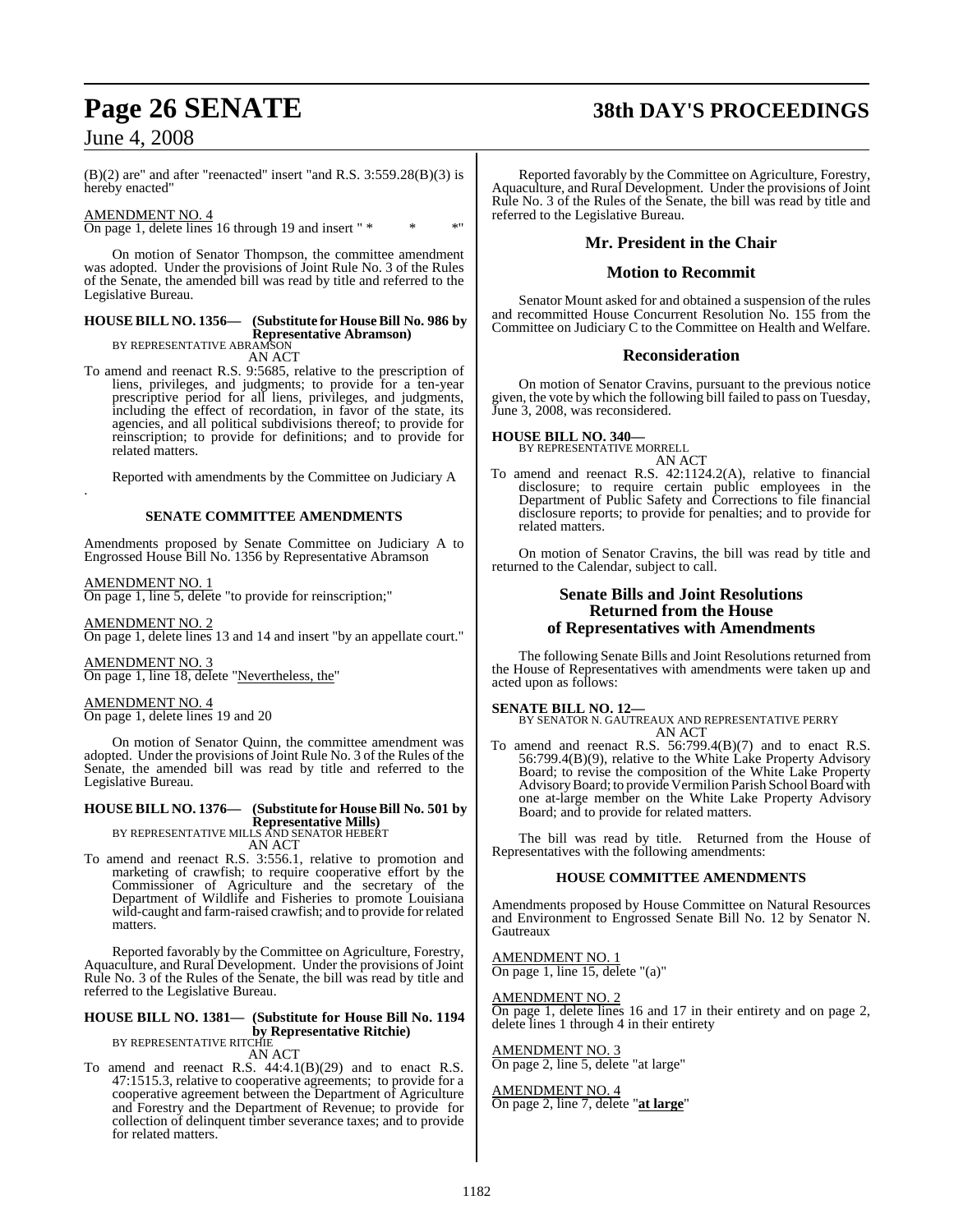# **38th DAY'S PROCEEDINGS Page 27 SENATE**

### June 4, 2008

#### **LEGISLATIVE BUREAU AMENDMENTS**

Amendments proposed by Legislative Bureau to Engrossed Senate Bill No. 12 by Senator N. Gautreaux

AMENDMENT NO. 1

On page 1, line 2, following "R.S. 56:799.4(B)(7)" and before "and" insert "and (8)"

AMENDMENT NO. 2 On page 1, line 8, following "R.S. 56:799.4(B)(7)" and before

"hereby" change "is" to "and (8) are"

Senator N. Gautreaux moved to concur in the amendments proposed by the House.

### **ROLL CALL**

The roll was called with the following result:

#### YEAS

| Mr. President | Erdey       | Michot          |
|---------------|-------------|-----------------|
| Adley         | Gautreaux B | Morrish         |
| Alario        | Gautreaux N | Mount           |
| Amedee        | Gray        | Murray          |
| <b>Broome</b> | Hebert      | <b>Nevers</b>   |
| Cassidy       | Heitmeier   | Ouinn           |
| Cheek         | Jackson     | Riser           |
| Cravins       | Kostelka    | Shaw            |
| Crowe         | LaFleur     | Shepherd        |
| Donahue       | Long        | Smith           |
| Dorsey        | Marionneaux | <b>Thompson</b> |
| Duplessis     | Martiny     | Walsworth       |
| Dupre         | McPherson   |                 |
| Total - 38    |             |                 |
|               | NAYS        |                 |

Total - 0

#### ABSENT

Total - 0

The Chair declared the amendments proposed by the House were concurred in. Senator N. Gautreaux moved to reconsider the vote by which the amendments were concurred in and laid the motion on the table.

# **SENATE BILL NO. 14—** BY SENATOR DUPRE

AN ACT

To amend and reenact R.S.  $38:2212(A)(1)(d)(v)$ , relative to levees; to change the termination date for contracts awarded for certain projects providing for the restoration and rehabilitation of certain levees under certain circumstances; to provide an effective date; and to provide for related matters.

The bill was read by title. Returned from the House of Representatives with the following amendments:

#### **HOUSE FLOOR AMENDMENTS**

Amendments proposed by Representative St. Germain to Engrossed Senate Bill No. 14 by Senator Dupre

#### AMENDMENT NO. 1

On page 1, line 4, after "circumstances" and before "; to" insert the following: "or agreements for certain mitigation on public lands; to provide terms and conditions"

#### AMENDMENT NO. 2

On page 2, line 1, after "funds" and before "shall" insert the following: ", or to perform mitigation on public lands owned by the state or a political subdivision,

#### AMENDMENT NO. 3

On page 2, line 3, after "employees" add the following: ", or with the resources and employees of another public entity through a cooperative endeavor or other agreement with such entity"

AMENDMENT NO. 4 On page 2, at the end of line 4, add ", or agreements entered into,"

Senator Dupre moved to concur in the amendments proposed by the House.

### **ROLL CALL**

The roll was called with the following result:

#### YEAS

| Mr. President | Erdey         | Michot          |
|---------------|---------------|-----------------|
| Adley         | Gautreaux B   | Morrish         |
| Alario        | Gautreaux N   | Mount           |
| Amedee        | Gray          | Murray          |
| Broome        | Hebert        | <b>Nevers</b>   |
| Cassidy       | Heitmeier     | Ouinn           |
| Cheek         | Jackson       | Riser           |
| Cravins       | Kostelka      | Shaw            |
| Crowe         | LaFleur       | Shepherd        |
| Donahue       | Long          | Smith           |
| Dorsey        | Marionneaux   | <b>Thompson</b> |
| Duplessis     | Martiny       | Walsworth       |
| Dupre         | McPherson     |                 |
| Total - 38    |               |                 |
|               | <b>NAYS</b>   |                 |
| Total - 0     |               |                 |
|               | <b>ABSENT</b> |                 |

Total - 0

The Chair declared the amendments proposed by the House were concurred in. Senator Dupre moved to reconsider the vote by which the amendments were concurred in and laid the motion on the table.

#### **SENATE BILL NO. 57—**

BY SENATOR MARTINY AND REPRESENTATIVES BALDONE,<br>BARROW, HENRY BURNS, CHANEY, CONNICK, DOWNS, GALLOT,<br>GISCLAIR, ELBERT GUILLORY, MICKEY GUILLORY, HARDY,<br>HOFFMANN, ROSALIND JONES, KATZ, LEGER, LIGI, LOPINTO,<br>MORRELL,PEARSON, WILLIAMS AND WOOTON

AN ACT To amend and reenact R.S. 14:403.2 and to enact Chapter 14 of Title 15 of the Louisiana Revised Statutes of 1950, to be comprised of R.S. 15:1501 through 1511, relative to abuse and neglect of adults; to provide with respect to the failure to report incidents of adult abuse and the filing of false reports; to provide relative to acts of retaliation against persons who in good faith report suspected abuse or neglect of adults; to provide for immunities associated with good faith reporting; to provide for reporting of adult abuse and neglect, and the assignment, investigation, and

disposition of such reports by appropriate state agencies; to provide penalties; and to provide for related matters.

The bill was read by title. Returned from the House of Representatives with the following amendments:

#### **LEGISLATIVE BUREAU AMENDMENTS**

Amendments proposed by Legislative Bureau to Engrossed Senate Bill No. 57 by Senator Martiny

#### AMENDMENT NO. 1

On page 22, line 2, change "R.S.  $15:1508(A)(1)(e)$ " to "R.S.  $15:1508(B)(5)$ "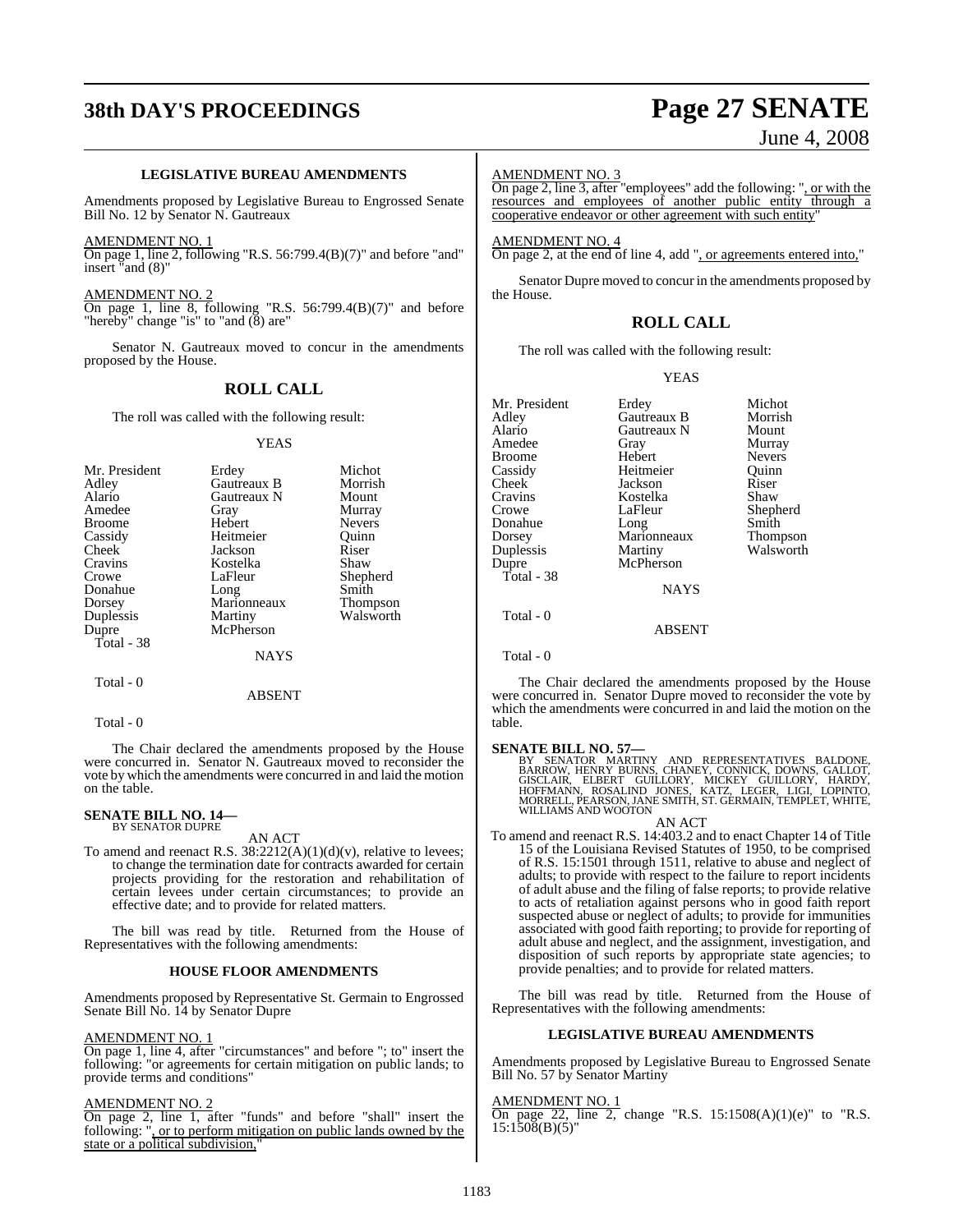AMENDMENT NO. 2 On page 28, line 1, before "**B.**" delete "(2)"

AMENDMENT NO. 3 On page 29, line 5, following "Such" and before "shall" change "Such" to "The order"

Senator Martiny moved to concur in the amendments proposed by the House.

### **ROLL CALL**

The roll was called with the following result:

#### YEAS

| Mr. President | Erdey       | Michot          |
|---------------|-------------|-----------------|
| Adley         | Gautreaux B | Morrish         |
| Alario        | Gautreaux N | Mount           |
| Amedee        | Gray        | Murray          |
| <b>Broome</b> | Hebert      | <b>Nevers</b>   |
|               | Heitmeier   |                 |
| Cassidy       |             | Ouinn           |
| Cheek         | Jackson     | Riser           |
| Cravins       | Kostelka    | Shaw            |
| Crowe         | LaFleur     | Shepherd        |
| Donahue       | Long        | Smith           |
| Dorsey        | Marionneaux | <b>Thompson</b> |
| Duplessis     | Martiny     | Walsworth       |
| Dupre         | McPherson   |                 |
| Total - 38    |             |                 |
|               | <b>NAYS</b> |                 |
| Total - 0     |             |                 |
|               | ABSENT      |                 |

#### $Total = 0$

The Chair declared the amendments proposed by the House were concurred in. Senator Martiny moved to reconsider the vote by which the amendments were concurred in and laid the motion on the table.

#### **SENATE BILL NO. 71—** BY SENATOR MARTINY

AN ACT

To enact the Code of Criminal Procedure Article 211.5, relative to arrest; to provide for the issuance of a summons in certain circumstances; to provide for exceptions; and to provide for related matters.

The bill was read by title. Returned from the House of Representatives with the following amendments:

#### **HOUSE FLOOR AMENDMENTS**

Amendments proposed by Representative Lopinto to Engrossed Senate Bill No. 71 by Senator Martiny

#### AMENDMENT NO. 1

On page 2, at the end of line 3, add "A duplicate original of the summons shall be forwarded by the peace officer or a designee of the officer's employing agency to the court that issued the initial warrant within seventy-two hours, excluding weekends, of the issuance of the summons.

#### AMENDMENT NO. 2

On page 2, line 4, after "apply" delete the remainder of the line and delete line 5 in its entirety and insert the following: "to any of the following circumstances:

(1) When the information available to the officer indicates that the warrant or attachment was issued for any of the"

AMENDMENT NO. 3 On page 2, at the beginning of line 7, change  $''(1)''$  to  $''(a)''$ 

# **Page 28 SENATE 38th DAY'S PROCEEDINGS**

#### AMENDMENT NO. 4

On page 2, at the beginning of line 8, change  $"(\underline{2})"$  to  $"(\underline{b})"$ 

AMENDMENT NO. 5

On page 2, at the beginning of line 9, change  $\degree$ (3) $\degree$  to  $\degree$ (c) $\degree$ 

#### AMENDMENT NO. 6

On page 2, line 10, after "battery" and before the period insert "unless the warrant or attachment indicates that the battery was prosecuted as a domestic abuse battery as defined in R.S. 14:35.3"

### AMENDMENT NO. 7

On page 2, between lines 10 and 11, insert the following:

"(2) When the information available to the officer indicates that the warrant or attachment was issued for the failure of a defendant to appear for trial on the merits, for violation of probation or parole, or for default in payment of a fine or costs.

(3) When the information available to the officer indicates that the defendant has already received the benefit of the provisions of this Article and that he has failed to appear in court or has failed to satisfy the obligations of the previous warrant and summons."

Senator Martiny moved to concur in the amendments proposed by the House.

### **ROLL CALL**

The roll was called with the following result:

YEAS

| Mr. President |                    | Michot        |
|---------------|--------------------|---------------|
|               | Erdey              |               |
| Adley         | <b>Gautreaux B</b> | Morrish       |
| Alario        | Gautreaux N        | Mount         |
| Amedee        | Gray               | Murray        |
| <b>Broome</b> | Hebert             | <b>Nevers</b> |
| Cassidy       | Heitmeier          | Ouinn         |
| Cheek         | Jackson            | Riser         |
| Cravins       | Kostelka           | Shaw          |
| Crowe         | LaFleur            | Shepherd      |
| Donahue       | Long               | Smith         |
| Dorsey        | Marionneaux        | Thompson      |
| Duplessis     | Martiny            | Walsworth     |
| Dupre         | McPherson          |               |
| Total - 38    |                    |               |
|               | <b>NAYS</b>        |               |
| Total - 0     |                    |               |

ABSENT

Total - 0

The Chair declared the amendments proposed by the House were concurred in. Senator Martiny moved to reconsider the vote by which the amendments were concurred in and laid the motion on the table.

#### **SENATE BILL NO. 81—** BY SENATOR MARTINY

AN ACT

To amend and reenact R.S. 39:1800.4(C), relative to state and local corrections facilities; to provide for certain contracts; to provide for management contractsinvolving capital expenditures; and to provide for related matters.

The bill was read by title. Returned from the House of Representatives with the following amendments:

#### **HOUSE COMMITTEE AMENDMENTS**

Amendments proposed by House Committee on Administration of Criminal Justice to Reengrossed Senate Bill No. 81 by Senator Martiny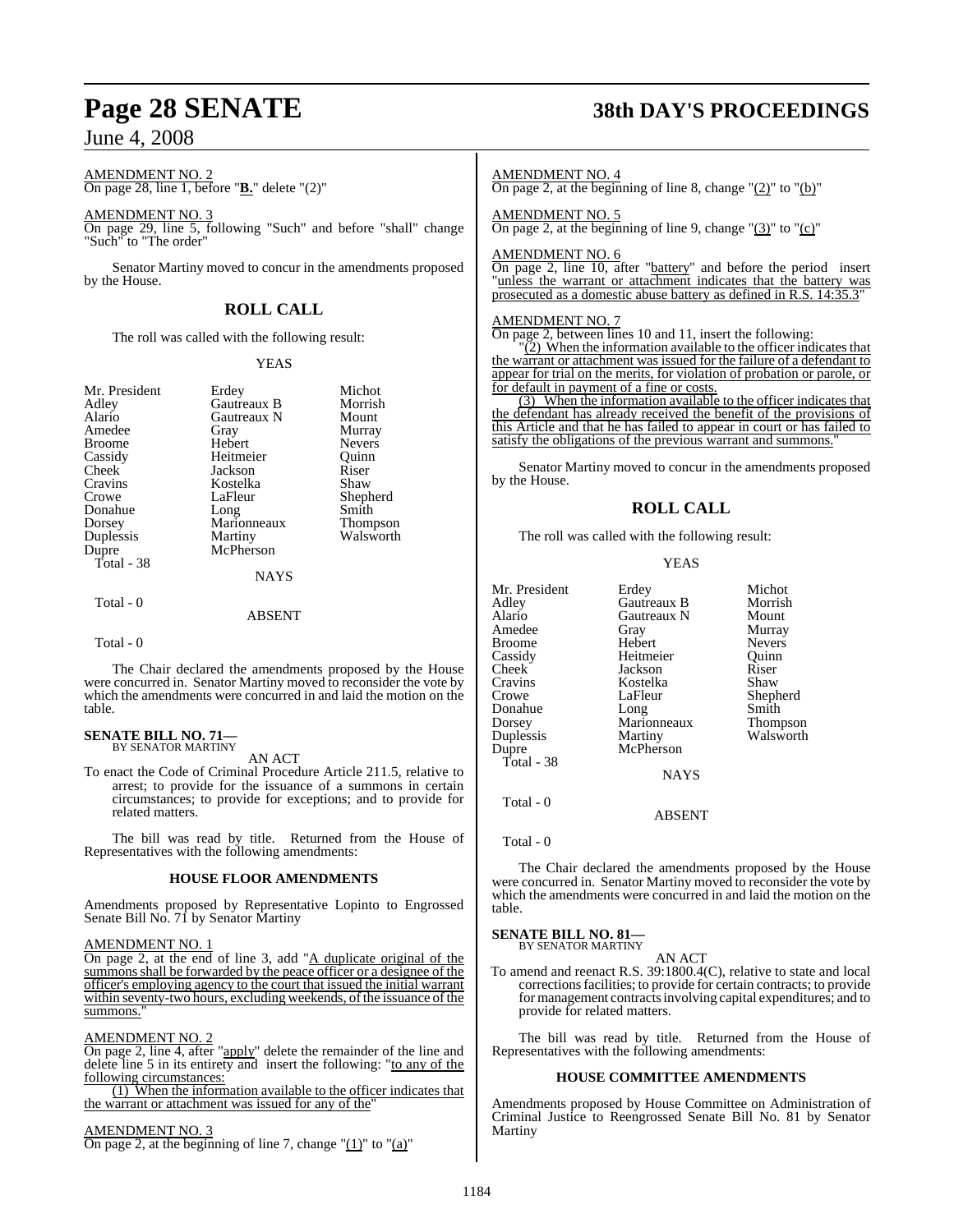# **38th DAY'S PROCEEDINGS Page 29 SENATE**

# June 4, 2008

#### AMENDMENT NO. 1

On page 1, at the end of line 12 insert "subject to the requirement for of annual appropriation of funds."

#### AMENDMENT NO. 2

On page 1, delete lines 15 through 17 in their entirety

#### AMENDMENT NO. 3

On page 2, delete lines 1 and 2 in their entirety and insert the following:

"**(2) Contracts awarded under the provisions of this Chapter for the provision of correctional or geriatric services may be entered into for successive periods not to exceed five years each, provided however, that such contracts which involve expenditures for capital improvements by the contractor may be awarded for a term up to ten years, allsubject to the requirement of annual appropriation of funds.**"

Senator Martiny moved to concur in the amendments proposed by the House.

#### **ROLL CALL**

The roll was called with the following result:

#### YEAS

| Mr. President | Erdey         | Michot          |
|---------------|---------------|-----------------|
| Adley         | Gautreaux B   | Morrish         |
| Alario        | Gautreaux N   | Mount           |
| Amedee        | Gray          | Murray          |
| <b>Broome</b> | Hebert        | <b>Nevers</b>   |
| Cassidy       | Heitmeier     | Ouinn           |
| Cheek         | Jackson       | Riser           |
| Cravins       | Kostelka      | Shaw            |
| Crowe         | LaFleur       | Shepherd        |
| Donahue       | Long          | Smith           |
| Dorsey        | Marionneaux   | <b>Thompson</b> |
| Duplessis     | Martiny       | Walsworth       |
| Dupre         | McPherson     |                 |
| Total - 38    |               |                 |
|               | <b>NAYS</b>   |                 |
| Total - 0     |               |                 |
|               | <b>ABSENT</b> |                 |

Total - 0

The Chair declared the amendments proposed by the House were concurred in. Senator Martiny moved to reconsider the vote by which the amendments were concurred in and laid the motion on the table.

- **SENATE BILL NO. 116—**<br>BY SENATORS MARTINY, ALARIO, MCPHERSON, QUINN AND<br>SCALISE AND REPRESENTATIVES CONNICK, HENRY, LABRUZZO,<br>LIGI, LOPINTO, TALBOT, TEMPLET, WILLMOTT AND WOOTON AN ACT
- To rename a portion of the West Bank Expressway in New Orleans, Louisiana, the Harry Lee Expressway; and to provide for related matters.

The bill was read by title. Returned from the House of Representatives with the following amendments:

#### **HOUSE FLOOR AMENDMENTS**

Amendments proposed by Representative Peterson to Engrossed Senate Bill No. 116 by Senator Martiny

#### AMENDMENT NO. 1

On page 1, line 2, after "rename" delete "a portion" and insert "certain portions"

#### AMENDMENT NO. 2

On page 1, line 3, after "Expressway" insert "and the Avery C. Alexander Expressway"

#### AMENDMENT NO. 3

On page 1, between lines 7 and 8 insert the following:

"Section 2. The portion of the West Bank Expressway from the east bank side of the bridge to the parish line in Jefferson Parish is hereby renamed the Avery C. Alexander Expressway in honor of the late Reverend Avery C. Alexander."

#### AMENDMENT NO. 4

On page 1, at the beginning of line 8, change "Section 2" to "Section  $\overline{a}$ 

#### AMENDMENT NO. 5

On page 1, line 10, after "West Bank Expressway" insert "and the "Avery C. Alexander Expressway" on or near the east bank side of the bridge to the parish line in Jefferson Parish"

#### AMENDMENT NO. 6

On page 1, at the beginning of line 11, change "Section 3" to "Section 4"

Senator Martiny moved to reject the amendments proposed by the House.

#### **ROLL CALL**

The roll was called with the following result:

YEAS

Mr. President Erdey Michot<br>Adlev Gautreaux B Morrish Adley Gautreaux B Morrish Alario Gautreaux N<br>Amedee Gray Gray Murray<br>Hebert Nevers Broome Hebert Nevers Cassidy Heitmeier<br>Cheek Jackson Cheek Jackson Riser<br>Cravins Kostelka Shaw Cravins Kostelka<br>Crowe LaFleur Crowe LaFleur Shepherd<br>
Donahue Long Smith Donahue Long Smith Dorsey Marionneaux Thompson Duplessis Martiny Walsworth<br>
Dupre McPherson McPherson Total - 38 **NAYS**  Total - 0 ABSENT

Total - 0

The Chair declared the amendments proposed by the House were rejected. Senator Martiny moved to reconsider the vote by which the amendments were rejected and laid the motion on the table.

#### **SENATE BILL NO. 237—** BY SENATOR THOMPSON

AN ACT

To amend and reenact R.S. 14:79.1(A), relative to criminal abandonment; to provide for the crime of criminal abandonment; to provide for the elements of such crime; and to provide for related matters.

The bill was read by title. Returned from the House of Representatives with the following amendments:

#### **HOUSE FLOOR AMENDMENTS**

Amendments proposed by Representative Ellington to Engrossed Senate Bill No. 237 by Senator Thompson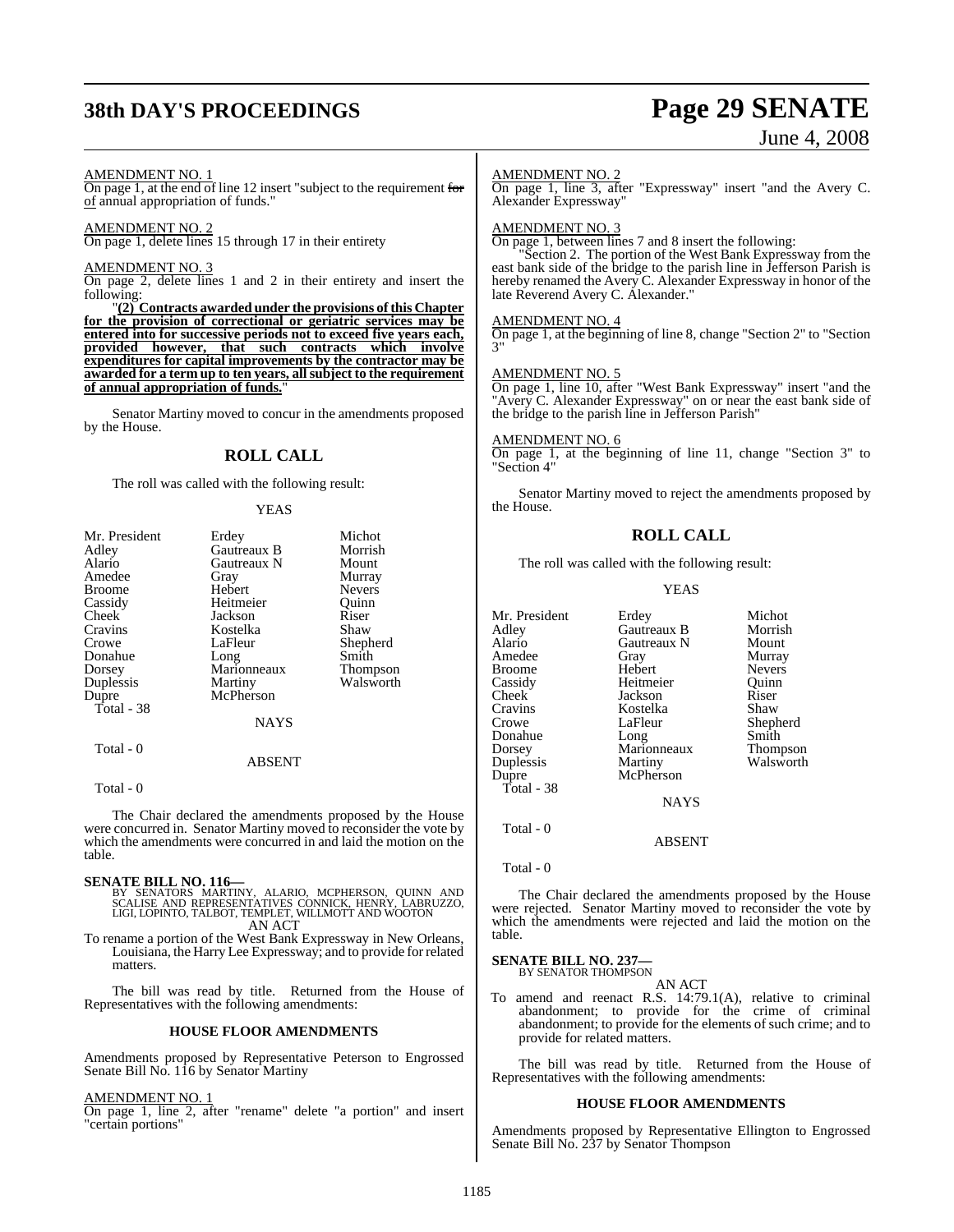#### AMENDMENT NO. 1

On page 1, at the end of line 16, insert the following: "For the purpose of this Paragraph an aged person shall mean any individual who is sixty years of age or older.

Senator Thompson moved to concur in the amendments proposed by the House.

### **ROLL CALL**

The roll was called with the following result:

#### YEAS

| Mr. President<br>Adley<br>Alario<br>Amedee<br><b>Broome</b><br>Cassidy<br>Cheek<br>Cravins<br>Crowe<br>Donahue<br>Dorsey<br>Duplessis<br>Dupre<br>Total - 38 | Erdey<br>Gautreaux B<br>Gautreaux N<br>Gray<br>Hebert<br>Heitmeier<br>Jackson<br>Kostelka<br>LaFleur<br>Long<br>Marionneaux<br>Martiny<br>McPherson<br><b>NAYS</b> | Michot<br>Morrish<br>Mount<br>Murray<br><b>Nevers</b><br>Ouinn<br>Riser<br>Shaw<br>Shepherd<br>Smith<br>Thompson<br>Walsworth |
|--------------------------------------------------------------------------------------------------------------------------------------------------------------|--------------------------------------------------------------------------------------------------------------------------------------------------------------------|-------------------------------------------------------------------------------------------------------------------------------|
| Total - 0                                                                                                                                                    |                                                                                                                                                                    |                                                                                                                               |

ABSENT

Total - 0

The Chair declared the amendments proposed by the House were concurred in. Senator Thompson moved to reconsider the vote by which the amendments were concurred in and laid the motion on the table.

**SENATE BILL NO. 249—** BY SENATORS MOUNT AND MORRISH AND REPRESENTATIVES FRANKLIN AND GEYMANN

AN ACT

To amend and reenact R.S. 40:2116(D)(2) and to repeal R.S. 40:2116(D)(3), relative to the moratorium on beds in nursing facilities; to remove the prohibition on the replacement of existing nursing facilities; and to provide for related matters.

The bill was read by title. Returned from the House of Representatives with the following amendments:

#### **HOUSE COMMITTEE AMENDMENTS**

Amendments proposed by House Committee on Health and Welfare to Engrossed Senate Bill No. 249 by Senator Mount

AMENDMENT NO. 1

On page 2, between lines 11 and 12, insert a set of asterisks

Senator Mount moved to concur in the amendments proposed by the House.

### **ROLL CALL**

The roll was called with the following result:

#### YEAS

| Erdev       | Michot        |
|-------------|---------------|
| Gautreaux B | Morrish       |
| Gautreaux N | Mount         |
| Grav        | Murray        |
| Hebert      | <b>Nevers</b> |
|             |               |

# **Page 30 SENATE 38th DAY'S PROCEEDINGS**

| Cassidy<br>Cheek <sup>-</sup> | Heitmeier<br>Jackson | Quinn<br>Riser   |
|-------------------------------|----------------------|------------------|
| Cravins<br>Crowe              | Kostelka<br>LaFleur  | Shaw<br>Shepherd |
| Donahue                       | Long                 | Smith            |
| Dorsey                        | Marionneaux          | <b>Thompson</b>  |
| Duplessis                     | Martiny              | Walsworth        |
| Dupre                         | McPherson            |                  |
| Total - 38                    | <b>NAYS</b>          |                  |
| Total - 0                     | ABSENT               |                  |

Total - 0

The Chair declared the amendments proposed by the House were concurred in. Senator Mount moved to reconsider the vote by which the amendments were concurred in and laid the motion on the table.

#### **SENATE BILL NO. 305—** BY SENATOR DUPRE

AN ACT

To amend and reenact R.S. 56:30.3, to provide relative to certain leases granted by the Department of Wildlife and Fisheries; to provide for the powers and duties of the secretary; to provide that certain lessees have the option to match the highest bid; to provide for terms, conditions, and exceptions; and to provide for related matters.

The bill was read by title. Returned from the House of Representatives with the following amendments:

#### **HOUSE COMMITTEE AMENDMENTS**

Amendments proposed by House Committee on Natural Resources and Environment to Engrossed Senate Bill No. 305 by Senator Dupre

#### AMENDMENT NO. 1

On page 2, line 4, after "**department**" delete the period "**.**" and insert a comma "**,**" and "**or to any lease entered into by the State Mineral Board. The department shall promulgate rules and regulations providing for uniform criteria to assessthe management of leased** property.

#### **HOUSE FLOOR AMENDMENTS**

Amendments proposed by Representative Lambert to Engrossed Senate Bill No. 305 by Senator Dupre

#### AMENDMENT NO. 1

On page 2, line 3, after "**oyster leases**" and before "**oil**" delete "**or**" and insert a comma "**,**" and on line 3, after "**leases**" and before "**entered**" insert "**, or alligator leases**"

Senator Dupre moved to concur in the amendments proposed by the House.

#### **ROLL CALL**

The roll was called with the following result:

#### YEAS

Mr. President Erdey Michot<br>Adley Gautreaux B Morrish Adley Gautreaux B Morrish Alario Gautreaux N<br>Amedee Gray Broome Hebert Nevers<br>
Cassidy Heitmeier Quinn Cassidy Heitmeier Quinn Cravins Kostelka<br>Crowe LaFleur

Gray Murray<br>Hebert Nevers Jackson Riser<br>Kostelka Shaw Shepherd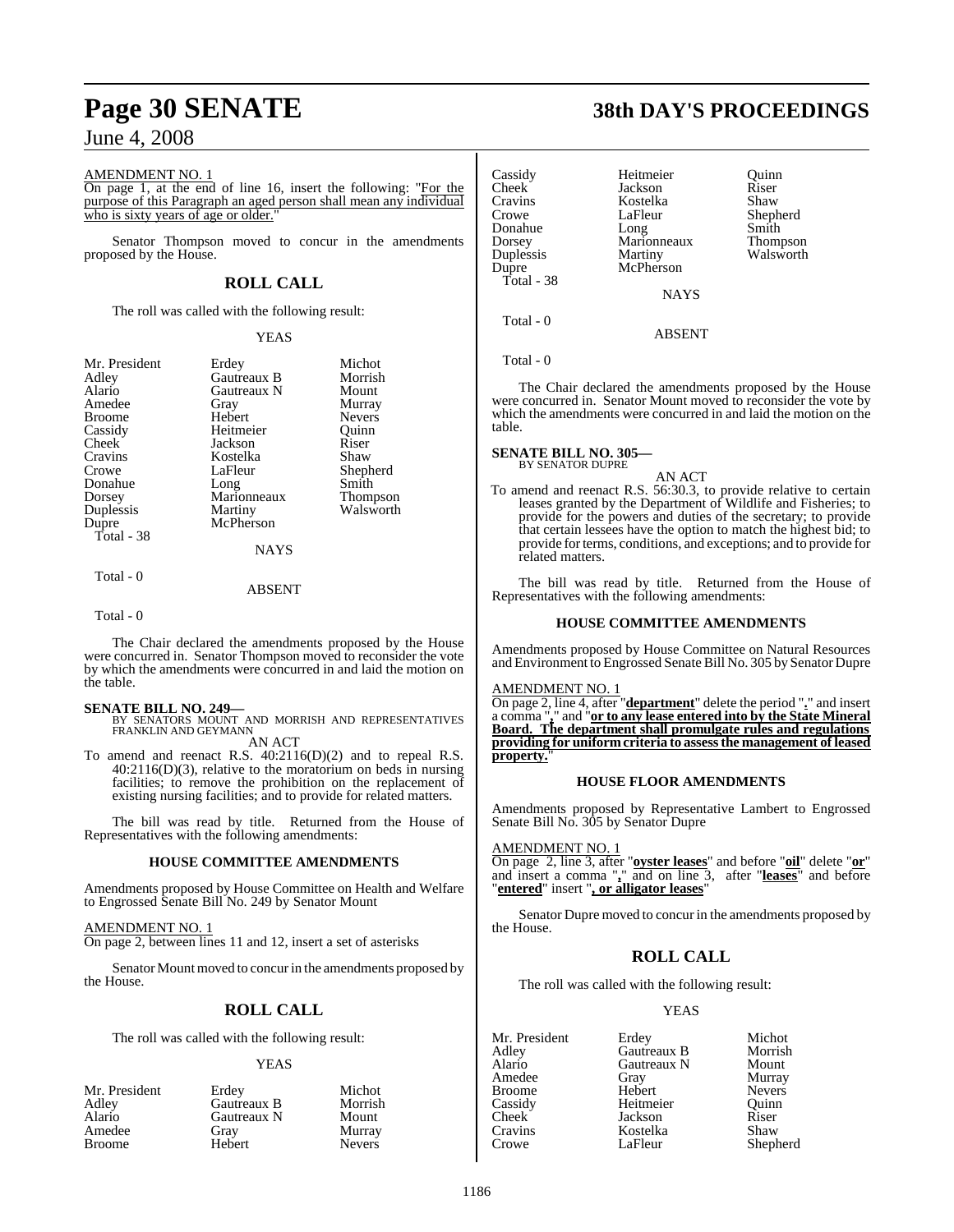## **38th DAY'S PROCEEDINGS Page 31 SENATE**

Donahue Long Smith<br>Dorsey Marionneaux Thompson Duplessis<br>Dupre Total - 38

Marionneaux Thompson<br>
Martiny Walsworth McPherson

NAYS

Total - 0

Total - 0

The Chair declared the amendments proposed by the House were concurred in. Senator Dupre moved to reconsider the vote by which the amendments were concurred in and laid the motion on the table.

ABSENT

**SENATE BILL NO. 488—** BY SENATORS THOMPSON AND WALSWORTH AN ACT

To enact R.S. 29:725(J), relative to homeland security; to include the legislature in the emergency operations plan; to provide for a working space in the state emergency operations center; and to provide for related matters.

The bill was read by title. Returned from the House of Representatives with the following amendments:

#### **HOUSE COMMITTEE AMENDMENTS**

Amendments proposed by House Committee on Judiciary to Reengrossed Senate Bill No. 488 by Senator Thompson

AMENDMENT NO. 1 On page 1, line 3, after "plan;" and before "to provide" insert "to provide for selection of the liaisons;"

#### AMENDMENT NO. 2

On page 1, line 10, at the beginning, change "**chamber**" to "**house**"

### AMENDMENT NO. 3

On page 1, line 10, after "**legislature**" and before "**on**" insert "**selected by the chairman of the Senate Committee on Homeland Security and selected by the chairman of the House Committee on Homeland Security, respectively,**"

AMENDMENT NO. 4

On page 1, line 14, after "**include**" and before "**the**" insert "**a role of support for**"

Senator Thompson moved to concur in the amendments proposed by the House.

#### **ROLL CALL**

The roll was called with the following result:

#### YEAS

| Mr. President | Gautreaux B | Morrish       |
|---------------|-------------|---------------|
|               | Gautreaux N | Mount         |
| Adley         |             |               |
| Alario        | Gray        | Murray        |
| Amedee        | Hebert      | <b>Nevers</b> |
| <b>Broome</b> | Heitmeier   | Ouinn         |
| Cassidy       | Jackson     | Riser         |
| Cheek         | Kostelka    | Shaw          |
| Cravins       | LaFleur     | Shepherd      |
| Crowe         | Long        | Smith         |
| Donahue       | Marionneaux | Thompson      |
| Dorsey        | Martiny     | Walsworth     |
| Dupre         | McPherson   |               |
| Erdey         | Michot      |               |
| Total - 37    |             |               |

# June 4, 2008

**NAYS** 

ABSENT

Duplessis Total - 1

Total - 0

The Chair declared the amendments proposed by the House were concurred in. Senator Thompson moved to reconsider the vote by which the amendments were concurred in and laid the motion on the table.

#### **SENATE BILL NO. 497—**

BY SENATOR CROWE

To amend and reenact R.S. 3:3801 (A)(1) and (B), 3803(14) and 3808(B) (3) and (I) and to enact R.S. 3:3803(17), 3808(B)(4) and  $(5)$ , relative to retail florists; to provide terms and conditions of licenses and permits; to provide for the operation of automated floral climate-controlled vending kiosk systems; to provide for definitions; and to provide for related matters.

AN ACT

The bill was read by title. Returned from the House of Representatives with the following amendments:

#### **HOUSE COMMITTEE AMENDMENTS**

Amendments proposed by House Committee on Agriculture, Forestry, Aquaculture, and Rural Development to Reengrossed Senate Bill No. 497 by Senator Crowe

#### AMENDMENT NO. 1

On page 1, line 3, change "3808(B)(4) and (5)" to "3808(B)(4), (5), and  $(6)$ 

AMENDMENT NO. 2 On page 1, line 9, change "3808(B)(4) and (5)" to"3808(B)(4), (5), and  $(6)$ "

AMENDMENT NO. 3 On page 2, line 13, after "**any**", insert "**climate controlled**"

AMENDMENT NO. 4 On page 2, line 21, delete "**engaged**" and insert the following: "**who is a licensed florist and who owns his own floral business**"

AMENDMENT NO. 5 On page 2, line 22, delete "**in the profession of retail florist**"

AMENDMENT NO. 6 On page 2, line 27, after "**permit**", delete the remainder of the line, and on line 28, delete "**to the licensee,**"

#### AMENDMENT NO. 7

On page 2, line 29, after "**displayed**", insert "**inside the vending machine in plain view or**"

#### AMENDMENT NO. 8

On page 3, delete lines 9 and 10 in their entirety and insert the following:<br> $"(e)$ 

The vending machine is monitored in person or **electronically by a licensed florist or an individual under the direct supervision of a licensed florist at least once each business day and serviced as needed.**"

AMENDMENT NO. 9

On page 3, line 13, after "**operation**" delete "**and**" and insert a comma "**,**", and after "**location**" insert "**and monitoring**"

#### AMENDMENT NO. 10

On page 3, line 19, after "**vending**" delete "**kiosk systems**" and insert "**machines**"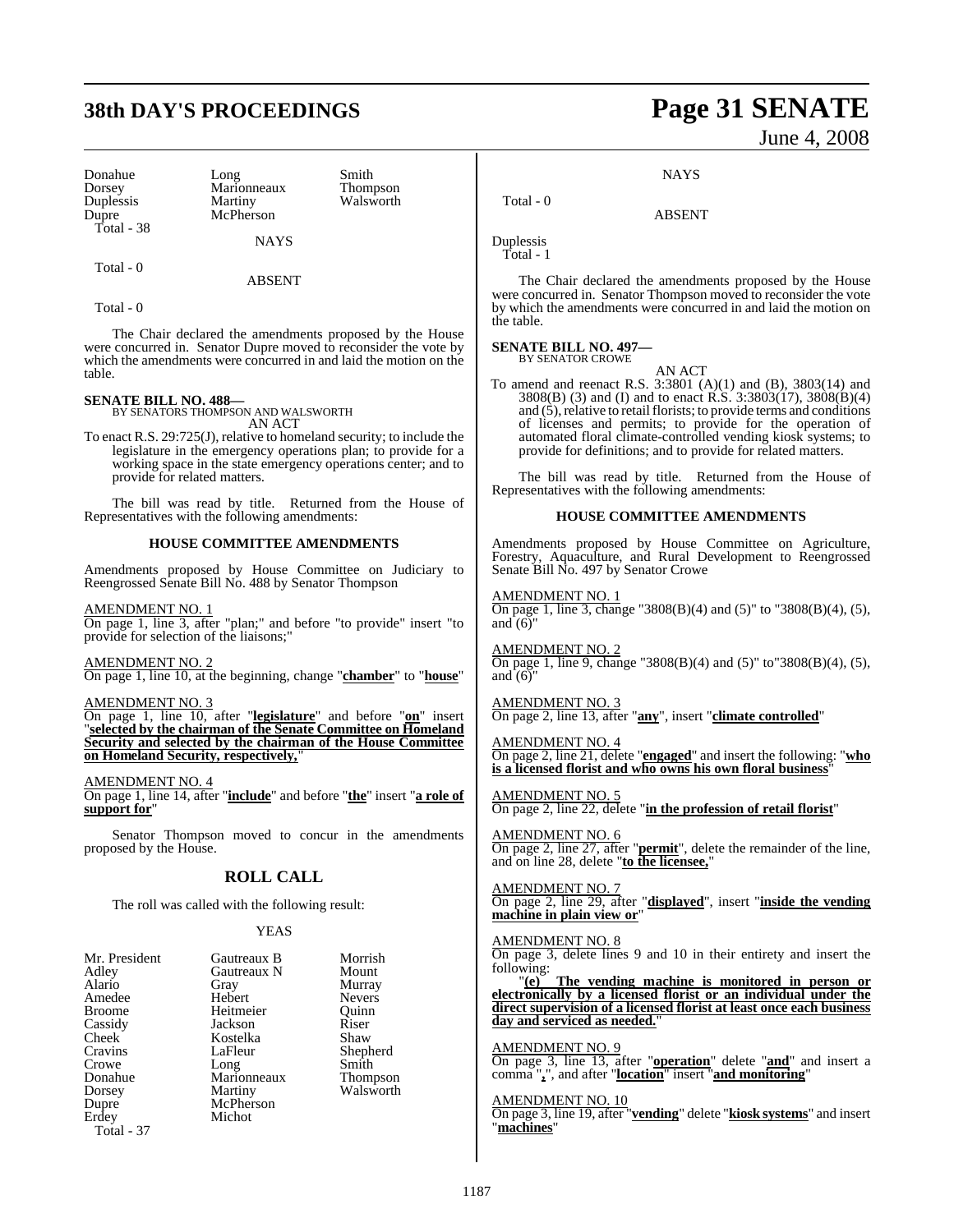# **Page 32 SENATE 38th DAY'S PROCEEDINGS**

AMENDMENT NO. 11

On page 3, line 20, after "**parish**" delete the remainder of the line and insert "**more than 25 miles beyond their place of business.**"

#### **HOUSE FLOOR AMENDMENTS**

Amendments proposed by Representative Anders to Reengrossed Senate Bill No. 497 by Senator Crowe

AMENDMENT NO. 1 On page 2, line 21, delete "**a person**" and insert "**an individual**"

AMENDMENT NO. 2 On page 2, line 23, change "**person's**" to "**individual's**"

#### AMENDMENT NO. 3

On page 2, line 25, after "**(a)**" insert "**(i)**" and change "**person**" to "**individual**"

#### AMENDMENT NO. 4

On page 2, between lines 26 and 27, insert the following: "**(ii) When a floral business is operated by two or more licensed florists, the floral businessshall be limited to five vending machines, regardless of the number of licensed florists who are employed by the floral business.**"

#### AMENDMENT NO. 5

On page 3, line 4, change "**person**" to "**individual**"

#### AMENDMENT NO. 6

In House Committee Amendment No. 8 proposed by the House Committee on Agriculture, Forestry, Aquaculture, and Rural Development and adopted by the House of Representatives on April 29, 2008, on line 2, change "**a person**" to "**an individual**"

AMENDMENT NO. 7 On page 3, line 19, change "**Persons**" to "**Individuals**"

Senator Crowe moved to concur in the amendments proposed by the House.

### **ROLL CALL**

The roll was called with the following result:

#### YEAS

| Mr. President     | Gautreaux B     | Morrish         |
|-------------------|-----------------|-----------------|
| Adley             | Gautreaux N     | Mount           |
| Alario            | Gray            | Murray          |
| Amedee            | Hebert          | <b>Nevers</b>   |
| <b>Broome</b>     | Heitmeier       | Ouinn           |
| Cassidy           | Jackson         | Riser           |
| Cheek             | Kostelka        | Shaw            |
| Cravins           | LaFleur         | Shepherd        |
| Crowe             | Long            | Smith           |
| Donahue           | Marionneaux     | <b>Thompson</b> |
| Dorsey            | Martiny         | Walsworth       |
| Dupre             | McPherson       |                 |
| Erdey             | Michot          |                 |
| <b>Total - 37</b> |                 |                 |
|                   | <b>NAYS</b>     |                 |
| Total - 0         |                 |                 |
|                   | <b>A D CENT</b> |                 |

ABSENT

The Chair declared the amendments proposed by the House were concurred in. Senator Crowe moved to reconsider the vote by which the amendments were concurred in and laid the motion on the table.

#### **SENATE BILL NO. 590—**

BY SENATOR BROOME AN ACT

To enact R.S. 40:600.25.1, relative to mortgage foreclosures; to provide with respect to mortgage foreclosure assistance for homeowners; and to provide for related matters.

The bill was read by title. Returned from the House of Representatives with the following amendments:

#### **HOUSE COMMITTEE AMENDMENTS**

Amendments proposed by House Committee on Ways and Means to Engrossed Senate Bill No. 590 by Senator Broome

### AMENDMENT NO. 1

On page 2, line 8, after "**(2) The**" and before "**agency**" insert the following: "**programshall be funded throughself-generatedfunds of the agency, however the**"

#### **LEGISLATIVE BUREAU AMENDMENTS**

Amendments proposed by Legislative Bureau to Engrossed Senate Bill No. 590 by Senator Broome

#### AMENDMENT NO. 1

On page 1, line 10, following "**homes.**" and before "**agency**" change "**The**" to "**If the agency determines to establish a program, the**"

#### AMENDMENT NO. 2

On page 1, line 11, following "**institutions**" delete the remainder of the line and insert"**,**"

Senator Broome moved to concur in the amendments proposed by the House.

#### **ROLL CALL**

The roll was called with the following result:

#### YEAS

| Mr. President<br>Adley<br>Alario<br>Amedee<br>Broome<br>Cassidy<br>Cheek<br>Cravins<br>Crowe<br>Donahue<br>Dorsey<br>Dupre<br>Erdey<br><b>Total - 37</b> | Gautreaux B<br>Gautreaux N<br>Gray<br>Hebert<br>Heitmeier<br>Jackson<br>Kostelka<br>LaFleur<br>Long<br>Marionneaux<br>Martiny<br>McPherson<br>Michot<br><b>NAYS</b> | Morrish<br>Mount<br>Murray<br><b>Nevers</b><br>Quinn<br>Riser<br>Shaw<br>Shepherd<br>Smith<br>Thompson<br>Walsworth |
|----------------------------------------------------------------------------------------------------------------------------------------------------------|---------------------------------------------------------------------------------------------------------------------------------------------------------------------|---------------------------------------------------------------------------------------------------------------------|
|                                                                                                                                                          |                                                                                                                                                                     |                                                                                                                     |
| Total - 0                                                                                                                                                | <b>ABSENT</b>                                                                                                                                                       |                                                                                                                     |

Duplessis Total - 1

The Chair declared the amendments proposed by the House were concurred in. Senator Broome moved to reconsider the vote by which the amendments were concurred in and laid the motion on the table.

#### **SENATE BILL NO. 623—**

BY SENATOR THOMPSON AN ACT

To amend and reenact R.S. 3:3801(A)(1) and (B), 3803(14), and 3810 and to enact R.S. 3:3810.1 through 3810.3, relative to violations of the Horticulture Law; to provide for adjudicatory

Duplessis Total - 1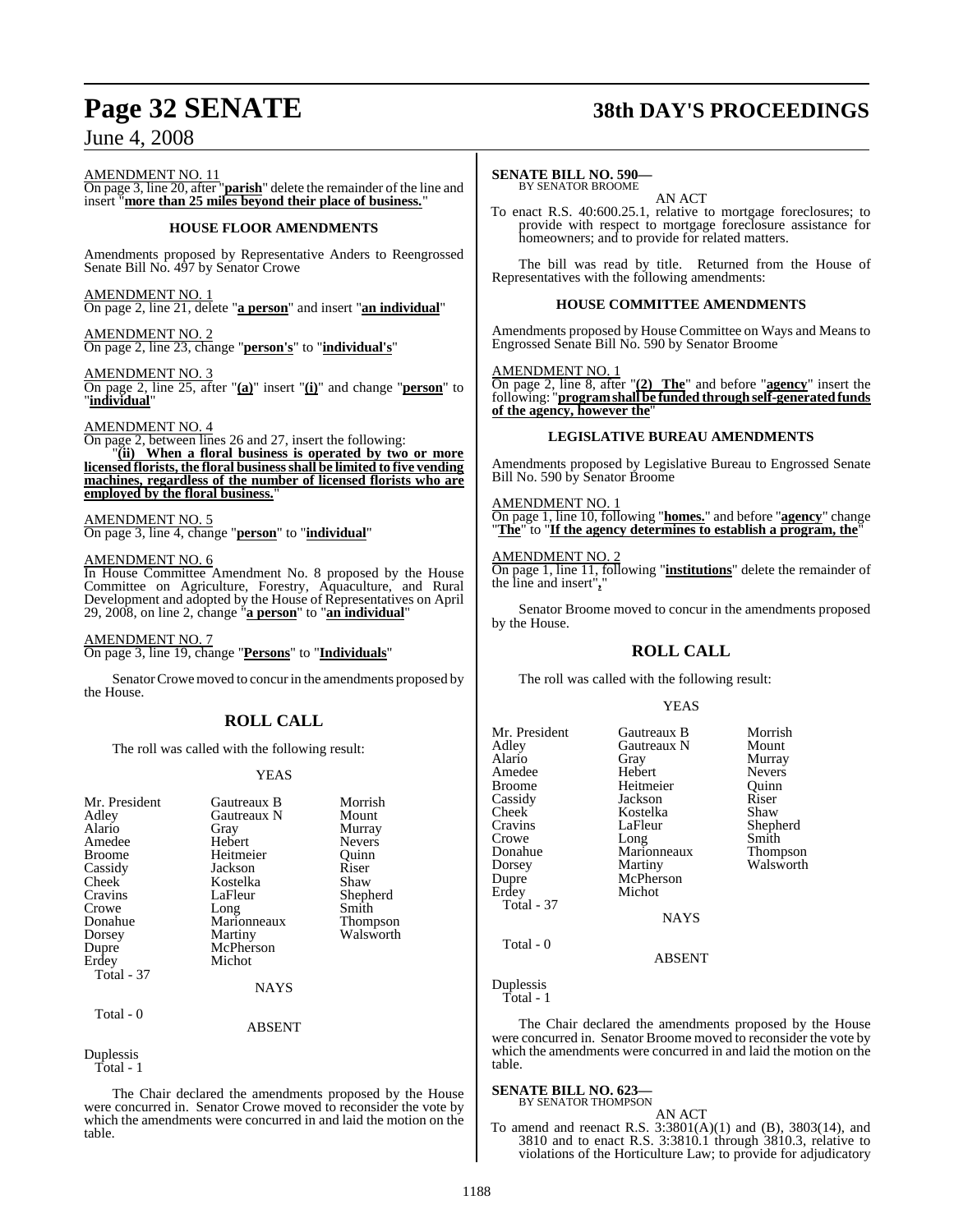# **38th DAY'S PROCEEDINGS Page 33 SENATE**

### June 4, 2008

proceedings; to provide for civil penalties; to provide for enforcement; to provide technical corrections; and to provide for related matters.

The bill was read by title. Returned from the House of Representatives with the following amendments:

#### **HOUSE COMMITTEE AMENDMENTS**

Amendments proposed by House Committee on Agriculture, Forestry, Aquaculture, and Rural Development to Reengrossed Senate Bill No. 623 by Senator Thompson

#### AMENDMENT NO. 1

On page 2, line 12, after "**services**" delete "**without charge**"

#### **HOUSE FLOOR AMENDMENTS**

Amendments proposed by Representative Anders to Reengrossed Senate Bill No. 623 by Senator Thompson

AMENDMENT NO. 1

Delete House Committee Amendment No. 1 proposed by the House Committee on Agriculture, Forestry, Aquaculture, and Rural Development and adopted by the House of Representatives on April 29, 2008.

#### AMENDMENT NO. 2

On page 2, line 12, after "**services**" delete the remainder of the line and insert a period "**.**"

AMENDMENT NO. 3 On page 2, delete line 13 in its entirety

Senator Thompson moved to concur in the amendments proposed by the House.

#### **ROLL CALL**

The roll was called with the following result:

#### YEAS

| Mr. President | Erdey       | Michot          |
|---------------|-------------|-----------------|
| Adley         | Gautreaux B | Morrish         |
| Alario        | Gautreaux N | Mount           |
| Amedee        | Gray        | Murray          |
| <b>Broome</b> | Hebert      | Nevers          |
| Cassidy       | Heitmeier   | Ouinn           |
| Cheek         | Jackson     | Riser           |
| Cravins       | Kostelka    | Shaw            |
| Crowe         | LaFleur     | Shepherd        |
| Donahue       | Long        | Smith           |
| Dorsey        | Marionneaux | <b>Thompson</b> |
| Duplessis     | Martiny     | Walsworth       |
| Dupre         | McPherson   |                 |
| Total - 38    |             |                 |
|               | <b>NAYS</b> |                 |
| Total - 0     |             |                 |

Total - 0

The Chair declared the amendments proposed by the House were concurred in. Senator Thompson moved to reconsider the vote by which the amendments were concurred in and laid the motion on the table.

ABSENT

### **SENATE BILL NO. 697—** BY SENATOR DUPRE

AN ACT

To enact Subpart Z.1 of Part I of Chapter 1 of Subtitle II of Title 47 of the Louisiana Revised Statutes of 1950, to be comprised of R.S. 47:120.82, relative to coastal protection; to provide for donations to the Coastal Protection and Restoration Fund; to provide relative to donation of tax refunds and donations in excess of tax due; and to provide for related matters.

The bill was read by title. Returned from the House of Representatives with the following amendments:

#### **LEGISLATIVE BUREAU AMENDMENTS**

Amendments proposed by Legislative Bureau to Engrossed Senate Bill No. 697 by Senator Dupre

#### AMENDMENT NO. 1

On page 2, line 25, following "**Chapter 5 of**" and before "**Title 47**" insert "**Subtitle II of**"

#### AMENDMENT NO. 2

On page 2, line 27, following "**Chapter 18 of**" and before "**Title 47**" insert "**Subtitle II of**"

Senator Dupre moved to concur in the amendments proposed by the House.

#### **ROLL CALL**

The roll was called with the following result:

|--|

NAYS

ABSENT

Total - 0

Total - 0

The Chair declared the amendments proposed by the House were concurred in. Senator Dupre moved to reconsider the vote by which the amendments were concurred in and laid the motion on the table.

### **SENATE BILL NO. 707—** BY SENATOR ERDEY

AN ACT

To enact R.S. 15:1093.1, relative to regional juvenile justice commissions; to provide for immunity from liability; to provide terms and conditions; and to provide for related matters.

The bill was read by title. Returned from the House of Representatives with the following amendments:

#### **HOUSE FLOOR AMENDMENTS**

Amendments proposed by Representative Edwards to Engrossed Senate Bill No. 707 by Senator Erdey

#### AMENDMENT NO. 1

On page 1, line 8, after "**members**" and before "**of**" delete "**and employees**"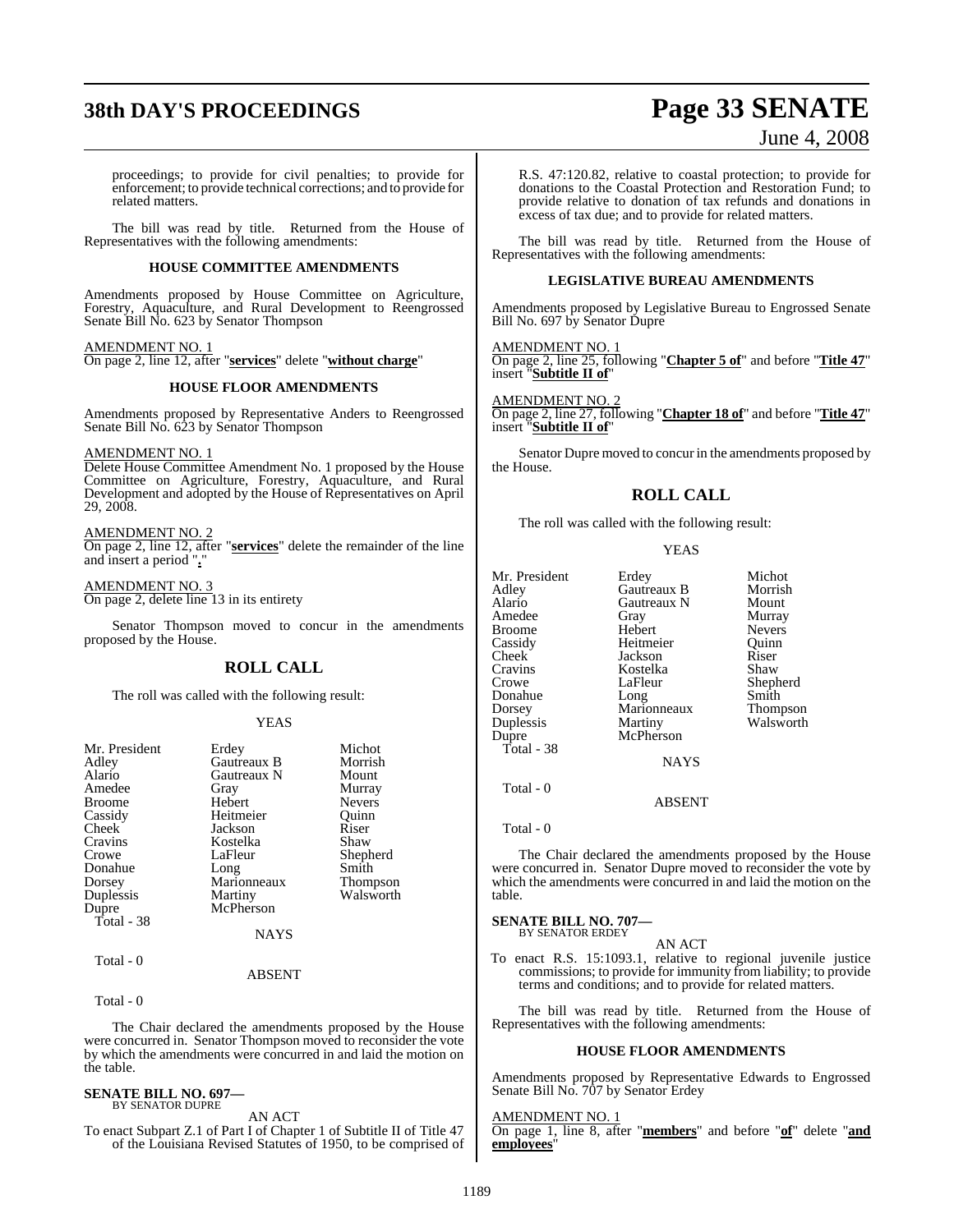Senator Erdey moved to concur in the amendments proposed by the House.

### **ROLL CALL**

The roll was called with the following result:

#### YEAS

| Mr. President | Erdey       | Michot          |
|---------------|-------------|-----------------|
| Adley         | Gautreaux B | Morrish         |
| Alario        | Gautreaux N | Mount           |
| Amedee        | Gray        | Murray          |
| <b>Broome</b> | Hebert      | <b>Nevers</b>   |
| Cassidy       | Heitmeier   | Ouinn           |
| Cheek         | Jackson     | Riser           |
| Cravins       | Kostelka    | Shaw            |
| Crowe         | LaFleur     | Shepherd        |
| Donahue       | Long        | Smith           |
| Dorsey        | Marionneaux | <b>Thompson</b> |
| Duplessis     | Martiny     | Walsworth       |
| Dupre         | McPherson   |                 |
| Total - 38    |             |                 |
|               | <b>NAYS</b> |                 |

Total - 0

Total - 0

The Chair declared the amendments proposed by the House were concurred in. Senator Erdey moved to reconsider the vote by which the amendments were concurred in and laid the motion on the table.

ABSENT

# **SENATE BILL NO. 737—** BY SENATOR MORRISH

AN ACT

To designate Louisiana Highway 385 as the "Wilson Anthony 'Boozoo' Chavis Memorial Highway" and Louisiana Highway 82 in Cameron Parish as the "Rodney Guilbeaux Memorial Highway.

The bill was read by title. Returned from the House of Representatives with the following amendments:

#### **HOUSE FLOOR AMENDMENTS**

Amendments proposed by Representative Hutter to Engrossed Senate Bill No. 737 by Senator Morrish

#### AMENDMENT NO. 1

On page 1, line 4, delete the period "." and insert a coma "," and "to designate Louisiana Highway 1245 in St. Bernard Parish as Leon Road,"

#### AMENDMENT NO. 2

On page 1, after line 11, add the following:

"Section 3. Louisiana Highway 1245 within the St. Bernard Parish limits shall hereinafter be known and designated as "Leon Road." The Department of Transportation and Development shall erect signage reflecting this designation."

#### **HOUSE FLOOR AMENDMENTS**

Amendments proposed by Representative Hill to Engrossed Senate Bill No. 737 by Senator Morrish

#### AMENDMENT NO. 1

On page 1, line 4, delete the period "." and insert a coma "," and "and to designate a portion of Louisiana Highway 165 North as the "Staff Sergeant Timothy B. Cole, Jr. Memorial Highway.""

## **Page 34 SENATE 38th DAY'S PROCEEDINGS**

#### AMENDMENT NO. 2

On page 1, after line  $\overline{11}$ , insert the following:

"Section 4. Louisiana Highway 165 North from the Oakdale city limits to the Rapides Parish line shall hereinafter be known and designated as the "Staff Sergeant Timothy B. Cole, Jr. Memorial Highway." The Department of Transportation and Development shall erect signage reflecting this designation."

Senator Morrish moved to concur in the amendments proposed by the House.

#### **ROLL CALL**

The roll was called with the following result:

#### YEAS

| Mr. President | Erdey       | Michot        |
|---------------|-------------|---------------|
| Adley         | Gautreaux B | Morrish       |
| Alario        | Gautreaux N | Mount         |
| Amedee        | Gray        | Murray        |
| Broome        | Hebert      | <b>Nevers</b> |
| Cassidy       | Heitmeier   | Ouinn         |
| Cheek         | Jackson     | Riser         |
| Cravins       | Kostelka    | Shaw          |
| Crowe         | LaFleur     | Shepherd      |
| Donahue       | Long        | Smith         |
| Dorsey        | Marionneaux | Thompson      |
| Duplessis     | Martiny     | Walsworth     |
| Dupre         | McPherson   |               |
| Total - 38    |             |               |
|               | <b>NAYS</b> |               |
| Total - 0     |             |               |
|               | ABSENT      |               |
|               |             |               |

Total - 0

The Chair declared the amendments proposed by the House were concurred in. Senator Morrish moved to reconsider the vote by which the amendments were concurred in and laid the motion on the table.

### **SENATE BILL NO. 777—**<br>BY SENATOR MICHOT

AN ACT

To amend and reenact R.S. 45:844.55(D)(2), relative to telecommunications; to provide for enforcement; to provide for cost allocation and affiliate transaction rules; and to provide for related matters.

The bill was read by title. Returned from the House of Representatives with the following amendments:

#### **LEGISLATIVE BUREAU AMENDMENTS**

Amendments proposed byLegislative Bureau to Reengrossed Senate Bill No. 777 by Senator Michot

#### AMENDMENT NO. 1

On page 3, line 8, following "**of**" and before "**R.S.**" delete "**La.**"

Senator Chaisson moved to concur in the amendments proposed by the House.

### **ROLL CALL**

The roll was called with the following result:

#### YEAS

| Mr. President   | Erdey       | Michot  |
|-----------------|-------------|---------|
|                 | Gautreaux B | Morrish |
| Adley<br>Alario | Gautreaux N | Mount   |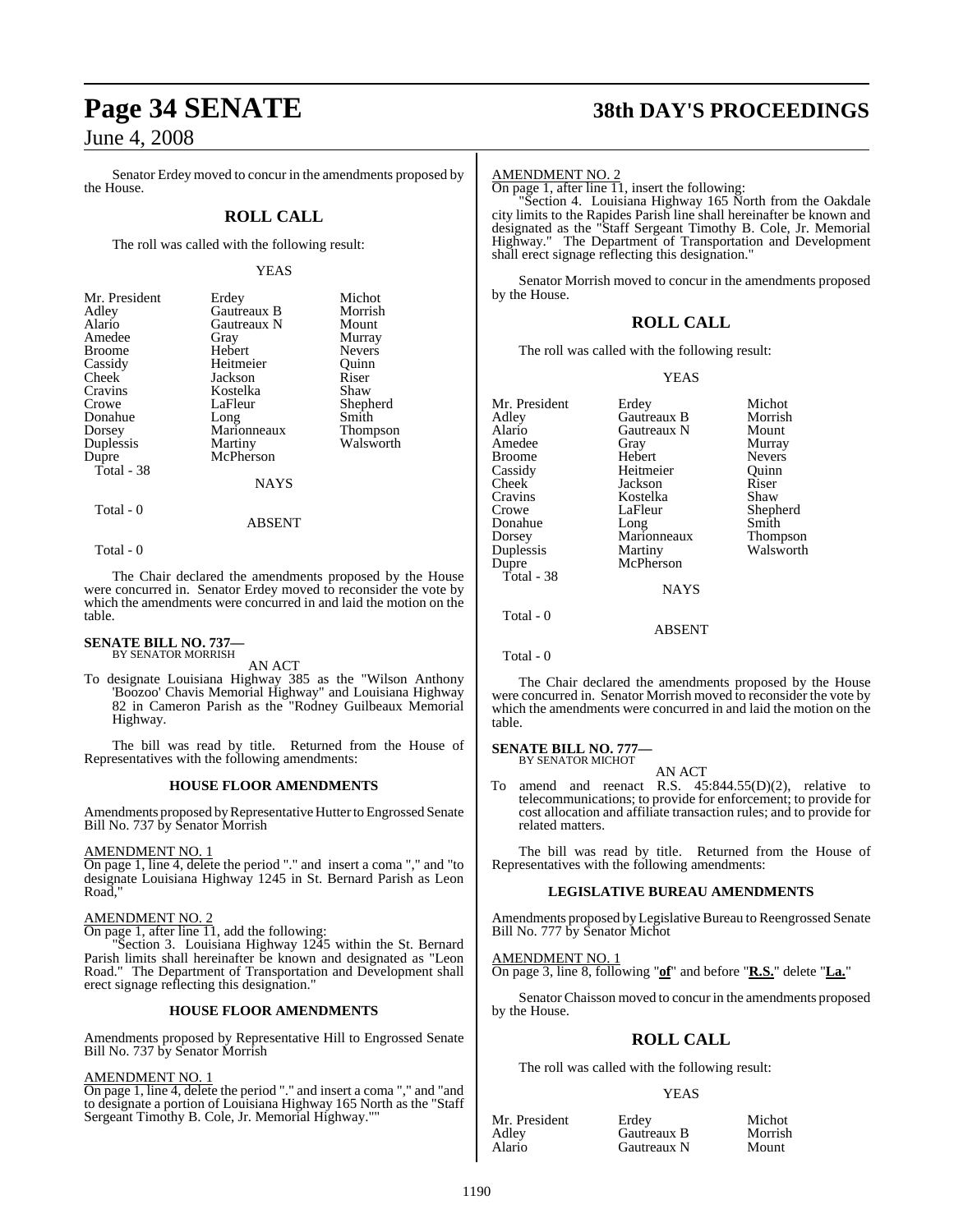# **38th DAY'S PROCEEDINGS Page 35 SENATE**

| Amedee        |             |               |
|---------------|-------------|---------------|
|               | Gray        | Murray        |
| <b>Broome</b> | Hebert      | <b>Nevers</b> |
| Cassidy       | Heitmeier   | Ouinn         |
| Cheek         | Jackson     | Riser         |
| Cravins       | Kostelka    | Shaw          |
| Crowe         | LaFleur     | Shepherd      |
| Donahue       | Long        | Smith         |
| Dorsey        | Marionneaux | Thompson      |
| Duplessis     | Martiny     | Walsworth     |
| Dupre         | McPherson   |               |
| Total - 38    |             |               |
|               | <b>NAYS</b> |               |
|               |             |               |

Total - 0

ABSENT

Total - 0

The Chair declared the amendments proposed by the House were concurred in. Senator Chaisson moved to reconsider the vote by which the amendments were concurred in and laid the motion on the table.

#### **Senate Bills and Joint Resolutions on Third Reading and Final Passage**

The following Senate Bills and Joint Resolutions on Third Reading and Final Passage were taken up and acted upon as follows:

### **SENATE BILL NO. 276—** BY SENATOR CASSIDY

AN ACT

To amend and reenact R.S. 23:1203(B) and R.S. 40:2203.1(A), (C), and (G) and to enact R.S. 23:1034.3 and R.S. 40:2203(H), relative to workers' compensation, to provide for utilization of preferred provider organization agreements by insurers; to provide for notice of such agreements to be communicated to providers; to provide for notice of such agreements to employees; to provide for liability and penalties; to provide for an effective date; and to provide for related matters.

On motion of Senator Broome, the bill was read by title and returned to the Calendar, subject to call.

### **SENATE BILL NO. 290—** BY SENATOR KOSTELKA

AN ACT

To amend and reenact R.S. 47:1512, relative to collection of taxes; to provide for the secretary of the Department of Revenue's and other collector's authority to employ private counsel; and to provide for related matters.

#### **Floor Amendments Sent Up**

Senator Marionneaux sent up floor amendments which were read.

#### **SENATE FLOOR AMENDMENTS**

Amendments proposed by Senator Marionneaux on behalf of the Legislative Bureau to Reengrossed Senate Bill No. 290 by Senator Kostelka

#### AMENDMENT NO. 1

On page 1, line 11, following "this" and before "," change "Sub-title" to "Subtitle"

#### AMENDMENT NO. 2

On page 1, line 12, at the beginning of the line, and before "." change "Sub-title" to "Subtitle"

June 4, 2008

#### AMENDMENT NO. 3

On page 2, line 2, following "**may**" and before "**enter**" delete "**only**"

AMENDMENT NO. 4 On page 2, line 4, at the beginning of the line, change "**in which**" to "**only if the contract provides that**"

#### AMENDMENT NO. 5

On page 2, line 5, at the beginning of the line, change "**the contract shall**" to "**does**"

On motion of Senator Marionneaux, the amendments were adopted.

#### **Floor Amendments Sent Up**

Senator Morrish sent up floor amendments which were read.

#### **SENATE FLOOR AMENDMENTS**

Amendments proposed by Senator Morrish to Reengrossed Senate Bill No. 290 by Senator Kostelka

AMENDMENT NO. 1

On page 2, line 21, after "**charge**" insert "**or penalty**" and after "**tax debtor**" insert a period "**.**" and delete the remainder of the line and delete line 22

On motion of Senator Morrish, the amendments were adopted.

On motion of Senator Kostelka, the amended bill was read by title and returned to the Calendar, subject to call.

#### **Senator Marionneaux in the Chair**

**SENATE BILL NO. 589—** BY SENATOR MURRAY

AN ACT

To amend and reenact R.S. 38:225(B) and to repeal R.S.  $38:301(C)(2)(e)$ , relative to levees; to modify the provision which allows for the removal of certain obstructions on levees at the expense of the owner; to repeal provision which allows for discretionary compensation to such land owners; and to provide for related matters.

#### **Floor Amendments Sent Up**

Senator Amedee sent up floor amendments which were read.

#### **SENATE FLOOR AMENDMENTS**

Amendments proposed by Senator Amedee to Engrossed Senate Bill No. 589 by Senator Murray

AMENDMENT NO. 1

On page 1, line 2, after "38:225(B)" insert "and 334(A)"

AMENDMENT NO. 2 On page 1, line 4, after "the owner;" and before "to repeal" insert "to provide for revenue utilization;"

#### AMENDMENT NO. 3

 $\overline{On}$  page 1, line 7, after "38:225(B)" delete "is" and insert "and  $334(A)$  are"

#### AMENDMENT NO. 4

On page 2, between lines 14 and 15, insert the following: "§334. Revenue utilization; Lafourche Basin Levee District

A. Of all the taxes collected by the Lafourche Basin Levee District from property located within St. Charles Parish located west ofthe Mississippi River, not lessthan fifty-seven **forty-three** percent of the tax monies shall be expended for the purposes of levee construction, levee maintenance, and other flood control and drainage works within that parish. These expenditures shall be in cash or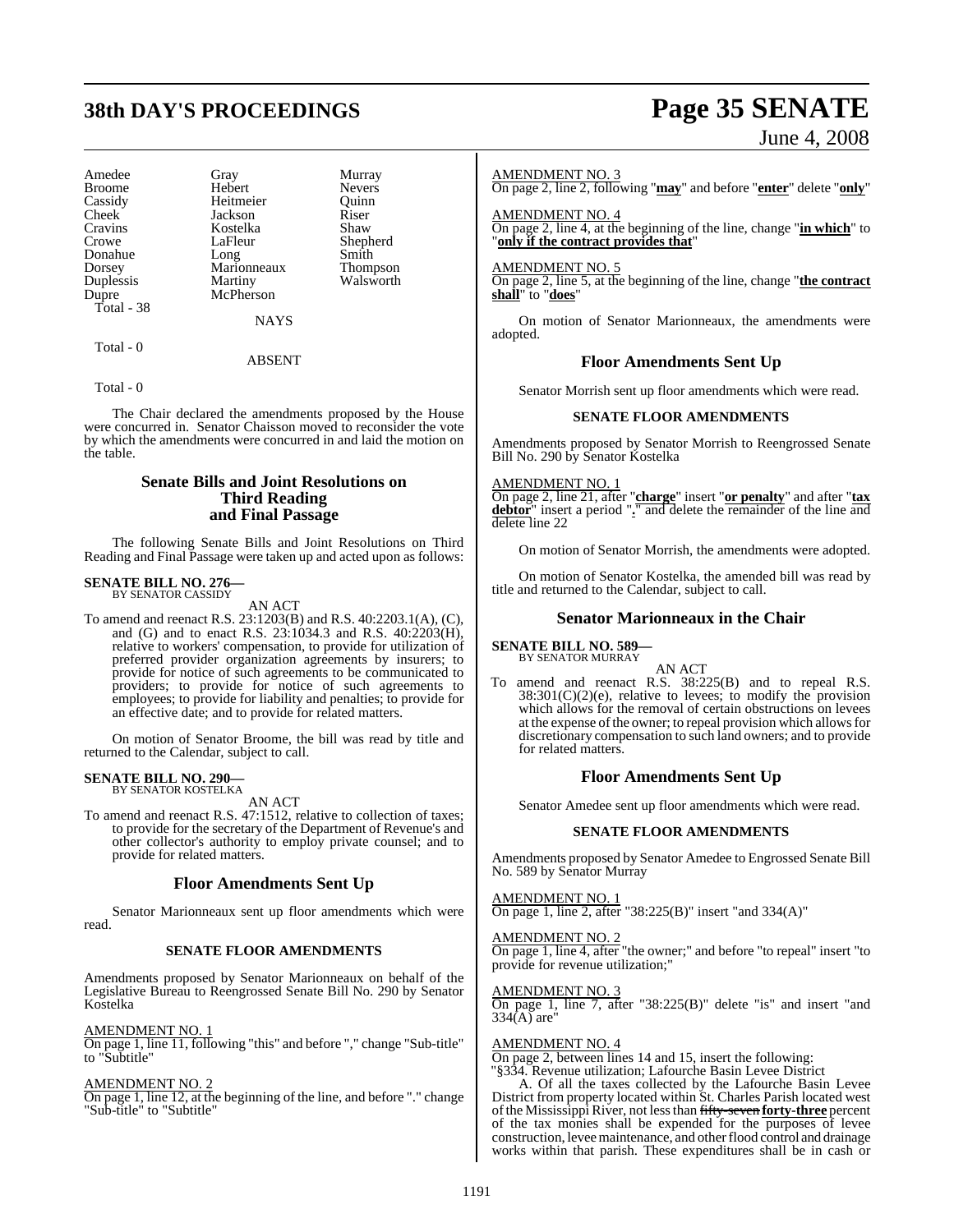in-kind services as determined by the parish governing body. When such funds are expended within St. Charles Parish, in-kind services shall not exceed fifty percent of such expenditures. Expenditures shall be certified as received by the parish's governing body at the end of each fiscal year. \* \* \*"

SenatorChaisson asked for a ruling fromthe Chair asto whether the amendment creates a dual object.

The Chair ruled that the amendment creates a dual object.

The amendment was withdrawn.

#### **Floor Amendments Sent Up**

Senator McPherson sent up floor amendments which were read.

#### **SENATE FLOOR AMENDMENTS**

Amendments proposed by Senator McPherson to Engrossed Senate Bill No. 589 by Senator Murray

#### AMENDMENT NO. 1

On page 2, at the end of line 13, delete the period "**.**" and insert: "**; however, the owner of the property attached and moved shall be compensated for any damages incurred by him within one year after the removal of the property.**"

On motion of Senator McPherson, the amendments were adopted.

The bill was read by title. Senator Murray moved the final passage of the amended bill.

### **ROLL CALL**

The roll was called with the following result:

#### YEAS

| Mr. President<br>Adley<br>Alario<br>Amedee<br>Cassidy<br>Cheek<br>Cravins<br>Crowe<br>Donahue<br>Dorsey<br>Duplessis<br>Erdey<br>Total - 34<br>Total $-0$ | Gautreaux B<br>Gautreaux N<br>Gray<br>Hebert<br>Heitmeier<br>Jackson<br>Kostelka<br>LaFleur<br>Long<br>Marionneaux<br>Martiny<br>McPherson<br><b>NAYS</b><br><b>ABSENT</b> | Michot<br>Morrish<br>Mount<br>Murray<br><b>Nevers</b><br>Riser<br>Shepherd<br>Smith<br>Thompson<br>Walsworth |
|-----------------------------------------------------------------------------------------------------------------------------------------------------------|----------------------------------------------------------------------------------------------------------------------------------------------------------------------------|--------------------------------------------------------------------------------------------------------------|
| Broome                                                                                                                                                    | Juınn                                                                                                                                                                      |                                                                                                              |
| Dupre                                                                                                                                                     | Shaw                                                                                                                                                                       |                                                                                                              |

Total - 4

The Chair declared the amended bill was passed, ordered reengrossed, and sent to the House. Senator Murray moved to reconsider the vote by which the bill was passed and laid the motion on the table.

### **Page 36 SENATE 38th DAY'S PROCEEDINGS**

### **Mr. President in the Chair**

#### **Senate Bills and Joint Resolutions on Third Reading and Final Passage, Subject to Call**

The following Senate Bills and Joint Resolutions on Third Reading and Final Passage, subject to call, were taken up and acted upon as follows:

#### **Called from the Calendar**

Senator Cheek asked that Senate Bill No. 33 be called from the Calendar at this time for its final passage.

#### **SENATE BILL NO. 33—** BY SENATOR CHEEK

AN ACT

To amend and reenact R.S. 46:446.6(B)(3), the introductory paragraph of (4), (5), and (6), and to enact R.S.  $46:446.6(B)(7)$ and (C), relative to medical assistance payments; to provide for the period of time within which a health care provider must submit payment to the Department of Health and Hospitals; to provide for reimbursements of monies paid erroneously under the Louisiana Medical Assistance Program; and to provide for related matters.

#### **Floor Amendments Sent Up**

Senator Cheek sent up floor amendments which were read.

#### **SENATE FLOOR AMENDMENTS**

Amendments proposed by Senator Cheek to Engrossed Senate Bill No. 33 by Senator Cheek

#### AMENDMENT NO. 1

On page 1, line 2 after "46:446.6(B)(3)" delete the remainder of the line and insert "and the introductory paragraph of R.S. 46:446.6(B) (4)," in lieu thereof

#### AMENDMENT NO. 2

On page 1, line 3 after "46:446.6" and before "," delete "(B)(7) and  $(C)$ ," and insert " $(C)$ ,  $(D)$ , and  $(E)$ ," in lieu thereof

#### AMENDMENT NO. 3

On page 1, line 9 after "46:446.6(B)(3)" delete the remainder of the line and insert "and the introductory paragraph of R.S. 46:446.6(B) (4) are"

#### AMENDMENT NO. 4

On page 1, line 10 after "46:446.6" and before "are" delete  $\Gamma(B)(7)$ and  $(C)$ " and insert " $(C)$ ,  $(D)$ , and  $(E)$ " in lieu thereof

#### AMENDMENT NO. 5

On page 1, line 13 after "Hospital's" and before "right" insert "**and health care provider's**"

#### AMENDMENT NO. 6

On page 2, line 1 after "a" and before "claim" insert "**subrogation**"

#### AMENDMENT NO. 7

On page 2, delete lines 9 through 28 in their entirety and insert the following in lieu thereof:

"**C. Health care providers shall have a right to recovery for the difference between the health insurer's original obligation for services provided to the insured and the amount the health care provider received from Medicaid, provided that the amount of the original obligation exceeds the amount paid by Medicaid.**

**D. The Department of Health and Hospitals shall provide notice to health care providers after a claim has been identified and the payment from the health insurer has been received from the Department of Health and Hospitals. Notwithstanding the**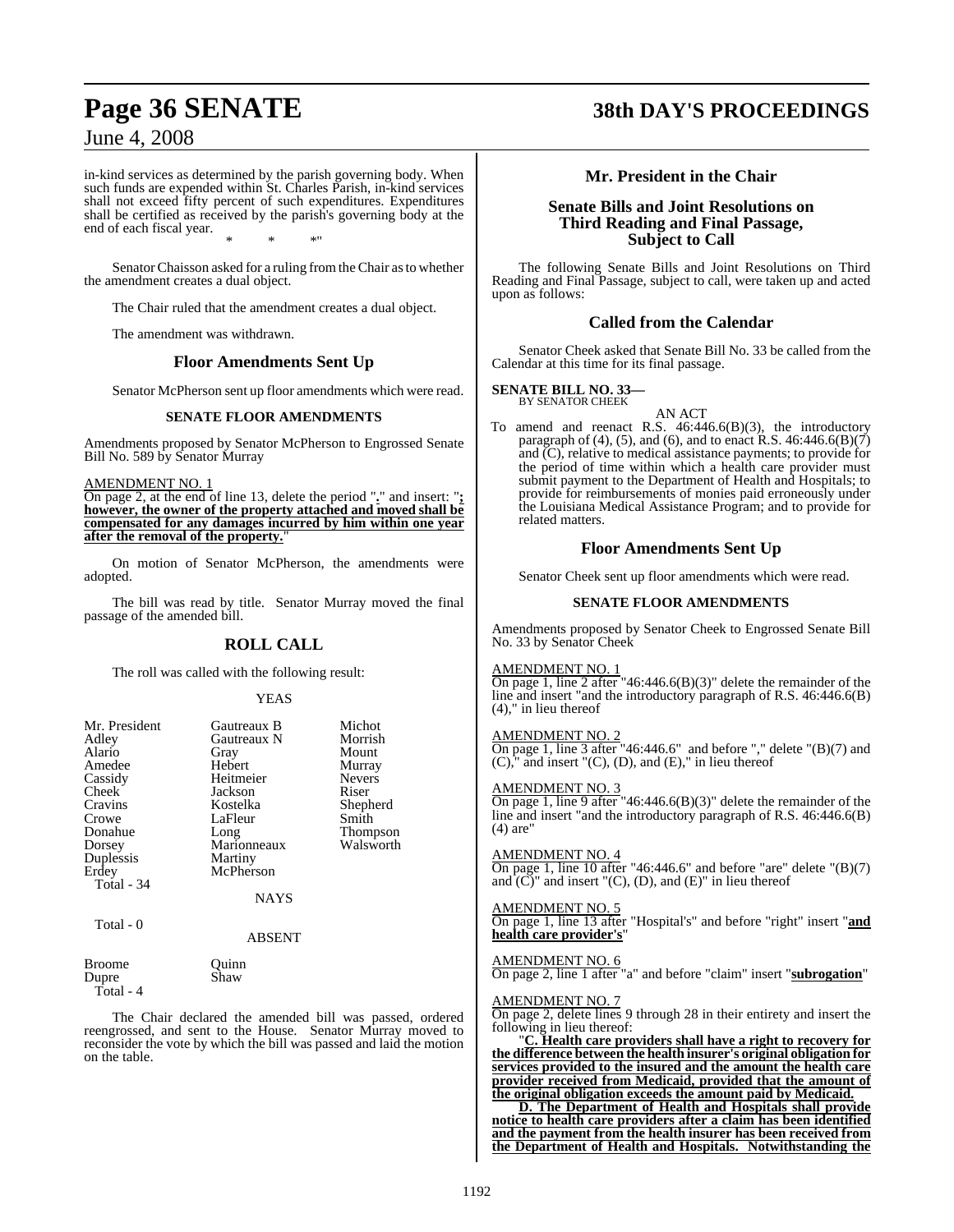# **38th DAY'S PROCEEDINGS Page 37 SENATE**

June 4, 2008

**provisions of R.S. 22:250.34(C), reimbursement to the department of monies paid erroneously under the Louisiana Medical Assistance Program under this Section shall constitute an admission of an obligation to the health care provider for the difference. An insurer shall only be liable for such payment if the provider files the claim with the insurer within sixty days of receipt of notice from the Department of Health and Hospitals, and the claim meets the requirements of Paragraph (B)(4) of this Section. The health insurer shall pay any obligation on the claim within sixty days of the receipt of the claim.**

**E. No health insurer shall be liable for any payments under this Section that exceed the maximum benefits payable under the applicable insurance contract, regardless of whether such maximum was reached subsequent to the date that a claim described in Subsection D of this Section was originally submitted** to Medicaid.

On motion of Senator Cheek, the amendments were adopted.

The bill was read by title. Senator Cheek moved the final passage of the amended bill.

#### **ROLL CALL**

The roll was called with the following result:

#### YEAS

| Mr. President | Erdey         | McPherson     |
|---------------|---------------|---------------|
| Adley         | Gautreaux B   | Michot        |
| Alario        | Gautreaux N   | Morrish       |
| Amedee        | Gray          | Mount         |
| <b>Broome</b> | Hebert        | Murray        |
| Cassidy       | Heitmeier     | <b>Nevers</b> |
| Cheek         | Jackson       | Riser         |
| Cravins       | Kostelka      | Shepherd      |
| Crowe         | LaFleur       | Smith         |
| Dorsey        | Long          | Thompson      |
| Duplessis     | Marionneaux   | Walsworth     |
| Dupre         | Martiny       |               |
| Total $-35$   |               |               |
|               | <b>NAYS</b>   |               |
| Total - 0     |               |               |
|               | <b>ABSENT</b> |               |
| $\sim$ $\sim$ |               | $\sim$        |

| Donahue   | Ouinn | Shaw |  |
|-----------|-------|------|--|
| Total - 3 |       |      |  |

The Chair declared the amended bill was passed, ordered reengrossed, and sent to the House. Senator Cheek moved to reconsider the vote by which the bill was passed and laid the motion on the table.

#### **Called from the Calendar**

Senator Crowe asked that Senate Bill No. 566 be called fromthe Calendar at this time for its final passage.

#### **SENATE BILL NO. 566—** BY SENATOR CROWE

AN ACT

To enact Chapter 34 of Title 25 of the Louisiana Revised Statutes of 1950, to be comprised of R.S. 25:1311 through 1316, relative to the Louisiana Wetlands Conservation and Hurricane Protection Tourist Center; to provide for legislative intent; to provide for creation, domicile, and membership; to provide for powers and duties; to provide for donations and grants; to provide for operating funds; to provide for rules; and to provide for related matters.

#### **Floor Amendments Sent Up**

Senator Marionneaux sent up floor amendments which were read.

#### **SENATE FLOOR AMENDMENTS**

Amendments proposed by Senator Marionneaux on behalf of the Legislative Bureau to Engrossed Senate Bill No. 566 by Senator **Crowe** 

#### AMENDMENT NO. 1

On page 3, line 23, following "**immovable**," and before "**, or any**" change "**tangible or intangible**" to "**corporeal or incorporeal**"

On motion of Senator Marionneaux, the amendments were adopted.

On motion of Senator Crowe, the amended bill was read by title and returned to the Calendar, subject to call.

#### **Called from the Calendar**

Senator Gray asked that Senate Bill No. 594 be called from the Calendar at this time for its final passage.

### **SENATE BILL NO. 594—** BY SENATOR GRAY

AN ACT To enact Code of Criminal Procedure Article 800.1, relative to the duties of clerks of court; to provide with respect to the collection and reporting of statistical information relating to peremptory challenges; and to provide for related matters.

The bill was read by title. Senator Gray moved the final passage of the bill.

#### **ROLL CALL**

The roll was called with the following result:

#### YEAS

| Mr. President<br>Adley<br>Broome<br>Cheek<br>Total - 10                                        | Cravins<br>Dorsey<br>Duplessis<br>Gray<br><b>NAYS</b>                                     | Jackson<br>Murray                                                          |
|------------------------------------------------------------------------------------------------|-------------------------------------------------------------------------------------------|----------------------------------------------------------------------------|
| Amedee<br>Cassidy<br>Crowe<br>Donahue<br>Dupre<br>Erdey<br>Gautreaux B<br>Hebert<br>Total - 23 | Heitmeier<br>Kostelka<br>LaFleur<br>Long<br>Marionneaux<br>Martiny<br>McPherson<br>Michot | Morrish<br>Mount<br>Riser<br>Shaw<br>Smith<br><b>Thompson</b><br>Walsworth |
|                                                                                                | A D CENT                                                                                  |                                                                            |

#### ABSENT

Alario Nevers Shepherd<br>Gautreaux N Ouinn Gautreaux N Total - 5

The Chair declared the bill failed to pass.

#### **Notice of Reconsideration**

Senator Gray, pursuant to Senate Rule Number 11.12, gave notice that before the expiration of the Morning Hour of the next succeeding legislative day of the Senate, she would move to reconsider the vote by which the bill failed to pass.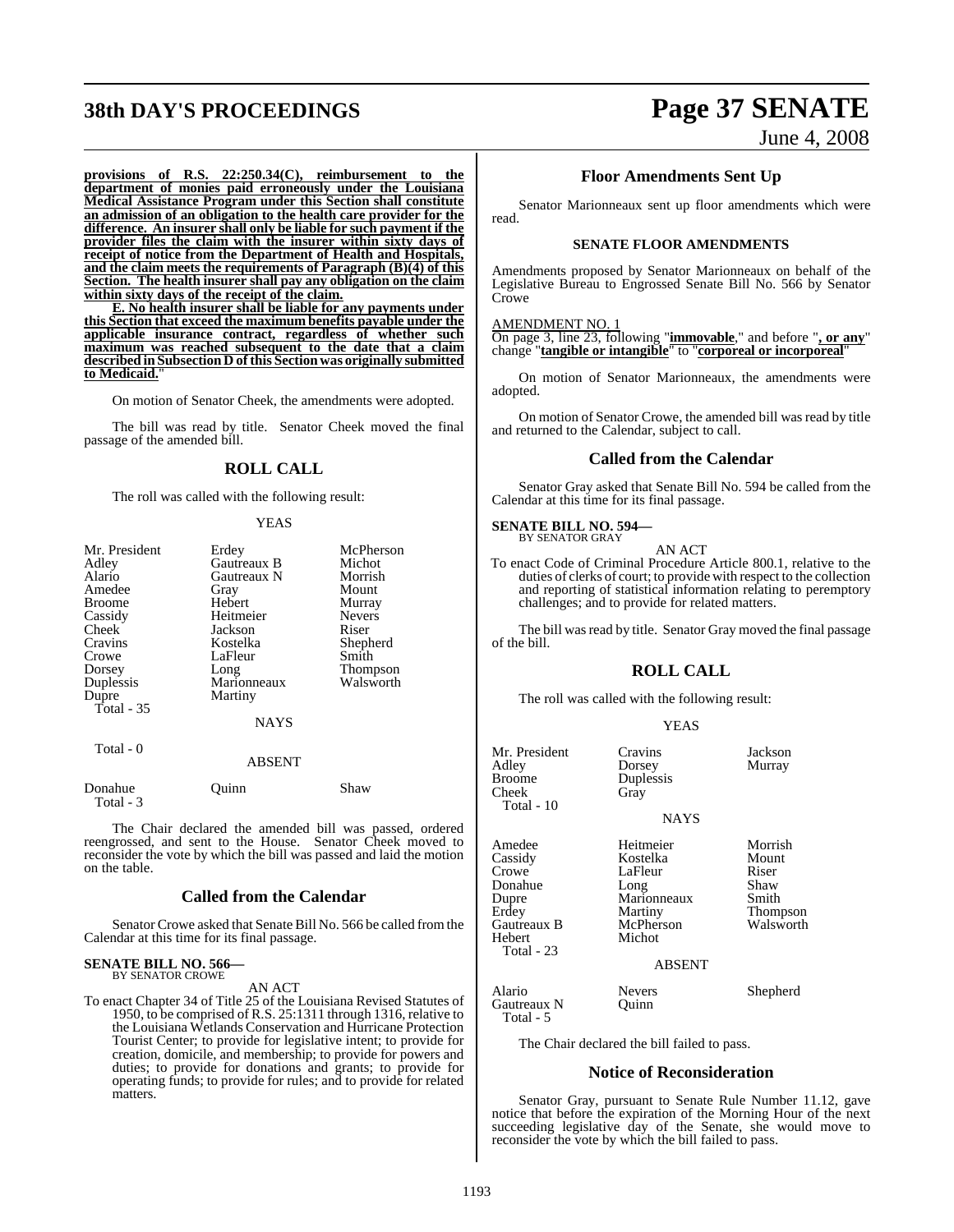# **Page 38 SENATE 38th DAY'S PROCEEDINGS**

### **Rules Suspended**

Senator McPherson asked for and obtained a suspension of the rules for the purpose of reverting to the Morning Hour.

#### **Messages from the House**

The following Messages from the House were received and read as follows:

### **Message from the House**

#### **CONCURRING IN SENATE CONCURRENT RESOLUTIONS**

June 4, 2008

To the Honorable President and Members of the Senate:

I am directed to inform your honorable body that the House of Representatives has finally concurred in the following Senate Concurrent Resolutions:

#### **SENATE CONCURRENT RESOLUTION NO. 65—** BY SENATOR CROWE

A CONCURRENT RESOLUTION

To memorialize the Congress of the United States to provide financial support for the establishment and construction of a general aviation facility in the lower portion of Plaquemines Parish.

Reported without amendments.

Respectfully submitted, ALFRED W. SPEER Clerk of the House of Representatives

#### **Introduction of Senate Resolutions**

Senator Cheek asked for and obtained a suspension of the rules for the purpose of introducing and reading the following Senate Resolutions a first and second time and acting upon them as follows:

#### **SENATE RESOLUTION NO. 110—** BY SENATOR CHEEK

A RESOLUTION

To urge and request the Department of Health and Hospitals to study and consider a provision which provides non-emergency transportation for new mothers to allow them to visit the hospital and bring their breast milk for their babies.

On motion of Senator Cheek, the resolution was read by title and adopted.

#### **Messages from the House**

The following Messages from the House were received and read as follows:

### **Message from the House**

#### **ASKING CONCURRENCE IN HOUSE CONCURRENT RESOLUTIONS**

#### June 4, 2008

To the Honorable President and Members of the Senate:

I am directed to inform your honorable body that the House of Representatives has finally passed and asks your concurrence in the following House Concurrent Resolutions:

# **HOUSE CONCURRENT RESOLUTION NO. 183—** BY REPRESENTATIVE GISCLAIR AND SENATOR DUPRE A CONCURRENT RESOLUTION

To commend Simone Nicole Guidry of South Lafourche High School, daughter of Troy and Kim Guidry, upon her selection as a representative of south Louisiana at the Hugh O'Brian World Leadership Congress in Washington, D.C.

# **HOUSE CONCURRENT RESOLUTION NO. 185—** BY REPRESENTATIVE ROSALIND JONES A CONCURRENT RESOLUTION

To urge and request that each state correctional facility, local jail, or private correctional facility provide suitable space where inmates may receive substance abuse counseling.

### **HOUSE CONCURRENT RESOLUTION NO. 186—** BY REPRESENTATIVE CARTER AND SENATOR CASSIDY A CONCURRENT RESOLUTION

To To commend Bonnie McLindon of St. Joseph Academy in Baton Rouge, daughter of Michelle and John McLindon, upon her selection as an alternate representative of Louisiana at the Hugh O'Brian World Leadership Congress in Washington, D.C.

### **HOUSE CONCURRENT RESOLUTION NO. 187—** BY REPRESENTATIVE SIMON A CONCURRENT RESOLUTION

To urge and request the town of Abita Springs, with the assistance of the Department of Transportation and Development, to develop a model "complete streets" plan which could be used as a design template for building streets, highways, and communities that provide for travel by all citizens regardless of mode of travel.

#### **HOUSE CONCURRENT RESOLUTION NO. 188—**

BY REPRESENTATIVES HUTTER, BARROW, CHAMPAGNE, DOERGE,<br>HILL, ROSALIND JONES, KATZ, MARCHAND, NORTON, PETERSON,<br>JANE SMITH, PATRICIA SMITH, AND ST. GERMAIN AND SENATORS<br>BROOME, CHEEK, DORSEY, DUPLESSIS, GRAY, JACKSON, MOUNT,

#### A CONCURRENT RESOLUTION

To commend Loretta Harrison of New Orleans upon her receipt of a 2008 Women of Excellence Award from the Louisiana Legislative Women's Caucus Foundation and to recognize her outstanding contributions to entrepreneurship in Louisiana as the owner of Loretta's Authentic Pralines.

**HOUSE CONCURRENT RESOLUTION NO. 189**<br>BY REPRESENTATIVES HUTTER, BARROW, CHAMPAGNE, DOERGE,<br>HILL, ROSALIND JONES, KATZ, MARCHAND, NORTON, PETERSON,<br>JANE SMITH, PATRICIA SMITH, AND ST. GERMAIN AND SENATORS<br>BROOME, CHEEK, DO

#### A CONCURRENT RESOLUTION

To commend Doris Voitier of Chalmette upon her receipt of a 2008 Women of Excellence Award from the Louisiana Legislative Women's Caucus Foundation and to recognize her outstanding contributions to education in Louisiana as superintendent of St. Bernard Parish Public Schools.

> Respectfully submitted, ALFRED W. SPEER Clerk of the House of Representatives

#### **House Concurrent Resolutions**

Senator Dupre asked for and obtained a suspension of the rules to take up at this time the following House Concurrent Resolutions just received from the House which were taken up, read a first and second time by their titles and acted upon as follows:

# **HOUSE CONCURRENT RESOLUTION NO. 183—** BY REPRESENTATIVE GISCLAIR AND SENATOR DUPRE A CONCURRENT RESOLUTION

To commend Simone Nicole Guidry of South Lafourche High School, daughter of Troy and Kim Guidry, upon her selection as a representative of south Louisiana at the Hugh O'Brian World Leadership Congress in Washington, D.C.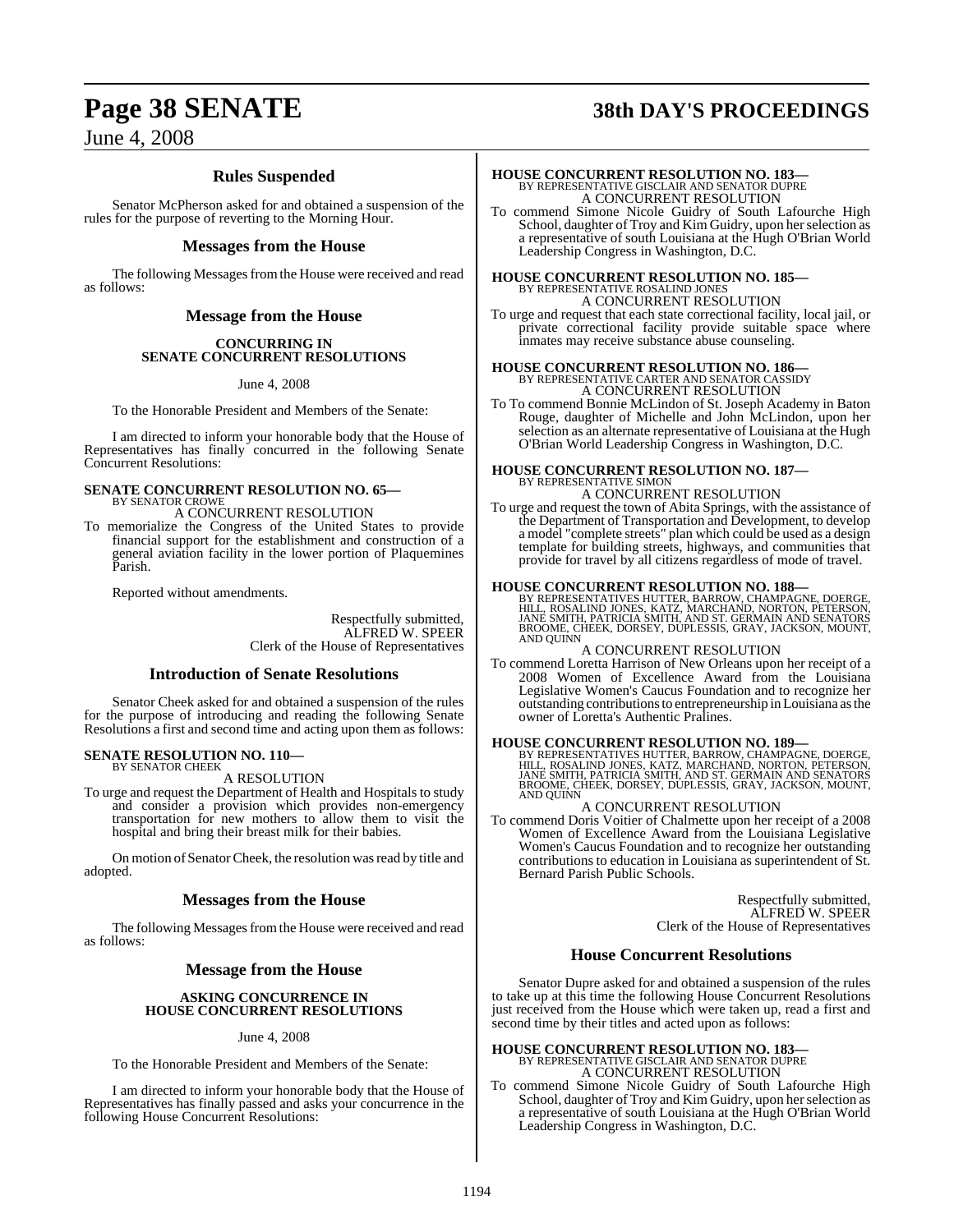The resolution was read by title. Senator Dupre moved to concur in the House Concurrent Resolution.

#### **ROLL CALL**

The roll was called with the following result:

#### YEAS

| Mr. President | Erdey       | McPherson       |
|---------------|-------------|-----------------|
| Adley         | Gautreaux B | Michot          |
| Alario        | Gautreaux N | Morrish         |
| Amedee        | Gray        | Mount           |
| <b>Broome</b> | Hebert      | Murray          |
| Cassidy       | Heitmeier   | <b>Nevers</b>   |
| Cheek         | Jackson     | Riser           |
| Cravins       | Kostelka    | Shaw            |
| Crowe         | LaFleur     | Shepherd        |
| Donahue       | Long        | Smith           |
| Dorsey        | Marionneaux | <b>Thompson</b> |
| Dupre         | Martiny     | Walsworth       |
| Total - 36    |             |                 |
|               | NAYS        |                 |
|               |             |                 |

Total - 0

Duplessis Quinn

Total - 2

The Chair declared the Senate had concurred in the House Concurrent Resolution and ordered it returned to the House.

ABSENT

#### **HOUSE CONCURRENT RESOLUTION NO. 185—** BY REPRESENTATIVE ROSALIND JONES

A CONCURRENT RESOLUTION

To urge and request that each state correctional facility, local jail, or private correctional facility provide suitable space where inmates may receive substance abuse counseling.

The resolution was read by title. Senator Thompson moved to concur in the House Concurrent Resolution.

#### **ROLL CALL**

The roll was called with the following result:

#### YEAS

| Mr. President<br>Adley<br>Alario<br>Amedee<br><b>Broome</b><br>Cassidy<br>Cheek<br>Cravins<br>Crowe<br>Donahue<br>Dorsey<br>Dupre<br>Total $-35$<br>Total - 0 | Erdey<br>Gautreaux B<br>Gautreaux N<br>Hebert<br>Heitmeier<br>Jackson<br>Kostelka<br>LaFleur<br>Long<br>Marionneaux<br>Martiny<br>McPherson<br><b>NAYS</b><br><b>ABSENT</b> | Michot<br>Morrish<br>Mount<br>Murray<br><b>Nevers</b><br>Riser<br>Shaw<br>Shepherd<br>Smith<br>Thompson<br>Walsworth |
|---------------------------------------------------------------------------------------------------------------------------------------------------------------|-----------------------------------------------------------------------------------------------------------------------------------------------------------------------------|----------------------------------------------------------------------------------------------------------------------|
|                                                                                                                                                               |                                                                                                                                                                             |                                                                                                                      |
| Duplessis<br>$Total - 3$                                                                                                                                      | Gray                                                                                                                                                                        | Ouinn                                                                                                                |

The Chair declared the Senate had concurred in the House Concurrent Resolution and ordered it returned to the House.

# **38th DAY'S PROCEEDINGS Page 39 SENATE**

June 4, 2008

# **HOUSE CONCURRENT RESOLUTION NO. 186—** BY REPRESENTATIVE CARTER AND SENATOR CASSIDY A CONCURRENT RESOLUTION

To To commend Bonnie McLindon of St. Joseph Academy in Baton Rouge, daughter of Michelle and John McLindon, upon her selection as an alternate representative of Louisiana at the Hugh O'Brian World Leadership Congress in Washington, D.C.

The resolution was read by title. Senator Cassidy moved to concur in the House Concurrent Resolution.

#### **ROLL CALL**

The roll was called with the following result:

#### YEAS

| Mr. President | Erdey         | Michot        |
|---------------|---------------|---------------|
| Adlev         | Gautreaux B   | Morrish       |
| Alario        | Gautreaux N   | Mount         |
| Amedee        | Gray          | Murray        |
| Broome        | Hebert        | <b>Nevers</b> |
| Cassidy       | Heitmeier     | Riser         |
| Cheek         | Jackson       | Shaw          |
| Cravins       | Kostelka      | Shepherd      |
| Crowe         | LaFleur       | Smith         |
| Donahue       | Long          | Thompson      |
| Dorsey        | Marionneaux   | Walsworth     |
| Duplessis     | Martiny       |               |
| Dupre         | McPherson     |               |
| Total - 37    |               |               |
|               | <b>NAYS</b>   |               |
| Total - 0     |               |               |
|               | <b>ARCENT</b> |               |

Quinn Total - 1

The Chair declared the Senate had concurred in the House Concurrent Resolution and ordered it returned to the House.

### **HOUSE CONCURRENT RESOLUTION NO. 187—** BY REPRESENTATIVE SIMON A CONCURRENT RESOLUTION

To urge and request the town of Abita Springs, with the assistance of the Department of Transportation and Development, to develop a model "complete streets" plan which could be used as a design template for building streets, highways, and communities that provide for travel by all citizens regardless of mode of travel.

The resolution was read by title; lies over under the rules.

#### **HOUSE CONCURRENT RESOLUTION NO. 188—**

BY REPRESENTATIVES HUTTER, BARROW, CHAMPAGNE, DOERGE,<br>HILL, ROSALIND JONES, KATZ, MARCHAND, NORTON, PETERSON,<br>JANE SMITH, PATRICIA SMITH, AND ST. GERMAIN AND SENATORS<br>BROOME, CHEEK, DORSEY, DUPLESSIS, GRAY, JACKSON, MOUNT,

#### A CONCURRENT RESOLUTION

To commend Loretta Harrison of New Orleans upon her receipt of a 2008 Women of Excellence Award from the Louisiana Legislative Women's Caucus Foundation and to recognize her outstanding contributions to entrepreneurship in Louisiana as the owner of Loretta's Authentic Pralines.

The resolution was read by title. Senator Duplessis moved to concur in the House Concurrent Resolution.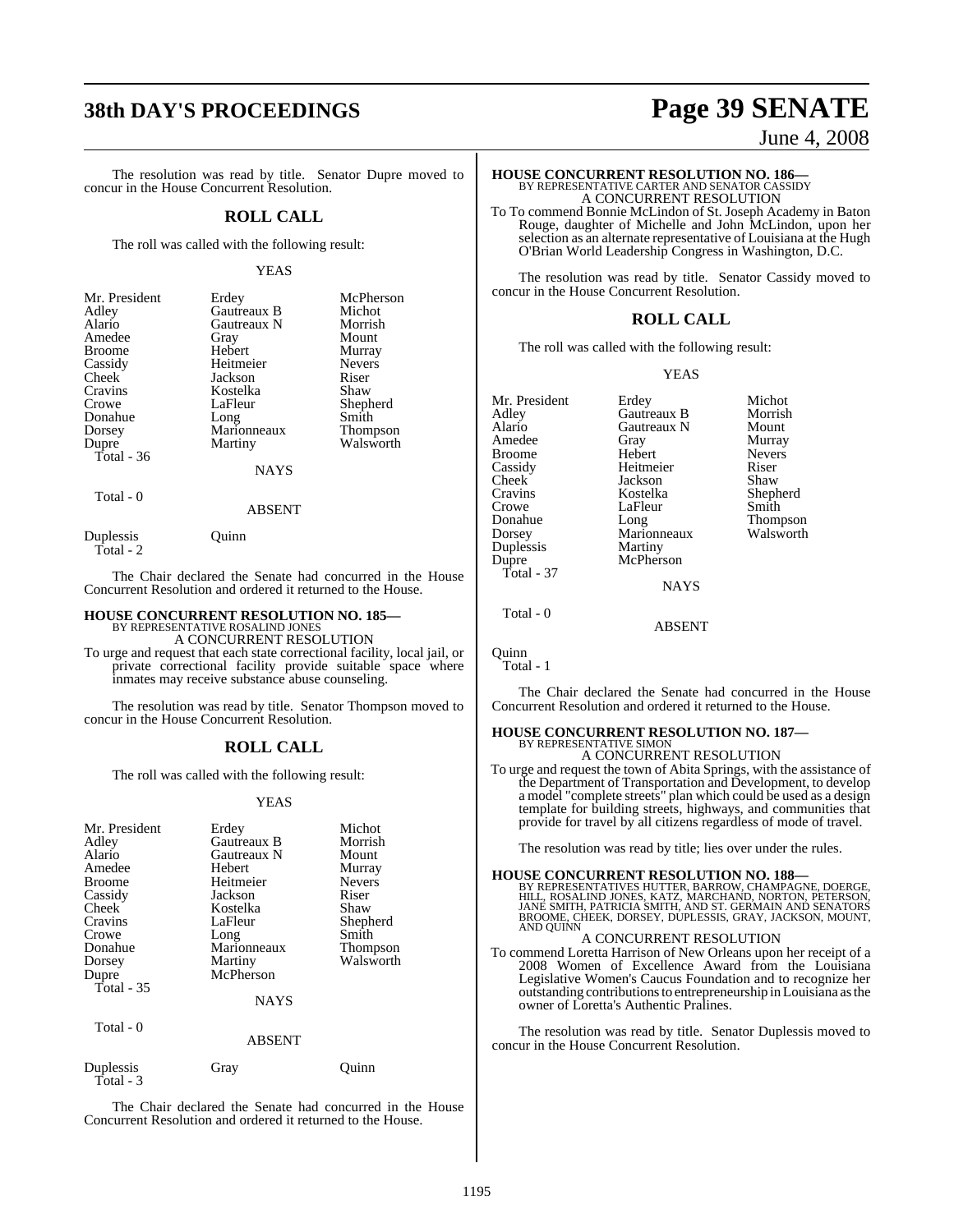### **ROLL CALL**

The roll was called with the following result:

#### YEAS

| Mr. President<br>Adley<br>Alario<br>Amedee<br><b>Broome</b><br>Cassidy<br>Cheek<br>Cravins<br>Crowe<br>Donahue<br>Dorsey<br>Duplessis | Erdey<br>Gautreaux B<br>Gautreaux N<br>Gray<br>Hebert<br>Heitmeier<br>Jackson<br>Kostelka<br>LaFleur<br>Long<br>Marionneaux<br>Martiny | Michot<br>Morrish<br>Mount<br>Murray<br><b>Nevers</b><br>Riser<br>Shaw<br>Shepherd<br>Smith<br><b>Thompson</b><br>Walsworth |
|---------------------------------------------------------------------------------------------------------------------------------------|----------------------------------------------------------------------------------------------------------------------------------------|-----------------------------------------------------------------------------------------------------------------------------|
| Dupre                                                                                                                                 | McPherson                                                                                                                              |                                                                                                                             |
| Total - 37                                                                                                                            |                                                                                                                                        |                                                                                                                             |
|                                                                                                                                       | <b>NAYS</b>                                                                                                                            |                                                                                                                             |

Total - 0

ABSENT

Quinn

Total - 1

The Chair declared the Senate had concurred in the House Concurrent Resolution and ordered it returned to the House.

#### **HOUSE CONCURRENT RESOLUTION NO. 189—**

BY REPRESENTATIVES HUTTER, BARROW, CHAMPAGNE, DOERGE,<br>HILL, ROSALIND JONES, KATZ, MARCHAND, NORTON, PETERSON,<br>JANE SMITH, PATRICIA SMITH, AND ST. GERMAIN AND SENATORS BROOME, CHEEK, DORSEY, DÚPLESSIS, GRAY, JACKSON, MOUNT,<br>AND QUINN

#### A CONCURRENT RESOLUTION

To commend Doris Voitier of Chalmette upon her receipt of a 2008 Women of Excellence Award from the Louisiana Legislative Women's Caucus Foundation and to recognize her outstanding contributions to education in Louisiana as superintendent of St. Bernard Parish Public Schools.

The resolution was read by title. Senator Crowe moved to concur in the House Concurrent Resolution.

#### **ROLL CALL**

The roll was called with the following result:

#### **YEAS**

| Mr. President                                                    | Erdey                                                | Michot        |
|------------------------------------------------------------------|------------------------------------------------------|---------------|
| Adley                                                            | Gautreaux B                                          | Morrish       |
| Alario                                                           | Gautreaux N                                          | Mount         |
| Amedee                                                           | Gray                                                 | Murray        |
| <b>Broome</b>                                                    | Hebert                                               | <b>Nevers</b> |
| Cassidy                                                          | Heitmeier                                            | Riser         |
| <b>Cheek</b>                                                     | Jackson                                              | Shaw          |
| Cravins                                                          | Kostelka                                             | Shepherd      |
| Crowe                                                            | LaFleur                                              | Smith         |
| Donahue                                                          | Long                                                 | Thompson      |
| Dorsey                                                           | Marionneaux                                          | Walsworth     |
| Duplessis<br>Dupre<br>Total $-37$<br>Total - 0<br>$\sim$ $\cdot$ | Martiny<br>McPherson<br><b>NAYS</b><br><b>ABSENT</b> |               |

Quinn Total - 1

# **Page 40 SENATE 38th DAY'S PROCEEDINGS**

The Chair declared the Senate had concurred in the House Concurrent Resolution and ordered it returned to the House.

#### **Rules Suspended**

Senator Crowe asked for and obtained a suspension of the rules for the purpose of taking up at this time.

#### **Senate Concurrent Resolutions to be Adopted, Subject to Call**

The following Senate Concurrent Resolutions to be adopted, subject to call, were taken up and acted upon as follows:

#### **Called from the Calendar**

Senator Crowe asked that Senate Concurrent Resolution No. 84 be called from the Calendar at this time.

#### **SENATE CONCURRENT RESOLUTION NO. 84—** BY SENATOR CROWE

#### A CONCURRENT RESOLUTION

To urge and request the Senate Committee on Revenue and Fiscal Affairs and the House Committee on Ways and Means to meet and to function as a joint committee to study increasing the severance tax base for parishes currently capped under the state disbursement structure of oil and gas severance taxes, and further to study increasing the percentage of tax collections from one-fifth to one-third of severance tax on oil and gas allocated to the local governing authority of the parish in which severance production occurs.

The resolution was read by title. Senator Crowe moved to adopt the Senate Concurrent Resolution.

#### **ROLL CALL**

The roll was called with the following result:

#### YEAS

| Mr. President | Erdey       | Michot          |
|---------------|-------------|-----------------|
| Adley         | Gautreaux B | Morrish         |
| Alario        | Gautreaux N | Mount           |
| Amedee        | Gray        | Murray          |
| <b>Broome</b> | Hebert      | <b>Nevers</b>   |
| Cassidy       | Heitmeier   | Riser           |
| <b>Cheek</b>  | Jackson     | Shaw            |
| Cravins       | Kostelka    | Shepherd        |
| Crowe         | LaFleur     | Smith           |
| Donahue       | Long        | <b>Thompson</b> |
| Dorsey        | Marionneaux | Walsworth       |
| Duplessis     | Martiny     |                 |
| Dupre         | McPherson   |                 |
| Total - $37$  |             |                 |
|               | <b>NAYS</b> |                 |
| Total - 0     |             |                 |

ABSENT

Quinn Total - 1

The Chair declared the Senate had adopted the Senate Concurrent Resolution and ordered it sent to the House.

#### **Privilege Report of the Committee on Senate and Governmental Affairs**

#### **ENROLLMENTS**

Senator Kostelka, Chairman on behalf of the Committee on Senate and Governmental Affairs, submitted the following report: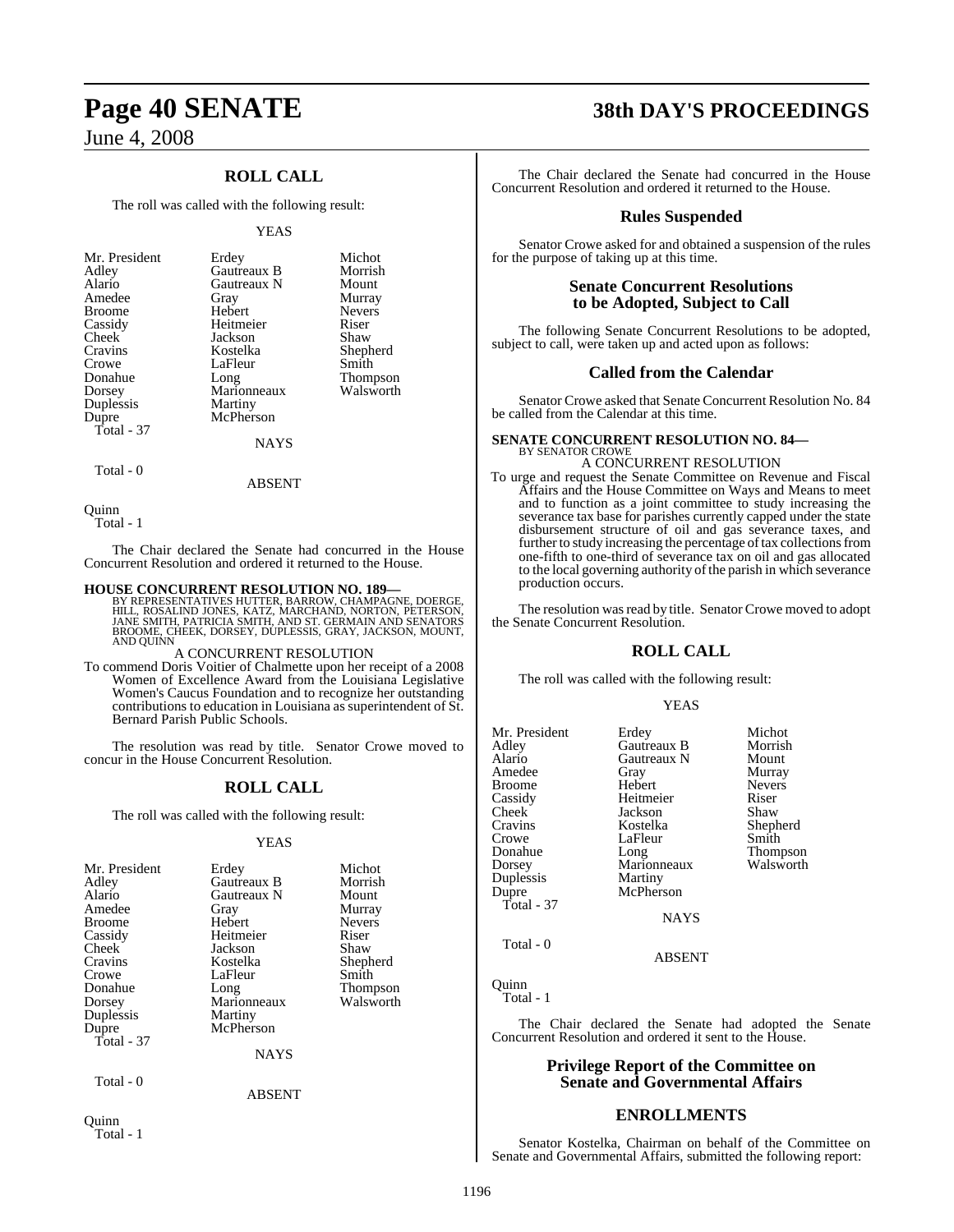# **38th DAY'S PROCEEDINGS Page 41 SENATE**

#### June 4, 2008

To the President and Members of the Senate:

I am directed by your Committee on Senate and Governmental Affairs to submit the following report:

The following Senate Bills have been properly enrolled:

#### **SENATE BILL NO. 38—** BY SENATOR GRAY

### AN ACT

To amend and reenact Children's Code Articles 834, 834.1(A)(Introductory Paragraph), (B), and (C), 835(A) and (C)(Introductory Paragraph), 836, 837(B) (Introductory Paragraph), (C)(Introductory Paragraph), (D)(Introductory Paragraph), and  $(F)(3)$ , 837.1(A)(1), 838(A) and (B), and 869 and to enact Children's Code Articles 305(E), 869.1, 869.2, and 869.3, relative to competency commissions and sanity commissions; to provide for future proceedings in the case of a child, when a sanity or competency commission is ordered; to provide for the appointment of the competency commission, its composition and its authority; to provide for the documentation to be provided to the commission; to provide for the filing and content of the commission's report; to provide for the contradictory hearing to determine competency and for the admissibility of the commission's report and testimony by the commissioners; to provide for the procedure after determination of capacity and the burden of proof; to provide for restoration service providers; to provide for the procedure when capacity is regained; to provide forthe appointment of a sanity commission; to provide for the commission's composition, qualifications and authority; to provide for the documents which shall be provided to the commission; to provide for the content and filing of the commission's report; to provide for an effective date; and to provide for related matters.

#### **SENATE BILL NO. 86—**

#### BY SENATOR MARTINY AND REPRESENTATIVE RICHMOND AN ACT

To amend and reenact R.S. 15:572.1(A), relative to the Board of Pardons; to provide for membership on the Board of Pardons; and to provide for related matters.

#### **SENATE BILL NO. 93—**

BY SENATORS QUINN AND THOMPSON AN ACT

To amend and reenact R.S. 52:52(C)(1), relative to Uniform Federal Lien Registration; to provide for the notice and place of filing of a federal lien upon certain vessels; and to provide for related matters.

#### **SENATE BILL NO. 102—** BY SENATOR MORRISH

AN ACT

To amend and reenact R.S. 2:903(B), relative to the General Aviation and Reliever Airport Maintenance Grant Program; to increase the limit of Transportation Trust Fund monies made available to the program; and to provide for related matters.

### **SENATE BILL NO. 140—** BY SENATOR MARTINY

#### AN ACT

To amend and reenact R.S. 32:391(A) and 398.1(A), relative to traffic citations; to provide for electronic tickets or e-tickets; to provide for the original signature or electronic signature of an arresting officer; and to provide for related matters.

**SENATE BILL NO. 146—**<br>BY SENATORS NEVERS, ADLEY, ERDEY, B. GAUTREAUX,<br>HEITMEIER, MCPHERSON, MOUNT AND SHAW AND<br>REPRESENTATIVE RITCHIE AN ACT

To designate Louisiana Highway 3241 as the "B.B. "Sixty" Rayburn Memorial Highway"; and to provide for related matters.

# June 4, 2008

**SENATE BILL NO. 167—** BY SENATORS MURRAY AND WALSWORTH AN ACT

To enact R.S. 24:7, relative to the legislature; to provide relative to committee meetings; to allow certain committee meetings to be conducted by video conference; to allow each house of the legislature to adopt rules to facilitate meetings by video conference; and to provide for related matters.

#### **SENATE BILL NO. 197—** BY SENATOR HEBERT

AN ACT

To amend and reenact R.S. 30:2183(G)(1), relative to environmental quality; to provide for a prescriptive period for instituting prosecutions for violations of the Hazardous Waste Control Law; and to provide for related matters.

#### **SENATE BILL NO. 297—** BY SENATOR DUPLESSIS

- AN ACT
- To amend and reenact R.S. 6:1088(D) and to enact R.S. 6:1088.1(A)(8), relative to residential mortgage licensing; to provide for disclosure of information to certain regulatory agencies; and to provide for related matters.

### **SENATE BILL NO. 303—** BY SENATOR LAFLEUR

AN ACT

To enact Code of Evidence Art. 803.1, relative to hearsay; to provide for exceptions to hearsay evidence; to provide relative to certain foreign records as evidence; to provide for definitions; to provide terms and conditions; to provide for certain criteria; and to provide for related matters.

**SENATE BILL NO. 336—** BY SENATOR MICHOT AND REPRESENTATIVE ROBIDEAUX AN ACT

To enact R.S. 47:1508(B)(25), relative to confidential character of tax records; to provide an exemption from the confidential character of tax records for data related to cultural products districts; and to provide for related matters.

#### **SENATE BILL NO. 424—**

BY SENATOR WALSWORTH AN ACT

To enact R.S. 8:206, relative to cemeteries; to require a cemetery authority to provide a written contract for burial rights and cemetery related merchandise and services to customers; to provide for an effective date; and to provide for related matters.

#### **SENATE BILL NO. 427—**

BY SENATORS WALSWORTH AND THOMPSON AN ACT

To amend and reenact R.S. 8:304, relative to cemeteries; to provide relative to dedication of property to cemeteries; to require the filing of an act of dedication; to provide for certain terms, conditions, and procedures; to provide for an effective date; and to provide for related matters.

#### **SENATE BILL NO. 525—**

BY SENATOR ERDEY AND REPRESENTATIVE BILLIOT AN ACT

To enact R.S. 38:84(C), relative to authorization to comply with the federal flood insurance act; to require that parishes and municipalities participate in and comply with federal flood plain management and flood insurance programs before construction of local flood protection or storm damage reduction projects; and to provide for related matters.

### **SENATE BILL NO. 711—** BY SENATOR WALSWORTH

AN ACT

To amend and reenact R.S. 32:387.17(A)(5), relative to special permits; to modify the provision terminating the authority of the secretary of the Department of Transportation and Development to issue special permits for trucks transporting containerized cargo in international trade intended for exportation within a